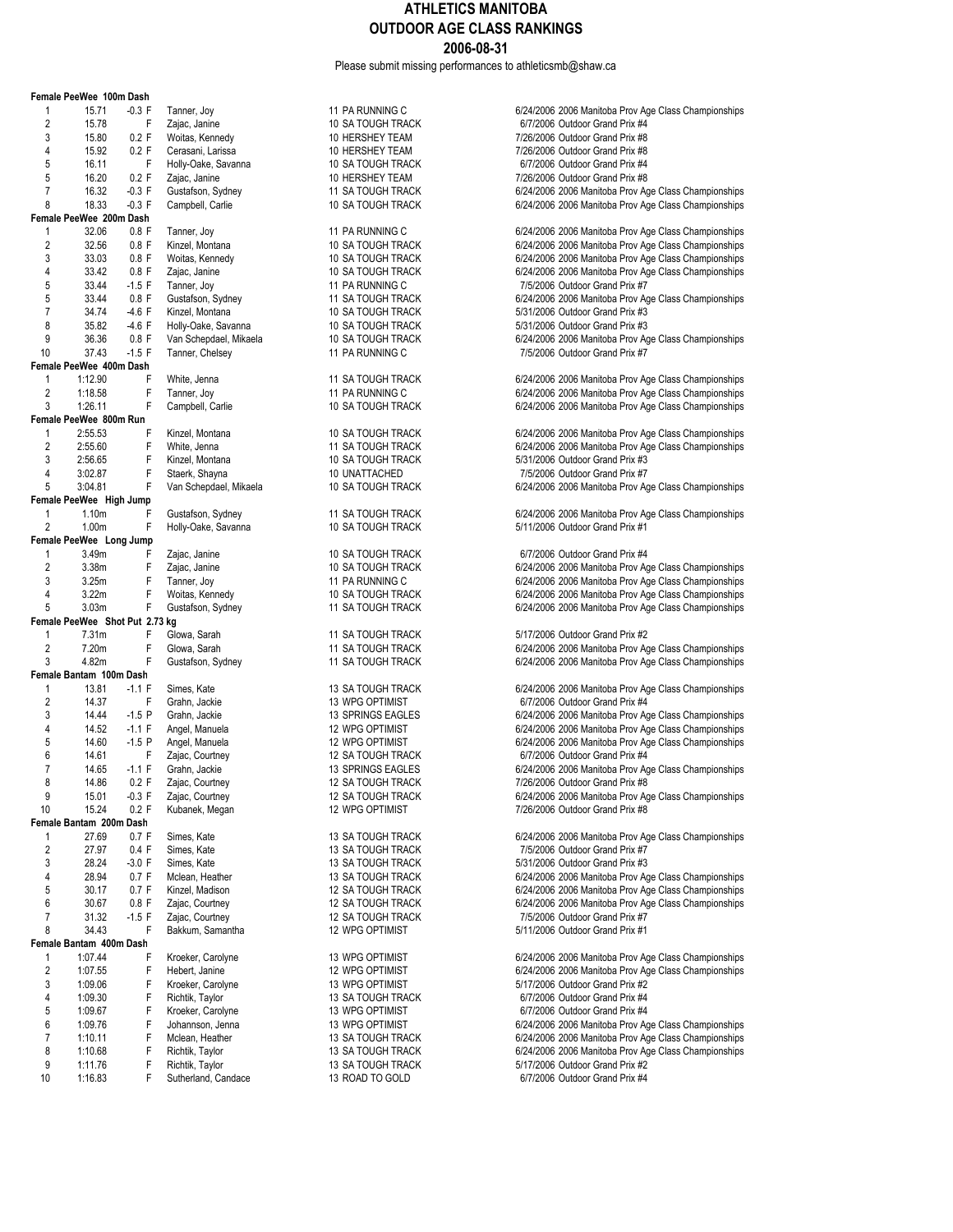Please submit missing performances to athleticsmb@shaw.ca

|                | Female Bantam 800m Run         |          |                                       |                          |                                   |
|----------------|--------------------------------|----------|---------------------------------------|--------------------------|-----------------------------------|
| 1              | 2:35.05                        | F        | Kroeker, Carolyne                     | 13 WPG OPTIMIST          | 5/31/2006 Outdoor Grand Prix #3   |
| $\overline{2}$ | 2:36.06                        | F        | Johnston, Ainsley                     | 13 SA TOUGH TRACK        | 5/31/2006 Outdoor Grand Prix #3   |
|                |                                |          |                                       |                          |                                   |
| 3              | 2:37.08                        | F        | Hebert, Janine                        | 12 WPG OPTIMIST          | 6/24/2006 2006 Manitoba Prov Ag   |
| 4              | 2:37.19                        | F        | Johnston, Ainsley                     | 13 SA TOUGH TRACK        | 6/24/2006 2006 Manitoba Prov Ag   |
| 5              | 2:37.33                        | F        | Smith, Lindsay                        | 12 WPG OPTIMIST          | 6/24/2006 2006 Manitoba Prov Ag   |
| 6              | 2:37.34                        | F        | Zrinyi, Julia                         | <b>12 SA TOUGH TRACK</b> | 6/24/2006 2006 Manitoba Prov Ag   |
| 7              | 2:40.34                        | F        | Kroeker, Carolyne                     | 13 WPG OPTIMIST          | 6/24/2006 2006 Manitoba Prov Ag   |
| 8              | 2:40.62                        | F        | Hebert, Janine                        | 12 WPG OPTIMIST          | 7/5/2006 Outdoor Grand Prix #7    |
| 9              | 2:41.17                        | F        | Kinzel, Madison                       | 12 SA TOUGH TRACK        | 6/24/2006 2006 Manitoba Prov Ag   |
| 10             | 2:41.56                        | F        | Zrinyi, Julia                         | <b>12 SA TOUGH TRACK</b> | 5/31/2006 Outdoor Grand Prix #3   |
|                | Female Bantam 1500m Run        |          |                                       |                          |                                   |
|                |                                |          |                                       |                          |                                   |
| 1              | 5:16.28                        | F        | Zrinyi, Julia                         | 12 SA TOUGH TRACK        | 6/24/2006 2006 Manitoba Prov Ag   |
| $\overline{2}$ | 5:16.31                        | F        | Johnston, Ainsley                     | 13 SA TOUGH TRACK        | 6/24/2006 2006 Manitoba Prov Ag   |
| 3              | 5:16.54                        | F        | Johnston, Ainsley                     | 13 SA TOUGH TRACK        | 6/7/2006 Outdoor Grand Prix #4    |
| 4              | 5:21.16                        | F        | Johnston, Ainsley                     | 13 SA TOUGH TRACK        | 5/17/2006 Outdoor Grand Prix #2   |
| 5              | 5:26.17                        | F        | Zrinyi, Julia                         | 12 SA TOUGH TRACK        | 5/17/2006 Outdoor Grand Prix #2   |
| 6              | 5:27.62                        | F        | Smith, Lindsay                        | 12 WPG OPTIMIST          | 6/24/2006 2006 Manitoba Prov Ag   |
| $\overline{7}$ | 5:37.83                        | F        | Smith, Lindsay                        | 12 WPG OPTIMIST          | 5/17/2006 Outdoor Grand Prix #2   |
| 8              | 6:32.88                        | F        | Dufrense, Rachel                      | 13 ST MARY'S             | 5/17/2006 Outdoor Grand Prix #2   |
|                |                                |          |                                       |                          |                                   |
|                | Female Bantam 3000m Run        |          |                                       |                          |                                   |
| 1              | 12:52.62                       | F        | McGavin, Alex                         | 13 SA TOUGH TRACK        | 5/11/2006 Outdoor Grand Prix #1   |
| 2              | 13:29.86                       | F        | McGavin, Alex                         | 13 SA TOUGH TRACK        | 6/24/2006 2006 Manitoba Prov Ag   |
|                |                                |          | Female Bantam 80m Hurdles 0.762m-7.0m |                          |                                   |
| 1              | 16.32                          | NWI F    | mayers, jennifer                      | 13 LANCERS               | 5/11/2006 Outdoor Grand Prix #1   |
|                | Female Bantam High Jump        |          |                                       |                          |                                   |
| 1              | 1.30m                          | F        | Simes, Kate                           | 13 SA TOUGH TRACK        | 6/24/2006 2006 Manitoba Prov Ag   |
| $\overline{2}$ | 1.20m                          | F        | Barnicki, Larissa                     | 13 ST MARY'S             | 5/31/2006 Outdoor Grand Prix #3   |
| 2              | 1.20m                          | F        | Forzley, Regan                        | 13 ST MARY'S             | 5/31/2006 Outdoor Grand Prix #3   |
|                |                                |          |                                       |                          |                                   |
| $\overline{c}$ | 1.20m                          | F        | Sandron, Elysa                        | 13 ST MARY'S             | 5/31/2006 Outdoor Grand Prix #3   |
|                | Female Bantam Long Jump        |          |                                       |                          |                                   |
| $\mathbf{1}$   | 3.40m                          | F        | Zajac, Courtney                       | 12 SA TOUGH TRACK        | 6/7/2006 Outdoor Grand Prix #4    |
| 2              | 3.33m                          | F        | Zajac, Courtney                       | 12 SA TOUGH TRACK        | 6/24/2006 2006 Manitoba Prov Ag   |
| 3              | 3.31 <sub>m</sub>              | F.       | Angel, Manuela                        | 12 WPG OPTIMIST          | 5/17/2006 Outdoor Grand Prix #2   |
| 4              | 3.10 <sub>m</sub>              | F        | Johannson, Jenna                      | 13 WPG OPTIMIST          | 6/24/2006 2006 Manitoba Prov Ag   |
| 5              | 3.07 <sub>m</sub>              | F        | Forzley, Regan                        | 13 ST MARY'S             | 5/17/2006 Outdoor Grand Prix #2   |
| 6              | 2.84m                          | F        | Marcaida, Lily                        | 13 ST MARY'S             | 5/17/2006 Outdoor Grand Prix #2   |
|                |                                |          |                                       |                          |                                   |
|                | Female Bantam Shot Put 2.73 kg |          |                                       |                          |                                   |
| 1              | 7.76m                          | F.       | Simes, Kate                           | 13 SA TOUGH TRACK        | 6/24/2006 2006 Manitoba Prov Ag   |
|                | Female Midget 100m Dash        |          |                                       |                          |                                   |
| $\mathbf{1}$   | 12.74                          | F        | Mooney, Cayla                         | 14 SA TOUGH TRACK        | 6/7/2006 Outdoor Grand Prix #4    |
| $\overline{c}$ | 12.76                          | 0.2 P    | Mooney, Cayla                         | 14 MBNW                  | 8/12/2006 Legion National Track & |
| 3              | 12.86                          | $-1.1 F$ | Mooney, Cayla                         | 14 MBNW                  | 8/12/2006 Legion National Track & |
| 4              | 12.93                          | F        | Mooney, Cayla                         | 14 SA TOUGH TRACK        | 5/17/2006 Outdoor Grand Prix #2   |
| 5              | 13.02                          | 0.3 F    | Mooney, Cayla                         | 14 TEAM TOBA             | 7/15/2006 Manitoba vs Saskatche   |
| 6              | 13.03                          | F        | Johnson, Alyssa                       | 15 FLYING M              | 6/7/2006 Outdoor Grand Prix #4    |
| 7              | 13.18                          | $-1.1 F$ |                                       | <b>14 SA TOUGH TRACK</b> | 6/24/2006 2006 Manitoba Prov Ag   |
|                |                                |          | Mooney, Cayla                         |                          |                                   |
| 8              | 13.22                          | $-1.5$ P | Johnson, Alyssa                       | 15 FLYING M              | 6/24/2006 2006 Manitoba Prov Ag   |
| 9              | 13.25                          | $-1.7$ P | Johnson, Alyssa                       | 15 MBNW                  | 8/12/2006 Legion National Track & |
| 9              | 13.25                          | $-1.5$ P | Mooney, Cayla                         | 14 SA TOUGH TRACK        | 6/24/2006 2006 Manitoba Prov Ag   |
|                | Female Midget 200m Dash        |          |                                       |                          |                                   |
| 1              | 25.99                          | $-1.2$ F | Mooney, Cayla                         | 14 MBNW                  | 8/12/2006 Legion National Track & |
| 2              | 26.13                          | $-0.3$ P | Mooney, Cayla                         | 14 MBNW                  | 8/12/2006 Legion National Track & |
| 3              | 26.14                          | $-1.2$ F | Johnson, Alyssa                       | 15 MBNW                  | 8/12/2006 Legion National Track & |
| 4              | 26.39                          | 2.5 F    | Mooney, Cayla                         | 14 SA TOUGH TRACK        | 6/24/2006 2006 Manitoba Prov Ag   |
|                |                                |          | Mooney, Cayla                         |                          |                                   |
| 5              | 26.55                          | $-1.0 F$ |                                       | 14 TEAM TOBA             | 7/15/2006 Manitoba vs Saskatche   |
| 6              | 26.58                          | NWI P    | Johnson, Alyssa                       | 15 MBNW                  | 8/12/2006 Legion National Track & |
| 7              | 26.60                          | 2.5 F    | Johnson, Alyssa                       | 15 ROAD TO GOLD          | 6/24/2006 2006 Manitoba Prov Ag   |
| 8              | 26.75                          | NWI F    | Mooney, Cayla                         | <b>14 SA TOUGH TRACK</b> | 5/11/2006 Outdoor Grand Prix #1   |
| 9              | 27.07                          | 0.4 F    | Mooney, Cayla                         | 14 SA TOUGH TRACK        | 7/5/2006 Outdoor Grand Prix #7    |
| 10             | 27.95                          | $-3.7 F$ | Johnson, Alyssa                       | 15 FLYING M              | 5/31/2006 Outdoor Grand Prix #3   |
|                | Female Midget 400m Dash        |          |                                       |                          |                                   |
| 1              | 58.98                          | F        | Johnson, Alyssa                       | 15 MBNW                  | 8/12/2006 Legion National Track & |
| $\overline{c}$ | 59.85                          | F        | Johnson, Alyssa                       | 15 FLYING M              | 6/7/2006 Outdoor Grand Prix #4    |
| 3              | 1:00.03                        | F        | Johnson, Alyssa                       | 15 FLYING M              | 6/24/2006 2006 Manitoba Prov Ag   |
|                |                                |          |                                       |                          |                                   |
| 4              | 1:01.28                        | F        | Mooney, Cayla                         | 14 SA TOUGH TRACK        | 6/24/2006 2006 Manitoba Prov Ag   |
| 5              | 1:01.90                        | F        | Mooney, Cayla                         | 14 SA TOUGH TRACK        | 6/7/2006 Outdoor Grand Prix #4    |
| 6              | 1:02.54                        | F        | Tougas, Janelle                       | 15 COLLEGE LOUIS RI      | 6/9/2006 McDonald's Provincial    |
| $\overline{7}$ | 1:02.66                        | F        | Tougas, Janelle                       | 15 WPG OPTIMIST          | 6/24/2006 2006 Manitoba Prov Ag   |
| 8              | 1:02.67                        | F        | Tougas, Janelle                       | 15 TEAM TOBA             | 7/15/2006 Manitoba vs Saskatche   |
| 9              | 1:02.73                        | Ρ        | Tougas, Janelle                       | 15 COLLEGE LOUIS RI      | 6/9/2006 McDonald's Provincial    |
| 10             | 1:03.19                        | F        | Tougas, Janelle                       | 15 MBNW                  | 8/12/2006 Legion National Track & |
|                | Female Midget 800m Run         |          |                                       |                          |                                   |
| 1              | 2:22.92                        | F        | Gaudet, Janelle                       | <b>15 SA TOUGH TRACK</b> | 7/5/2006 Outdoor Grand Prix #7    |
|                |                                |          |                                       |                          |                                   |
| $\overline{c}$ | 2:24.38                        | F        | Gaudet, Janelle                       | 15 SA TOUGH TRACK        | 5/31/2006 Outdoor Grand Prix #3   |
| 3              | 2:26.89                        | F        | Tougas, Janelle                       | 15 COLLEGE LOUIS RI      | 6/9/2006 McDonald's Provincial    |
| 4              | 2:26.96                        | F        | Tougas, Janelle                       | 15 WPG OPTIMIST          | 5/31/2006 Outdoor Grand Prix #3   |
| 5              | 2:27.22                        | F        | Tougas, Janelle                       | 15 WPG OPTIMIST          | 6/24/2006 2006 Manitoba Prov Ag   |
| 6              | 2:29.27                        | F        | Gaudet, Janelle                       | 15 MBNW                  | 8/12/2006 Legion National Track & |
| 7              | 2:30.91                        | F        | Grondin, Renee                        | 14 WPG OPTIMIST          | 7/5/2006 Outdoor Grand Prix #7    |
| 8              | 2:33.27                        | F        | Kirkpatrick, Quinn                    | 15 MBNW                  | 8/12/2006 Legion National Track & |
|                |                                |          |                                       |                          |                                   |
| 9              | 2:34.58                        | F        | Michaud, Sylvie                       | 15 LOUIS-RIEL            | 5/31/2006 Outdoor Grand Prix #3   |
| 10             | 2:35.08                        | F        | Michaud, Sylvie                       | 15 LOUIS-RIEL            | 5/11/2006 Outdoor Grand Prix #1   |

| olyne | 13 WPG OPTIMIST          | 5/31/2006 Outdoor Grand Prix #3   |
|-------|--------------------------|-----------------------------------|
| าslev | 13 SA TOUGH TRACK        | 5/31/2006 Outdoor Grand Prix #3   |
| ۱e    | 12 WPG OPTIMIST          | 6/24/2006 2006 Manitoba Prov Ag   |
| าsley | <b>13 SA TOUGH TRACK</b> | 6/24/2006 2006 Manitoba Prov Ag   |
|       |                          |                                   |
| ЭV    | 12 WPG OPTIMIST          | 6/24/2006 2006 Manitoba Prov Ag   |
|       | <b>12 SA TOUGH TRACK</b> | 6/24/2006 2006 Manitoba Prov Ag   |
| olyne | 13 WPG OPTIMIST          | 6/24/2006 2006 Manitoba Prov Ag   |
| ۱e    | 12 WPG OPTIMIST          | 7/5/2006 Outdoor Grand Prix #7    |
|       |                          |                                   |
| on;   | <b>12 SA TOUGH TRACK</b> | 6/24/2006 2006 Manitoba Prov Ag   |
|       | <b>12 SA TOUGH TRACK</b> | 5/31/2006 Outdoor Grand Prix #3   |
|       |                          |                                   |
|       | <b>12 SA TOUGH TRACK</b> | 6/24/2006 2006 Manitoba Prov Ag   |
| าsley | 13 SA TOUGH TRACK        | 6/24/2006 2006 Manitoba Prov Ag   |
| าslev | <b>13 SA TOUGH TRACK</b> | 6/7/2006 Outdoor Grand Prix #4    |
| าslev | 13 SA TOUGH TRACK        | 5/17/2006 Outdoor Grand Prix #2   |
|       |                          |                                   |
|       | <b>12 SA TOUGH TRACK</b> | 5/17/2006 Outdoor Grand Prix #2   |
| aу    | 12 WPG OPTIMIST          | 6/24/2006 2006 Manitoba Prov Ag   |
| аy    | 12 WPG OPTIMIST          | 5/17/2006 Outdoor Grand Prix #2   |
| ıchel | 13 ST MARY'S             | 5/17/2006 Outdoor Grand Prix #2   |
|       |                          |                                   |
| X,    | 13 SA TOUGH TRACK        | 5/11/2006 Outdoor Grand Prix #1   |
| X,    | 13 SA TOUGH TRACK        | 6/24/2006 2006 Manitoba Prov Ag   |
|       |                          |                                   |
| ifer  | 13 LANCERS               | 5/11/2006 Outdoor Grand Prix #1   |
|       |                          |                                   |
|       | 13 SA TOUGH TRACK        | 6/24/2006 2006 Manitoba Prov Ag   |
|       | 13 ST MARY'S             | 5/31/2006 Outdoor Grand Prix #3   |
| ssa   |                          |                                   |
| an    | 13 ST MARY'S             | 5/31/2006 Outdoor Grand Prix #3   |
| sa    | 13 ST MARY'S             | 5/31/2006 Outdoor Grand Prix #3   |
|       |                          |                                   |
|       | <b>12 SA TOUGH TRACK</b> | 6/7/2006 Outdoor Grand Prix #4    |
| ۱ey   |                          |                                   |
| ıey   | <b>12 SA TOUGH TRACK</b> | 6/24/2006 2006 Manitoba Prov Ag   |
| эla   | 12 WPG OPTIMIST          | 5/17/2006 Outdoor Grand Prix #2   |
| lenna | 13 WPG OPTIMIST          | 6/24/2006 2006 Manitoba Prov Ag   |
|       |                          |                                   |
| an    | 13 ST MARY'S             | 5/17/2006 Outdoor Grand Prix #2   |
| y     | 13 ST MARY'S             | 5/17/2006 Outdoor Grand Prix #2   |
|       | 13 SA TOUGH TRACK        | 6/24/2006 2006 Manitoba Prov Ag   |
|       |                          |                                   |
| la    | <b>14 SA TOUGH TRACK</b> | 6/7/2006 Outdoor Grand Prix #4    |
| ιa    | 14 MBNW                  | 8/12/2006 Legion National Track & |
|       |                          |                                   |
| la    | 14 MBNW                  | 8/12/2006 Legion National Track & |
| la    | <b>14 SA TOUGH TRACK</b> | 5/17/2006 Outdoor Grand Prix #2   |
| la    | 14 TEAM TOBA             | 7/15/2006 Manitoba vs Saskatche   |
| ssa   | 15 FLYING M              | 6/7/2006 Outdoor Grand Prix #4    |
|       |                          | 6/24/2006 2006 Manitoba Prov Ag   |
| la    | <b>14 SA TOUGH TRACK</b> |                                   |
| ssa   | 15 FLYING M              | 6/24/2006 2006 Manitoba Prov Ag   |
| ssa   | 15 MBNW                  | 8/12/2006 Legion National Track & |
| la    | <b>14 SA TOUGH TRACK</b> | 6/24/2006 2006 Manitoba Prov Ag   |
|       |                          |                                   |
| la    | 14 MBNW                  | 8/12/2006 Legion National Track & |
| 'la   | 14 MBNW                  | 8/12/2006 Legion National Track & |
|       |                          |                                   |
| ssa   | 15 MBNW                  | 8/12/2006 Legion National Track & |
| la    | 14 SA TOUGH TRACK        | 6/24/2006 2006 Manitoba Prov Ag   |
| la    | <b>14 TEAM TOBA</b>      | 7/15/2006 Manitoba vs Saskatche   |
|       | 15 MBNW                  | 8/12/2006 Legion National Track & |
| ssa   |                          |                                   |
| ssa   | 15 ROAD TO GOLD          | 6/24/2006 2006 Manitoba Prov Ag   |
| la    | <b>14 SA TOUGH TRACK</b> | 5/11/2006 Outdoor Grand Prix #1   |
| la    | <b>14 SA TOUGH TRACK</b> | 7/5/2006 Outdoor Grand Prix #7    |
| ssa   | 15 FLYING M              | 5/31/2006 Outdoor Grand Prix #3   |
|       |                          |                                   |
| ssa   | 15 MBNW                  | 8/12/2006 Legion National Track & |
| ssa   | 15 FLYING M              | 6/7/2006 Outdoor Grand Prix #4    |
|       |                          |                                   |
| ssa   | 15 FLYING M              | 6/24/2006 2006 Manitoba Prov Ag   |
| la    | <b>14 SA TOUGH TRACK</b> | 6/24/2006 2006 Manitoba Prov Ag   |
| la    | <b>14 SA TOUGH TRACK</b> | 6/7/2006 Outdoor Grand Prix #4    |
| elle  | 15 COLLEGE LOUIS RI      | 6/9/2006 McDonald's Provincial 1  |
|       |                          |                                   |
| elle  | <b>15 WPG OPTIMIST</b>   | 6/24/2006 2006 Manitoba Prov Ag   |
| elle  | 15 TEAM TOBA             | 7/15/2006 Manitoba vs Saskatche   |
| elle  | 15 COLLEGE LOUIS RI      | 6/9/2006 McDonald's Provincial 1  |
| elle  | 15 MBNW                  | 8/12/2006 Legion National Track & |
|       |                          |                                   |
| elle  | 15 SA TOUGH TRACK        | 7/5/2006 Outdoor Grand Prix #7    |
| ,lle  | <b>15 SA TOUGH TRACK</b> | 5/31/2006 Outdoor Grand Prix #3   |
|       |                          |                                   |
| elle  | 15 COLLEGE LOUIS RI      | 6/9/2006 McDonald's Provincial 1  |
| elle  | <b>15 WPG OPTIMIST</b>   | 5/31/2006 Outdoor Grand Prix #3   |
| elle  | <b>15 WPG OPTIMIST</b>   | 6/24/2006 2006 Manitoba Prov Ag   |
| elle  | 15 MBNW                  | 8/12/2006 Legion National Track & |
|       |                          |                                   |
| iee   | <b>14 WPG OPTIMIST</b>   | 7/5/2006 Outdoor Grand Prix #7    |

3 3 3 3 3 3 3 3 3 3 3 3 3 3 3 4/2006 2006 Manitoba Prov Age Class Championships<br>13 3 3 3 2 3 3 3 4 3 4 3 6/24/2006 2006 Manitoba Prov Age Class Championships 6/24/2006 2006 Manitoba Prov Age Class Championships 5 24:32 F Smith, Lindsay 12 WPG OPTIMIST 6/24/2006 2006 Manitoba Prov Age Class Championships 6/24/2006 2006 Manitoba Prov Age Class Championships lyne 13 WPG OPTIMIST 6/24/2006 2006 Manitoba Prov Age Class Championships 7/5/2006 Outdoor Grand Prix #7 on 12:5A TOUGH TRACK 6/24/2006 2006 Manitoba Prov Age Class Championships  $5/31/2006$  Outdoor Grand Prix #3 12 SA TOUGH TRACK 6/24/2006 2006 Manitoba Prov Age Class Championships<br>6/24/2006 2006 Manitoba Prov Age Class Championships 6/24/2006 2006 Manitoba Prov Age Class Championships 5/17/2006 Outdoor Grand Prix #2 5/17/2006 Outdoor Grand Prix #2 6/24/2006 2006 Manitoba Prov Age Class Championships 5/17/2006 Outdoor Grand Prix #2 5/11/2006 Outdoor Grand Prix #1 6/24/2006 2006 Manitoba Prov Age Class Championships 6/24/2006 2006 Manitoba Prov Age Class Championships ey 12 SA TOUGH TRACK 6/24/2006 2006 Manitoba Prov Age Class Championships enna 13 WPG OPTIMIST 6/24/2006 2006 Manitoba Prov Age Class Championships 5/17/2006 Outdoor Grand Prix #2 6/24/2006 2006 Manitoba Prov Age Class Championships 2 14 MBNW 2012 12006 Legion National Track & Field Championships 13 14 MBNW 14 MBNW 8/12/2006 Legion National Track & Field Championships 5 13.02 F Mooney 14 TEAM TOBA 7/15/2006 Manitoba vs Saskatchewan Juvenile Dual 2006 14 SA TOUGH TRACK 6/24/2006 2006 Manitoba Prov Age Class Championships 8 15 FLYING M 6/24/2006 2006 Manitoba Prov Age Class Championships sa 15 MBNW 15 15 15 15 15 15 15 15 15 PMBNW 8/12/2006 Legion National Track & Field Championships la 14 SA TOUGH TRACK 6/24/2006 2006 Manitoba Prov Age Class Championships 14 14 MBNW 12/2006 Legion National Track & Field Championships 2 26.13 12/2006 Legion National Track & Field Championships sa 26.15 MBNW 15 MBNW 8/12/2006 Legion National Track & Field Championships la 46.39 TOUGH TRACK 6/24/2006 2006 Manitoba Prov Age Class Championships 5 14 TEAM TOBA 67.55 7/15/2006 Manitoba vs Saskatchewan Juvenile Dual 2006 6 3/12/2006 Legion National Track & Field Championships 15 MBNW 8/12/2006 Legion National Track & Field Championships 15 ROAD TO GOLD 6/24/2006 2006 Manitoba Prov Age Class Championships 15 MBNW 68/12/2006 Legion National Track & Field Championships sa 15 FLYING M 6/24/2006 2006 Manitoba Prov Age Class Championships la 14 SA TOUGH TRACK 6/24/2006 2006 Manitoba Prov Age Class Championships 6 1:02.54 F Tougas, Janelle 15 COLLEGE LOUIS RI 6/9/2006 McDonald's Provincial Track & Field 6/24/2006 2006 Manitoba Prov Age Class Championships lle 15:02.687 TEAM TOBA 67.67 F TEAM TOBA 67.67 F TOSA 67.67 F 7/15/2006 Manitoba vs Saskatchewan Juvenile Dual 9 1:02.73 P Tougas, Janelle 15 COLLEGE LOUIS RI 6/9/2006 McDonald's Provincial Track & Field 8/12/2006 Legion National Track & Field Championships 3 2:2006 McDonald's Provincial Track & Field 15 COLLEGE LOUIS RI 6/9/2006 McDonald's Provincial Track & Field<br>15 AMPG OPTIMIST 6-5/31/2006 Outdoor Grand Prix #3 5/31/2006 Outdoor Grand Prix #3 lle 15 WPG OPTIMIST 6/24/2006 2006 Manitoba Prov Age Class Championships<br>lle 15 MBNW 8/12/2006 Legion National Track & Field Championships 8/12/2006 Legion National Track & Field Championships 7 2:30.91 F Grondin, Renee 14 WPG OPTIMIST 7/5/2006 Outdoor Grand Prix #7 uinn 15 MBNW 15 AUST 2006 Legion National Track & Field Championships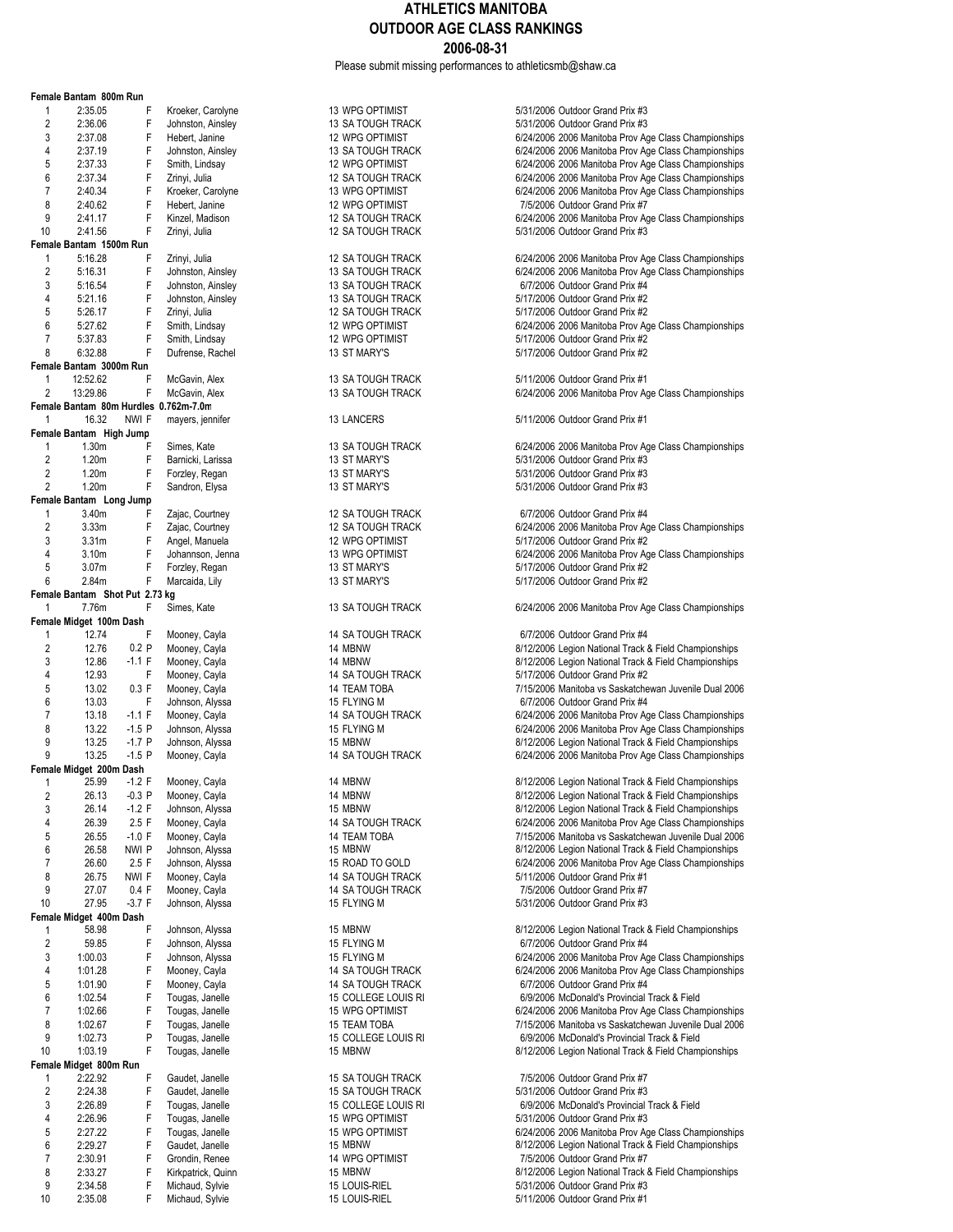Please submit missing performances to athleticsmb@shaw.ca

|                     | Female Midget 1500m Run               |               |                                                                        |                                |                                                                                             |
|---------------------|---------------------------------------|---------------|------------------------------------------------------------------------|--------------------------------|---------------------------------------------------------------------------------------------|
| 1                   | 4:39.44                               | F             | Adamson, Jaclyn                                                        | 15 MBNW                        | 8/12/2006 Legion National Track & Field Cham                                                |
| $\overline{2}$      | 4:54.32                               | F             | Adamson, Jaclyn                                                        | <b>15 WPG OPTIMIST</b>         | 6/24/2006 2006 Manitoba Prov Age Class Cha                                                  |
| 3                   | 5:06.26                               | F             | Gaudet, Janelle                                                        | 15 SA TOUGH TRACK              | 5/17/2006 Outdoor Grand Prix #2                                                             |
| 4                   | 5:17.37                               | F             | Michaud, Sylvie                                                        | 15 LOUIS-RIEL                  | 6/9/2006 McDonald's Provincial Track & Field                                                |
| 5<br>6              | 5:21.86                               | F<br>F        | Remillard, Janelle                                                     | 15 LOUIS-RIEL                  | 6/9/2006 McDonald's Provincial Track & Field                                                |
| $\overline{7}$      | 5:22.79<br>5:27.81                    | F             | Remillard, Janelle<br>Michaud, Sylvie                                  | 15 LOUIS-RIEL<br>15 LOUIS-RIEL | 6/24/2006 2006 Manitoba Prov Age Class Cha<br>6/24/2006 2006 Manitoba Prov Age Class Cha    |
| 8                   | 5:40.73                               | F             | Dubois, Nicole                                                         | 15 ST MARY'S                   | 5/17/2006 Outdoor Grand Prix #2                                                             |
|                     | Female Midget 3000m Run               |               |                                                                        |                                |                                                                                             |
| 1                   | 10:26.25                              | F             | Adamson, Jaclyn                                                        | 15 WPG OPTIMIST                | 6/24/2006 2006 Manitoba Prov Age Class Cha                                                  |
| $\overline{c}$      | 11:40.27                              | F             | Remillard, Janelle                                                     | 15 LOUIS-RIEL                  | 6/9/2006 McDonald's Provincial Track & Field                                                |
| $\overline{c}$      | 11:49.67                              | F             | Remillard, Janelle                                                     | 15 LOUIS-RIEL                  | 6/24/2006 2006 Manitoba Prov Age Class Cha                                                  |
| 3                   | 11:51.25                              | F             | Remillard, Janelle                                                     | 15 LOUIS-RIEL                  | 5/11/2006 Outdoor Grand Prix #1                                                             |
| 4                   | 13:08.21                              | F             | Fowle, Erin                                                            | 15 CELTICS                     | 6/9/2006 McDonald's Provincial Track & Field                                                |
| 5                   | 13:35.15                              | F             | Kachur, Tara                                                           | 14 LAC DU BONNET               | 6/24/2006 2006 Manitoba Prov Age Class Cha                                                  |
|                     | Female Midget 80m Hurdles 0.762m-8.0m |               |                                                                        |                                |                                                                                             |
| 1                   | 14.46                                 | $-2.7 F$      | Barron, Stephanie<br>Female Midget High School 80m Hurdles 0.762m-7.5m | 15 SA TOUGH TRACK              | 5/31/2006 Outdoor Grand Prix #3                                                             |
| 1                   | 13.45                                 | NWI P         | Gallant, Jenna                                                         | 15 SISLER                      | 6/9/2006 McDonald's Provincial Track & Field                                                |
| 2                   | 13.65                                 | NWI F         | Gallant, Jenna                                                         | 15 SISLER                      | 6/9/2006 McDonald's Provincial Track & Field                                                |
|                     | Female Midget 300m Hurdles 0.762m     |               |                                                                        |                                |                                                                                             |
| 1                   | 49.28                                 | F             | Gaudet, Janelle                                                        | 15 MBNW                        | 8/12/2006 Legion National Track & Field Cham                                                |
| 2                   | 49.98                                 | F             | Gaudet, Janelle                                                        | 15 SA TOUGH TRACK              | 6/24/2006 2006 Manitoba Prov Age Class Cha                                                  |
| 3                   | 52.19                                 | F             | Gaudet, Jenna                                                          | 15 MBNW                        | 8/12/2006 Legion National Track & Field Cham                                                |
|                     | Female Midget 2000m StplCh            |               |                                                                        |                                |                                                                                             |
| 1                   | 7:53.96                               | F             | Gaudet, Janelle                                                        | <b>15 TEAM TOBA</b>            | 7/15/2006 Manitoba vs Saskatchewan Juvenile                                                 |
|                     | Female Midget 3000m StplCh            |               |                                                                        |                                |                                                                                             |
| 1                   | 11:56.89                              | F             | Gaudet, Janelle                                                        | 15 SA TOUGH TRACK              | 6/24/2006 2006 Manitoba Prov Age Class Cha                                                  |
| $\mathbf{1}$        | Female Midget High Jump<br>1.50m      | F             | Gaudet, Jenna                                                          | 15 MBNW                        | 8/12/2006 Legion National Track & Field Cham                                                |
| $\overline{2}$      | 1.45m                                 | F             | Gaudet, Jenna                                                          | 15 SA TOUGH TRACK              | 6/24/2006 2006 Manitoba Prov Age Class Cha                                                  |
| $\overline{2}$      | 1.45m                                 | F             | Gaudet, Jenna                                                          | 15 SA TOUGH TRACK              | 7/5/2006 Outdoor Grand Prix #7                                                              |
| $\overline{2}$      | 1.45m                                 | F             | Duma, Dallas                                                           | 14 WPG OPTIMIST                | 6/24/2006 2006 Manitoba Prov Age Class Cha                                                  |
| $\overline{2}$      | 1.45m                                 | F             | Prychitko, Alexis                                                      | 15 SILVER HEIGHTS              | 6/9/2006 McDonald's Provincial Track & Field                                                |
| $\overline{2}$      | 1.45m                                 | F             | Prychitko, Alexis                                                      | 15 WPG OPTIMIST                | 7/5/2006 Outdoor Grand Prix #7                                                              |
| 7                   | 1.42m                                 | F             | Hobson, Teresha                                                        | 14 JOHN TAYLOR                 | 5/11/2006 Outdoor Grand Prix #1                                                             |
| 8                   | 1.40m                                 | F             | Gaudet, Jenna                                                          | 15 SA TOUGH TRACK              | 5/11/2006 Outdoor Grand Prix #1                                                             |
| 8                   | 1.40m                                 | F             | Prychitko, Alexis                                                      | 15 WPG OPTIMIST                | 6/24/2006 2006 Manitoba Prov Age Class Cha                                                  |
| 8                   | 1.40m                                 | F             | Gaudet, Jenna                                                          | 15 TEAM TOBA                   | 7/15/2006 Manitoba vs Saskatchewan Juvenile                                                 |
| 8                   | 1.40m                                 | F             | Gaudet, Jenna                                                          | 15 SA TOUGH TRACK              | 5/31/2006 Outdoor Grand Prix #3                                                             |
| 1                   | Female Midget Long Jump<br>4.82m      | F             | Friesen, Sara                                                          | 15 CROCUS PLAINS               | 6/2/2006 Rural Provincial Championships                                                     |
| $\overline{2}$      | 4.80m                                 | F             | Friesen, Sara                                                          | 15 TEAM TOBA                   | 7/15/2006 Manitoba vs Saskatchewan Juvenile                                                 |
| 3                   | 4.58m                                 | F             | Friesen, Sara                                                          | 15 CROCUS PLAINS               | 6/9/2006 McDonald's Provincial Track & Field                                                |
| 4                   | 4.48m                                 | F             | Philippot, Bailey                                                      | 15 UNATTACHED                  | 6/24/2006 2006 Manitoba Prov Age Class Cha                                                  |
| 5                   | 4.41m                                 | F             | Gajadhar, Hailey                                                       | 14 WPG OPTIMIST                | 6/24/2006 2006 Manitoba Prov Age Class Cha                                                  |
| 6                   | 4.39m                                 | F             | Mooney, Cayla                                                          | 14 SA TOUGH TRACK              | 5/17/2006 Outdoor Grand Prix #2                                                             |
| $\overline{7}$      | 4.34m                                 | F             | Mooney, Cayla                                                          | <b>14 SA TOUGH TRACK</b>       | 6/7/2006 Outdoor Grand Prix #4                                                              |
| 8                   | 4.32m                                 | F             | Duma, Dallas                                                           | 14 WPG OPTIMIST                | 6/24/2006 2006 Manitoba Prov Age Class Cha                                                  |
| 9                   | 4.27m                                 | F             | Hobson, Teresha                                                        | <b>14 JOHN TAYLOR</b>          | 5/17/2006 Outdoor Grand Prix #2                                                             |
| 10                  | 4.19m                                 | 0.4 F         | Dumas, Dallas                                                          | 14 WPG OPTIMIST                | 7/26/2006 Outdoor Grand Prix #8                                                             |
|                     | Female Midget Triple Jump             |               |                                                                        |                                |                                                                                             |
| 1<br>$\overline{c}$ | 10.27m                                | F<br>$-1.0$ F | Friesen, Sara                                                          | 15 CROCUS PLAINS               | 6/9/2006 McDonald's Provincial Track & Field<br>7/15/2006 Manitoba vs Saskatchewan Juvenile |
| 3                   | 9.89m<br>9.85m                        | F             | Friesen, Sara<br>Daum, Kristina                                        | 15 TEAM TOBA<br>15 ELTON       | 6/9/2006 McDonald's Provincial Track & Field                                                |
| 4                   | 9.68m                                 | F             | Friesen, Sara                                                          | <b>15 CROCUS PLAINS</b>        | 6/2/2006 Rural Provincial Championships                                                     |
| 5                   | 9.67m                                 | F             | Gajadhar, Hailey                                                       | 14 WPG OPTIMIST                | 6/24/2006 2006 Manitoba Prov Age Class Cha                                                  |
| 6                   | 9.41m                                 | F             | Gajadhar, Hailey                                                       | 14 WPG OPTIMIST                | 5/11/2006 Outdoor Grand Prix #1                                                             |
| $\overline{7}$      | 9.35m                                 | F             | Gaudet, Jenna                                                          | 15 SA TOUGH TRACK              | 5/11/2006 Outdoor Grand Prix #1                                                             |
| 8                   | 9.21 <sub>m</sub>                     | F             | Gaudet, Jenna                                                          | <b>15 SA TOUGH TRACK</b>       | 6/24/2006 2006 Manitoba Prov Age Class Cha                                                  |
| 9                   | 8.89m                                 | F             | Paranaque, Cheryll                                                     | 15 SISLER                      | 6/9/2006 McDonald's Provincial Track & Field                                                |
| 10                  | 8.82m                                 | NWI F         | Gaudet, Jenna                                                          | 15 TEAM TOBA                   | 7/15/2006 Manitoba vs Saskatchewan Juvenile                                                 |
|                     | Female Midget Shot Put 3 kg           |               |                                                                        |                                |                                                                                             |
| 1                   | 11.50m                                | F             | Dyce, Brooklyn                                                         | 15 FLYING M                    | 6/24/2006 2006 Manitoba Prov Age Class Cha                                                  |
| $\overline{c}$      | 7.03m                                 | F             | Gnutel, Amy                                                            | 15 ST MARY'S                   | 5/17/2006 Outdoor Grand Prix #2                                                             |
| 3<br>$\overline{4}$ | 6.45m<br>5.70m                        | F<br>F        | Seidu, Jemimah                                                         | 15 JOHN TAYLOR                 | 5/17/2006 Outdoor Grand Prix #2                                                             |
|                     | Female Midget Discus 1 kg             |               | Kleinsasser, Chelsea                                                   | 14 SPRINGS EAGLES              | 6/24/2006 2006 Manitoba Prov Age Class Cha                                                  |
| 1                   | 23.49m                                | F             | Pawluk, Michelle                                                       | 14 FLYING M                    | 5/31/2006 Outdoor Grand Prix #3                                                             |
| $\overline{c}$      | 22.29m                                | F             | Paranaque, Cheryll                                                     | 15 SISLER                      | 6/9/2006 McDonald's Provincial Track & Field                                                |
| 3                   | 21.17m                                | F             | Pawluk, Michelle                                                       | 14 FLYING M                    | 6/24/2006 2006 Manitoba Prov Age Class Cha                                                  |
| 4                   | 20.80m                                | F             | Pawluk, Michelle                                                       | 14 FLYING M                    | 7/5/2006 Outdoor Grand Prix #7                                                              |
|                     | Female Midget Javelin 600 g           |               |                                                                        |                                |                                                                                             |
| 1                   | 13.38m                                | F             | Gaudet, Jenna                                                          | 15 SA TOUGH TRACK              | 6/24/2006 2006 Manitoba Prov Age Class Cha                                                  |
| $\overline{2}$      | 12.99m                                | F             | Gaudet, Jenna                                                          | 15 SA TOUGH TRACK              | 7/5/2006 Outdoor Grand Prix #7                                                              |

| 15 MBNW<br>15 WPG OPTIMIST<br>15 SA TOUGH TRACK<br>15 LOUIS-RIEL<br>15 LOUIS-RIEL<br>15 LOUIS-RIEL<br>15 LOUIS-RIEL<br>15 ST MARY'S                                                                                |
|--------------------------------------------------------------------------------------------------------------------------------------------------------------------------------------------------------------------|
| 15 WPG OPTIMIST<br>15 LOUIS-RIEL<br>15 LOUIS-RIEL<br>15 LOUIS-RIEL<br>15 CELTICS<br>14 LAC DU BONNET                                                                                                               |
| 15 SA TOUGH TRACK                                                                                                                                                                                                  |
| 15 SISLER<br>15 SISLER                                                                                                                                                                                             |
| 15 MBNW<br>15 SA TOUGH TRACK<br>15 MBNW                                                                                                                                                                            |
| <b>15 TEAM TOBA</b>                                                                                                                                                                                                |
| 15 SA TOUGH TRACK                                                                                                                                                                                                  |
| 15 MBNW<br>15 SA TOUGH TRACK<br>15 SA TOUGH TRACK<br>14 WPG OPTIMIST<br>15 SILVER HEIGHTS<br>15 WPG OPTIMIST<br>14 JOHN TAYLOR<br>15 SA TOUGH TRACK<br>15 WPG OPTIMIST<br><b>15 TEAM TOBA</b><br>15 SA TOUGH TRACK |
| <b>15 CROCUS PLAINS</b><br>15 TEAM TOBA<br>15 CROCUS PLAINS<br>15 UNATTACHED<br>14 WPG OPTIMIST<br>14 SA TOUGH TRACK<br><b>14 SA TOUGH TRACK</b><br>14 WPG OPTIMIST<br>14 JOHN TAYLOR<br>14 WPG OPTIMIST           |
| 15 CROCUS PLAINS<br>15 TEAM TOBA<br>15 ELTON<br>15 CROCUS PLAINS<br>14 WPG OPTIMIST<br>14 WPG OPTIMIST<br>15 SA TOUGH TRACK<br>15 SA TOUGH TRACK<br>15 SISLER<br>15 TEAM TOBA                                      |
| 15 FLYING M<br>15 ST MARY'S<br>15 JOHN TAYLOR<br>14 SPRINGS EAGLES                                                                                                                                                 |
| 14 FLYING M<br>15 SISLER<br>14 FLYING M<br>14 FLYING M                                                                                                                                                             |
| 15 SA TOUGH TRACK<br>15 SA TOUGH TRACK                                                                                                                                                                             |

|                         | male Midget 1500m Run               |             |                                                 |                                 |                                                                                                       |
|-------------------------|-------------------------------------|-------------|-------------------------------------------------|---------------------------------|-------------------------------------------------------------------------------------------------------|
| 1                       | 4:39.44                             | F           | Adamson, Jaclyn                                 | 15 MBNW                         | 8/12/2006 Legion National Track & Field Championships                                                 |
| 2                       | 4:54.32                             | F           | Adamson, Jaclyn                                 | <b>15 WPG OPTIMIST</b>          | 6/24/2006 2006 Manitoba Prov Age Class Championships                                                  |
| 3                       | 5:06.26                             | F           | Gaudet, Janelle                                 | 15 SA TOUGH TRACK               | 5/17/2006 Outdoor Grand Prix #2                                                                       |
| 4                       | 5:17.37                             | F           | Michaud, Sylvie                                 | 15 LOUIS-RIEL                   | 6/9/2006 McDonald's Provincial Track & Field                                                          |
| 5                       | 5:21.86                             | F           | Remillard, Janelle                              | 15 LOUIS-RIEL                   | 6/9/2006 McDonald's Provincial Track & Field                                                          |
| 6                       | 5:22.79                             | F           | Remillard, Janelle                              | 15 LOUIS-RIEL                   | 6/24/2006 2006 Manitoba Prov Age Class Championships                                                  |
|                         |                                     | F           |                                                 |                                 |                                                                                                       |
| 7                       | 5:27.81                             |             | Michaud, Sylvie                                 | 15 LOUIS-RIEL                   | 6/24/2006 2006 Manitoba Prov Age Class Championships                                                  |
| 8                       | 5:40.73                             | F           | Dubois, Nicole                                  | 15 ST MARY'S                    | 5/17/2006 Outdoor Grand Prix #2                                                                       |
|                         | male Midget 3000m Run               |             |                                                 |                                 |                                                                                                       |
| 1                       | 10:26.25                            | F           | Adamson, Jaclyn                                 | <b>15 WPG OPTIMIST</b>          | 6/24/2006 2006 Manitoba Prov Age Class Championships                                                  |
| $\overline{2}$          | 11:40.27                            | F           | Remillard, Janelle                              | 15 LOUIS-RIEL                   | 6/9/2006 McDonald's Provincial Track & Field                                                          |
| $\overline{c}$          | 11:49.67                            | F           | Remillard, Janelle                              | 15 LOUIS-RIEL                   | 6/24/2006 2006 Manitoba Prov Age Class Championships                                                  |
| 3                       | 11:51.25                            | F           | Remillard, Janelle                              | 15 LOUIS-RIEL                   | 5/11/2006 Outdoor Grand Prix #1                                                                       |
| 4                       | 13:08.21                            | F           | Fowle, Erin                                     | <b>15 CELTICS</b>               | 6/9/2006 McDonald's Provincial Track & Field                                                          |
| 5                       | 13:35.15                            | F           | Kachur, Tara                                    | 14 LAC DU BONNET                | 6/24/2006 2006 Manitoba Prov Age Class Championships                                                  |
|                         | male Midget 80m Hurdles 0.762m-8.0m |             |                                                 |                                 |                                                                                                       |
| 1                       | 14.46                               | $-2.7 F$    | Barron, Stephanie                               | <b>15 SA TOUGH TRACK</b>        | 5/31/2006 Outdoor Grand Prix #3                                                                       |
|                         |                                     |             | male Midget High School 80m Hurdles 0.762m-7.5m |                                 |                                                                                                       |
| 1                       | 13.45                               | NWI P       | Gallant, Jenna                                  | 15 SISLER                       | 6/9/2006 McDonald's Provincial Track & Field                                                          |
| $\overline{2}$          | 13.65                               | NWI F       | Gallant, Jenna                                  | 15 SISLER                       | 6/9/2006 McDonald's Provincial Track & Field                                                          |
|                         | male Midget 300m Hurdles 0.762m     |             |                                                 |                                 |                                                                                                       |
| 1                       | 49.28                               | F           | Gaudet, Janelle                                 | 15 MBNW                         |                                                                                                       |
|                         |                                     |             |                                                 |                                 | 8/12/2006 Legion National Track & Field Championships                                                 |
| 2                       | 49.98                               | F           | Gaudet, Janelle                                 | <b>15 SA TOUGH TRACK</b>        | 6/24/2006 2006 Manitoba Prov Age Class Championships                                                  |
| 3                       | 52.19                               | F           | Gaudet, Jenna                                   | 15 MBNW                         | 8/12/2006 Legion National Track & Field Championships                                                 |
|                         | male Midget 2000m StplCh            |             |                                                 |                                 |                                                                                                       |
| 1                       | 7:53.96                             | F           | Gaudet, Janelle                                 | 15 TEAM TOBA                    | 7/15/2006 Manitoba vs Saskatchewan Juvenile Dual 2006                                                 |
|                         | male Midget 3000m StplCh            |             |                                                 |                                 |                                                                                                       |
| 1                       | 11:56.89                            | F           | Gaudet, Janelle                                 | <b>15 SA TOUGH TRACK</b>        | 6/24/2006 2006 Manitoba Prov Age Class Championships                                                  |
|                         | male Midget High Jump               |             |                                                 |                                 |                                                                                                       |
| 1                       | 1.50m                               | F           | Gaudet, Jenna                                   | 15 MBNW                         | 8/12/2006 Legion National Track & Field Championships                                                 |
| $\overline{\mathbf{c}}$ | 1.45m                               | F           | Gaudet, Jenna                                   | <b>15 SA TOUGH TRACK</b>        | 6/24/2006 2006 Manitoba Prov Age Class Championships                                                  |
| 2                       | 1.45m                               | F           | Gaudet, Jenna                                   | <b>15 SA TOUGH TRACK</b>        | 7/5/2006 Outdoor Grand Prix #7                                                                        |
| $\overline{c}$          | 1.45m                               | F           | Duma, Dallas                                    | 14 WPG OPTIMIST                 | 6/24/2006 2006 Manitoba Prov Age Class Championships                                                  |
| $\overline{\mathbf{c}}$ | 1.45m                               | F           | Prychitko, Alexis                               | 15 SILVER HEIGHTS               | 6/9/2006 McDonald's Provincial Track & Field                                                          |
| $\overline{\mathbf{c}}$ | 1.45m                               | F           | Prychitko, Alexis                               | 15 WPG OPTIMIST                 | 7/5/2006 Outdoor Grand Prix #7                                                                        |
| 7                       | 1.42m                               | F           |                                                 |                                 |                                                                                                       |
|                         |                                     |             | Hobson, Teresha                                 | 14 JOHN TAYLOR                  | 5/11/2006 Outdoor Grand Prix #1                                                                       |
| 8                       | 1.40m                               | F           | Gaudet, Jenna                                   | 15 SA TOUGH TRACK               | 5/11/2006 Outdoor Grand Prix #1                                                                       |
| 8                       | 1.40m                               | F           | Prychitko, Alexis                               | <b>15 WPG OPTIMIST</b>          | 6/24/2006 2006 Manitoba Prov Age Class Championships                                                  |
| 8                       | 1.40m                               | F           | Gaudet, Jenna                                   | 15 TEAM TOBA                    | 7/15/2006 Manitoba vs Saskatchewan Juvenile Dual 2006                                                 |
| 8                       | 1.40m                               | F           | Gaudet, Jenna                                   | <b>15 SA TOUGH TRACK</b>        | 5/31/2006 Outdoor Grand Prix #3                                                                       |
|                         | male Midget Long Jump               |             |                                                 |                                 |                                                                                                       |
| 1                       | 4.82m                               | F           | Friesen, Sara                                   | 15 CROCUS PLAINS                | 6/2/2006 Rural Provincial Championships                                                               |
| 2                       | 4.80m                               | F           | Friesen, Sara                                   | 15 TEAM TOBA                    | 7/15/2006 Manitoba vs Saskatchewan Juvenile Dual 2006                                                 |
| 3                       | 4.58m                               | F           | Friesen, Sara                                   | 15 CROCUS PLAINS                | 6/9/2006 McDonald's Provincial Track & Field                                                          |
| 4                       | 4.48m                               | F           | Philippot, Bailey                               | <b>15 UNATTACHED</b>            | 6/24/2006 2006 Manitoba Prov Age Class Championships                                                  |
| 5                       | 4.41m                               | F           | Gajadhar, Hailey                                | <b>14 WPG OPTIMIST</b>          | 6/24/2006 2006 Manitoba Prov Age Class Championships                                                  |
| 6                       | 4.39m                               | F           | Mooney, Cayla                                   | 14 SA TOUGH TRACK               | 5/17/2006 Outdoor Grand Prix #2                                                                       |
| 7                       | 4.34m                               | F           | Mooney, Cayla                                   | 14 SA TOUGH TRACK               | 6/7/2006 Outdoor Grand Prix #4                                                                        |
| 8                       |                                     | $\mathsf F$ |                                                 |                                 |                                                                                                       |
|                         | 4.32m                               |             | Duma, Dallas                                    | <b>14 WPG OPTIMIST</b>          | 6/24/2006 2006 Manitoba Prov Age Class Championships                                                  |
| 9                       | 4.27m                               | F           | Hobson, Teresha                                 | <b>14 JOHN TAYLOR</b>           | 5/17/2006 Outdoor Grand Prix #2                                                                       |
| 10                      | 4.19m                               | 0.4 F       | Dumas, Dallas                                   | 14 WPG OPTIMIST                 | 7/26/2006 Outdoor Grand Prix #8                                                                       |
|                         | male Midget Triple Jump             |             |                                                 |                                 |                                                                                                       |
| 1                       | 10.27m                              | F           | Friesen, Sara                                   | 15 CROCUS PLAINS                | 6/9/2006 McDonald's Provincial Track & Field                                                          |
| 2                       | 9.89m                               | $-1.0 F$    | Friesen, Sara                                   | 15 TEAM TOBA                    | 7/15/2006 Manitoba vs Saskatchewan Juvenile Dual 2006                                                 |
| 3                       | 9.85m                               | F           | Daum, Kristina                                  | 15 ELTON                        | 6/9/2006 McDonald's Provincial Track & Field                                                          |
| 4                       | 9.68m                               | F           | Friesen, Sara                                   | 15 CROCUS PLAINS                | 6/2/2006 Rural Provincial Championships                                                               |
| 5                       | 9.67m                               | F           | Gajadhar, Hailey                                | <b>14 WPG OPTIMIST</b>          | 6/24/2006 2006 Manitoba Prov Age Class Championships                                                  |
| 6                       | 9.41m                               | F           | Gajadhar, Hailey                                | 14 WPG OPTIMIST                 | 5/11/2006 Outdoor Grand Prix #1                                                                       |
| 7                       | 9.35m                               | F           | Gaudet, Jenna                                   | 15 SA TOUGH TRACK               | 5/11/2006 Outdoor Grand Prix #1                                                                       |
| 8                       | 9.21 <sub>m</sub>                   | F           | Gaudet, Jenna                                   | <b>15 SA TOUGH TRACK</b>        | 6/24/2006 2006 Manitoba Prov Age Class Championships                                                  |
| 9                       |                                     | F           |                                                 |                                 |                                                                                                       |
| 10                      | 8.89m<br>8.82m                      | NWI F       | Paranaque, Cheryll<br>Gaudet, Jenna             | 15 SISLER<br>15 TEAM TOBA       | 6/9/2006 McDonald's Provincial Track & Field<br>7/15/2006 Manitoba vs Saskatchewan Juvenile Dual 2006 |
|                         |                                     |             |                                                 |                                 |                                                                                                       |
|                         | male Midget Shot Put 3 kg           |             |                                                 |                                 |                                                                                                       |
| 1                       | 11.50m                              | F           | Dyce, Brooklyn                                  | 15 FLYING M                     | 6/24/2006 2006 Manitoba Prov Age Class Championships                                                  |
| $\overline{\mathbf{c}}$ | 7.03m                               | F           | Gnutel, Amy                                     | 15 ST MARY'S                    | 5/17/2006 Outdoor Grand Prix #2                                                                       |
| 3                       | 6.45m                               | F           | Seidu, Jemimah                                  | 15 JOHN TAYLOR                  | 5/17/2006 Outdoor Grand Prix #2                                                                       |
| 4                       | 5.70m                               | F           | Kleinsasser, Chelsea                            | 14 SPRINGS EAGLES               | 6/24/2006 2006 Manitoba Prov Age Class Championships                                                  |
|                         | male Midget Discus 1 kg             |             |                                                 |                                 |                                                                                                       |
| 1                       | 23.49m                              | F           | Pawluk, Michelle                                | 14 FLYING M                     | 5/31/2006 Outdoor Grand Prix #3                                                                       |
| 2                       | 22.29m                              | F           | Paranaque, Cheryll                              | 15 SISLER                       | 6/9/2006 McDonald's Provincial Track & Field                                                          |
| 3                       | 21.17m                              | F           | Pawluk, Michelle                                | 14 FLYING M                     | 6/24/2006 2006 Manitoba Prov Age Class Championships                                                  |
| 4                       | 20.80m                              | F           | Pawluk, Michelle                                | 14 FLYING M                     | 7/5/2006 Outdoor Grand Prix #7                                                                        |
|                         | male Midget Javelin 600 g           |             |                                                 |                                 |                                                                                                       |
|                         | 12.20                               |             |                                                 | <b><i>AE OA TOUOU TOAOK</i></b> | $C/2$ $1000C$ $200C$ $M$ gaitaba Deau As                                                              |

13.38m F Gaudet, Jenna 15 SA TOUGH TRACK 6/24/2006 2006 Manitoba Prov Age Class Championships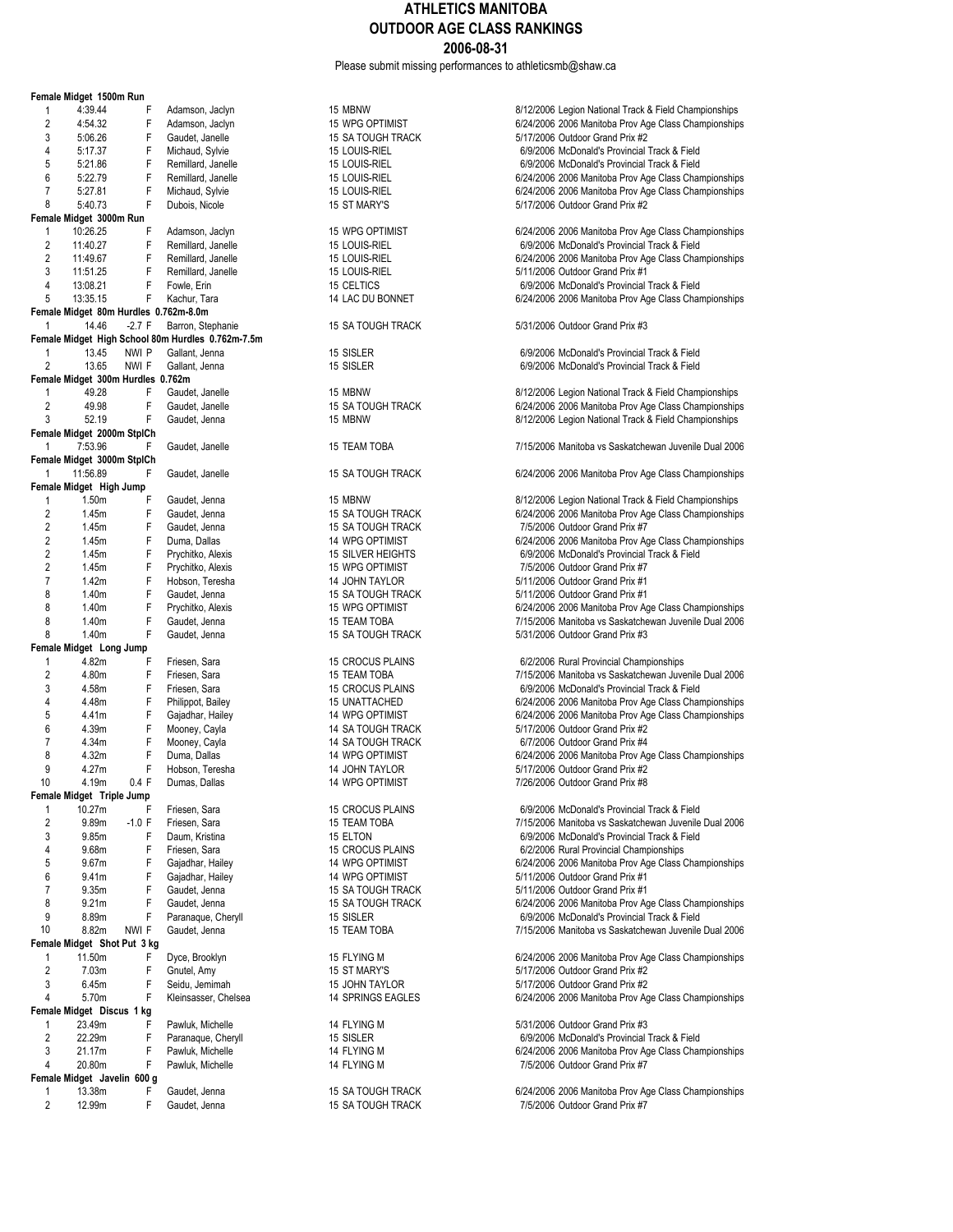Please submit missing performances to athleticsmb@shaw.ca

|                | Female Midget Heptathion     |               |                      |
|----------------|------------------------------|---------------|----------------------|
| 1              | 2843                         | F             | Gaudet, Jenna        |
|                | Female Juvenile 100m Dash    |               |                      |
| 1              | 12.03                        | 0.3 F         | Grant, Chantal       |
| 2              | 12.12                        | 1.7 F         | Grant, Chantal       |
| 3              | 12.23                        | 2.1 F         | Grant, Chantal       |
| 4              | 12.65                        | -0.1 P        | Grant, Chantal       |
| 5              | 12.70                        | 2.1 F         | Wong, Lisa           |
| 6              | 12.77                        | 0.3 F         | Wong, Lisa           |
| 7              | 12.82                        | nwi p         | Wong, Lisa           |
| 8              | 12.96                        | 0.3 F         | Bordun, Kimberly-Ann |
| 9              | 13.02                        | 0.3 F         | Boxill, Alicia       |
| 10             | 13.02                        | 2.1 F         | Boxill, Alicia       |
|                | Female Juvenile 200m Dash    |               |                      |
| 1              | 25.09                        | 1.7 F         | Grant, Chantal       |
| $\overline{2}$ | 25.17                        | $-1.0$ F      | Grant, Chantal       |
| 3              | 25.68                        | -1.7 F        | Grant, Chantal       |
| 4              | 25.86                        | $-1.9P$       | Grant, Chantal       |
| 5              | 26.60                        | nwi p         |                      |
|                |                              |               | Wong, Lisa           |
| 6              | 26.79                        | $-1.0 F$      | Bordun, Kimberly-Ann |
| 7              | 26.85                        | nwi f         | Wong, Lisa           |
| 8              | 26.90                        | NWI P         | Bordun, Kimberly-Ann |
| 9              | 26.95                        | nwi p         | Slijker, Samara      |
| 10             | 27.05                        | 1.7 F         | Bordun, Kimberly-Ann |
|                | Female Juvenile 400m Dash    |               |                      |
| 1              | 57.45                        | F             | Romanson, Stephanie  |
| $\overline{2}$ | 57.76                        | P             | Romanson, Stephanie  |
| 3              | 58.13                        | F             | Romanson, Stephanie  |
| 4              | 58.16                        | F             | Romanson, Stephanie  |
| 5              | 58.23                        | P             | Romanson, Stephanie  |
| 6              | 58.33                        | F             | Romanson, Stephanie  |
| 7              | 58.43                        | F             | Romanson, Stephanie  |
| 8              | 58.75                        | F             | Romanson, Stephanie  |
| 9              | 1:00.14                      | F             | Auger, Chantal       |
| 10             | 1:00.53                      | F             | Auger, Chantal       |
|                | Female Juvenile 800m Run     |               |                      |
| 1              | 2:09.86                      | F             | Romanson, Stephanie  |
| 2              | 2:10.23                      | F             |                      |
| 3              | 2:11.02                      | F             | Romanson, Stephanie  |
|                |                              |               | Romanson, Stephanie  |
| 4              | 2:12.43                      | P             | Romanson, Stephanie  |
| 5              | 2:13.49                      | F             | Romanson, Stephanie  |
| 6              | 2:13.88                      | F             | Romanson, Stephanie  |
| 7              | 2:13.92                      | F             | Romanson, Stephanie  |
| 8              | 2:14.72                      | F             | Romanson, Stephanie  |
| 9              | 2:18.97                      | F             | Brault, Sarah-Anne   |
| 10             | 2:19.04                      | F             | Romanson, Stephanie  |
|                | Female Juvenile 1500m Run    |               |                      |
| 1              | 4:39.51                      | F             | Brault, Sarah-Anne   |
| $\overline{c}$ | 4:47.43                      | F             | Brault, Sarah-Anne   |
| 3              | 4:52.26                      | F             | Gregoire, Melanie    |
| 4              | 4:52.92                      | F             | Gregoire, Melanie    |
| 5              | 4:53.51                      | F             | Bell, Alex           |
| 6              | 4:59.85                      | ۲             | Gregoire, Melanie    |
| 7              | 5:01.74                      | F             | Hesketh, Andrea      |
| 8              | 5:02.33                      | F             | Hesketh, Andrea      |
| 9              | 5:02.82                      | F             | Hesketh, Andrea      |
| 10             | 5:05.70                      | F             | Gregoire, Melanie    |
|                | Female Juvenile 3000m Run    |               |                      |
| 1              |                              | F             |                      |
|                | 9:46.72                      |               | Brault, Sarah-Anne   |
| 2              | 10:15.74                     | F             | Brault, Sarah-Anne   |
| 3              | 10:40.04                     | F             | Bell, Alex           |
| 4              | 10:49.91                     | F             | Gregoire, Melanie    |
| 5              | 11:05.01                     | F             | Gregoire, Melanie    |
| 6              | 11:30.15                     | F             | Mantik, Jessica      |
| 7              | 11:35.95                     | F             | Gregoire, Melanie    |
| 8              | 11:43.04                     | F             | Mantik, Jessica      |
| 9              | 11:44.11                     | F             | Oswald, Karen        |
| 10             | 11:50.34                     | F             | Moore, Stevie        |
|                | Female Juvenile 100m Hurdles |               | $0.762m - 8.5m$      |
| 1              | 15.42                        | $+0.0 F$      | Baker, Kendra        |
| 2              | 15.72                        | 0 F           | Baker, Kendra        |
| 3              | 16.30                        | $-0.5$ F      | Baker, Kendra        |
| 4              | 16.85                        | +0.0 F        | O'Donnell, Danielle  |
| 5              | 16.94                        | 0.5 F         | Bordun, Kimberly-Ann |
| 6              | 17.01                        | 0 F           | Bordun, Kimberly-Ann |
| 7              | 17.21                        | $+0.0 F$      | Nagy, Amanda         |
| 8              | 17.26                        | nwi f         | Nagy, Amanda         |
| 9              | 17.28                        | NWI F         | O'Donnell, Danielle  |
| 10             | 17 84                        | $\bigcap$ 5 F | Kynoch Kayla         |

Female Midget Heptathlon

| <b>15 SA TOUGH TRACK</b>            | 6/24/2006 2006 Manitoba Prov Ag                                    |
|-------------------------------------|--------------------------------------------------------------------|
| 17 TEAM TOBA                        | 7/15/2006 Manitoba vs Saskatche                                    |
| 17 MBNW                             | 8/12/2006 Legion National Track                                    |
| 17 BISON TRACK& FI                  | 6/24/2006 2006 Manitoba Prov Ag                                    |
| 17 MBNW                             | 8/12/2006 Legion National Track                                    |
| 17 BISON TRACK& FI                  | 6/24/2006 2006 Manitoba Prov Ag                                    |
| 17 TEAM TOBA                        | 7/15/2006 Manitoba vs Saskatche                                    |
| 17 FORT RICHMOND                    | 6/9/2006 McDonald's Provincial                                     |
| 17 TEAM TOBA                        | 7/15/2006 Manitoba vs Saskatche                                    |
| 16 TEAM TOBA                        | 7/15/2006 Manitoba vs Saskatche                                    |
| 16 BISON TRACK& FI                  | 6/24/2006 2006 Manitoba Prov Ag                                    |
| 17 BISON TRACK& FI                  | 6/24/2006 2006 Manitoba Prov Ag                                    |
| 17 TEAM TOBA                        | 7/15/2006 Manitoba vs Saskatche                                    |
| 17 MBNW                             | 8/12/2006 Legion National Track                                    |
| 17 MBNW                             | 8/12/2006 Legion National Track                                    |
| 17 FORT RICHMOND                    | 6/9/2006 McDonald's Provincial                                     |
| 17 TEAM TOBA                        | 7/15/2006 Manitoba vs Saskatche                                    |
| 17 FORT RICHMOND                    | 6/9/2006 McDonald's Provincial                                     |
| 17 SHEVCHENKO                       | 6/9/2006 McDonald's Provincial                                     |
| 17 KODIAKS                          | 6/9/2006 McDonald's Provincial                                     |
| 17 SHEVCHENKO                       | 6/24/2006 2006 Manitoba Prov Ag                                    |
| <b>16 TEAM TOBA</b>                 | 7/15/2006 Manitoba vs Saskatche                                    |
| <b>16 WPG OPTIMIST</b>              | 7/21/2006 Canadian Junior Track                                    |
| 16 WPG OPTIMIST                     | 7/21/2006 Canadian Junior Track                                    |
| 16 MBNW                             | 8/12/2006 Legion National Track                                    |
| <b>16 DAKOTA</b>                    | 6/9/2006 McDonald's Provincial                                     |
| 16 WPG OPTIMIST                     | 6/24/2006 2006 Manitoba Prov Ao                                    |
| 16 WPG OPTIMIST                     | 6/7/2006 Outdoor Grand Prix #4                                     |
| 16 DAKOTA                           | 6/9/2006 McDonald's Provincial                                     |
| 16 MBNW<br>16 TEAM TOBA             | 8/12/2006 Legion National Track<br>7/15/2006 Manitoba vs Saskatche |
|                                     |                                                                    |
| 16 WPG OPTIMIST                     | 7/21/2006 Canadian Junior Track                                    |
| <b>16 WPG OPTIMIST</b>              | 7/5/2006 Outdoor Grand Prix #7                                     |
| 16 MBNW                             | 8/12/2006 Legion National Track                                    |
| 16 WPG OPTIMIST                     | 7/21/2006 Canadian Junior Track                                    |
| 16 WPG OPTIMIST                     | 5/11/2006 Outdoor Grand Prix #1                                    |
| 16 WPG OPTIMIST                     | 5/31/2006 Outdoor Grand Prix #3                                    |
| 16 DAKOTA<br><b>16 WPG OPTIMIST</b> | 6/9/2006 McDonald's Provincial                                     |
| 17 LOUIS-RIEL                       | 6/24/2006 2006 Manitoba Prov Ag<br>5/31/2006 Outdoor Grand Prix #3 |
| 16 TEAM TOBA                        | 7/15/2006 Manitoba vs Saskatche                                    |
| 17 TEAM TOBA                        | 7/15/2006 Manitoba vs Saskatche                                    |
| 17 COLLEGE LOUIS RI                 | 6/9/2006 McDonald's Provincial                                     |
| 17 MBNW                             | 8/12/2006 Legion National Track                                    |
| 17 COLLEGE LOUIS RI                 | 6/9/2006 McDonald's Provincial                                     |
| 17 SELKIRK ROYALS                   | 6/9/2006 McDonald's Provincial                                     |
| 17 LOUIS-RIEL                       | 6/24/2006 2006 Manitoba Prov Ao                                    |
| 17 TEAM TOBA                        | 7/15/2006 Manitoba vs Saskatche                                    |
| 17 CARMAN                           | 6/9/2006 McDonald's Provincial                                     |
| 17 CARMAN                           | 6/24/2006 2006 Manitoba Prov Ag                                    |
| 17 TEAM TOBA                        | 7/15/2006 Manitoba vs Saskatche                                    |
| 17 LOUIS-RIEL                       | 7/21/2006 Canadian Junior Track                                    |
| 17 COLLEGE LOUIS RI                 | 6/9/2006 McDonald's Provincial                                     |
| <b>17 SELKIRK ROYALS</b>            | 6/9/2006 McDonald's Provincial                                     |
| 17 LOUIS-RIEL                       | 6/24/2006 2006 Manitoba Prov Ag                                    |
| 17 COLLEGE LOUIS RI                 | 6/9/2006 McDonald's Provincial                                     |
| <b>16 KODIAKS</b>                   | 6/9/2006 McDonald's Provincial                                     |
| 17 TEAM TOBA                        | 7/15/2006 Manitoba vs Saskatche                                    |
| <b>16 KODIAKS</b>                   | 5/11/2006 Outdoor Grand Prix #1                                    |
| 16 OAK PARK                         | 6/9/2006 McDonald's Provincial                                     |
| 16 VINCENT MASSEY (                 | 6/9/2006 McDonald's Provincial                                     |
| 17 TEAM TOBA                        | 7/15/2006 Manitoba vs Saskatche                                    |
| 17 MBNW                             | 8/12/2006 Legion National Track                                    |
| 17 WPG OPTIMIST                     | 6/24/2006 2006 Manitoba Prov Ag                                    |
| 16 TEAM TOBA                        | 7/15/2006 Manitoba vs Saskatche                                    |
| 17 TEAM TOBA                        | 7/15/2006 Manitoba vs Saskatche                                    |
| 17 MBNW                             | 8/12/2006 Legion National Track                                    |
| 16 TEAM TOBA                        | 7/15/2006 Manitoba vs Saskatche                                    |
| 16 OAK PARK                         | 7/5/2006 Outdoor Grand Prix #7                                     |
| 16 SA TOUGH TRACK                   | 7/5/2006 Outdoor Grand Prix #7                                     |
| <b>16 WESTMOUNT</b>                 | 6/24/2006 2006 Manitoba Prov Ao                                    |
|                                     |                                                                    |

6/24/2006 2006 Manitoba Prov Age Class Championships 1 12.03 0.3 F Grant, Chantal 17 TEAM TOBA 7/15/2006 Manitoba vs Saskatchewan Juvenile Dual 2006 8/12/2006 Legion National Track & Field Championships 6/24/2006 2006 Manitoba Prov Age Class Championships 8/12/2006 Legion National Track & Field Championships 5.122006 2006 Manitoba Prov Age Class Championships 7/15/2006 Manitoba vs Saskatchewan Juvenile Dual 2006 6/9/2006 McDonald's Provincial Track & Field 7/15/2006 Manitoba vs Saskatchewan Juvenile Dual 2006 7/15/2006 Manitoba vs Saskatchewan Juvenile Dual 2006 6/24/2006 2006 Manitoba Prov Age Class Championships 6/24/2006 2006 Manitoba Prov Age Class Championships 7/15/2006 Manitoba vs Saskatchewan Juvenile Dual 2006 8/12/2006 Legion National Track & Field Championships 8/12/2006 Legion National Track & Field Championships 6/9/2006 McDonald's Provincial Track & Field 7/15/2006 Manitoba vs Saskatchewan Juvenile Dual 2006 6/9/2006 McDonald's Provincial Track & Field 6/9/2006 McDonald's Provincial Track & Field 6/9/2006 McDonald's Provincial Track & Field 6/24/2006 2006 Manitoba Prov Age Class Championships 7/15/2006 Manitoba vs Saskatchewan Juvenile Dual 2006 7/21/2006 Canadian Junior Track & Field Championships 7/21/2006 Canadian Junior Track & Field Championships 8/12/2006 Legion National Track & Field Championships 6/9/2006 McDonald's Provincial Track & Field 6/24/2006 2006 Manitoba Prov Age Class Championships 6/7/2006 Outdoor Grand Prix #4 6/9/2006 McDonald's Provincial Track & Field 8/12/2006 Legion National Track & Field Championships 7/15/2006 Manitoba vs Saskatchewan Juvenile Dual 2006 7/21/2006 Canadian Junior Track & Field Championships 7/5/2006 Outdoor Grand Prix #7 8/12/2006 Legion National Track & Field Championships 7/21/2006 Canadian Junior Track & Field Championships 5/11/2006 Outdoor Grand Prix #1 5/31/2006 Outdoor Grand Prix #3 6/9/2006 McDonald's Provincial Track & Field 6/24/2006 2006 Manitoba Prov Age Class Championships 5/31/2006 Outdoor Grand Prix #3 7/15/2006 Manitoba vs Saskatchewan Juvenile Dual 2006 7/15/2006 Manitoba vs Saskatchewan Juvenile Dual 2006 6/9/2006 McDonald's Provincial Track & Field 8/12/2006 Legion National Track & Field Championships 6/9/2006 McDonald's Provincial Track & Field 6/9/2006 McDonald's Provincial Track & Field 6/24/2006 2006 Manitoba Prov Age Class Championships 7/15/2006 Manitoba vs Saskatchewan Juvenile Dual 2006 6/9/2006 McDonald's Provincial Track & Field 6/24/2006 2006 Manitoba Prov Age Class Championships 7/15/2006 Manitoba vs Saskatchewan Juvenile Dual 2006 7/21/2006 Canadian Junior Track & Field Championships 6/9/2006 McDonald's Provincial Track & Field 6/9/2006 McDonald's Provincial Track & Field 6/24/2006 2006 Manitoba Prov Age Class Championships 6/9/2006 McDonald's Provincial Track & Field 6/9/2006 McDonald's Provincial Track & Field 7/15/2006 Manitoba vs Saskatchewan Juvenile Dual 2006 5/11/2006 Outdoor Grand Prix #1 6/9/2006 McDonald's Provincial Track & Field 6/9/2006 McDonald's Provincial Track & Field 7/15/2006 Manitoba vs Saskatchewan Juvenile Dual 2006 8/12/2006 Legion National Track & Field Championships 6/24/2006 2006 Manitoba Prov Age Class Championships 7/15/2006 Manitoba vs Saskatchewan Juvenile Dual 2006 7/15/2006 Manitoba vs Saskatchewan Juvenile Dual 2006 8/12/2006 Legion National Track & Field Championships 7/15/2006 Manitoba vs Saskatchewan Juvenile Dual 2006 7/5/2006 Outdoor Grand Prix #7

10 17.84 -0.5 F Kynoch, Kayla 16 WESTMOUNT 6/24/2006 2006 Manitoba Prov Age Class Championships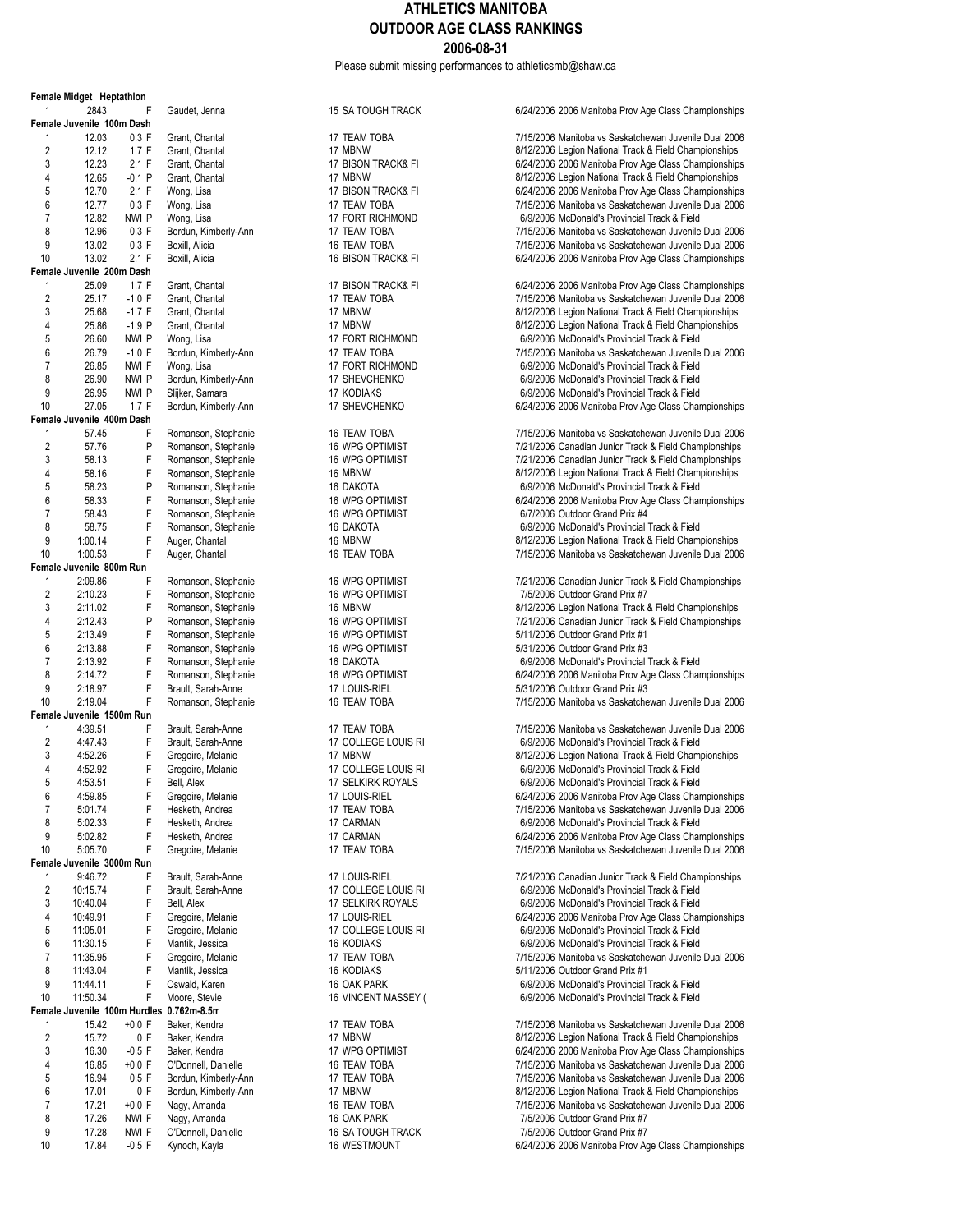Please submit missing performances to athleticsmb@shaw.ca

|                     |                                         |                | Female Juvenile High School 80m Hurdles 0.762m-7.5m |
|---------------------|-----------------------------------------|----------------|-----------------------------------------------------|
| 1                   | 12.58                                   | NWI F          | Baker, Kendra                                       |
| 2                   | 12.86                                   | nwi p          | Baker, Kendra                                       |
| 3                   | 13.03                                   | NWI F          | Nagy, Amanda                                        |
| 4                   | 13.17                                   | nwi P          | Bordun, Kimberly-Ann                                |
| 5                   | 13.23                                   | nwi p          | Nagy, Amanda                                        |
| 6                   | 13.24                                   | nwi P          | Bordun, Kimberly-Ann                                |
| 7                   | 13.37                                   | NWI F          | Bordun, Kimberly-Ann                                |
| 8                   | 13.55                                   | nwi P          | Marasigan, Diane                                    |
| 9<br>10             | 13.52<br>13.6                           | NWI F<br>NWI f | Bordun, Kimberly-Ann<br>Marasigan, Diane            |
|                     | Female Juvenile 400m Hurdles            |                | 0.762m                                              |
| 1                   | 1:08.48                                 | F              | Auger, Chantal                                      |
| $\overline{c}$      | 1:09.95                                 | F              | Gaudet, Janelle                                     |
| 3                   | 1:10.50                                 | F              | Gaudet, Janelle                                     |
| 4                   | 1:14.94                                 | F              | Kynoch, Kayla                                       |
| 5                   | 1:15.71                                 | F              | Kynoch, Kayla                                       |
| 6                   | 1:17.04<br>Female Juvenile 2000m StplCh | F              | Penner, Tanya                                       |
| 1                   | 8:15.37                                 | F              | Moore, Stevie                                       |
|                     | Female Juvenile High Jump               |                |                                                     |
| 1                   | 1.65m                                   | F              | Bazin, Nicole                                       |
| $\overline{2}$      | 1.63m                                   | F              | Bazin, Nicole                                       |
| 3                   | 1.55m                                   | F              | O'Donnell, Danielle                                 |
| 3                   | 1.55m                                   | F              | Bazin, Nicole                                       |
| 5                   | 1.50m                                   | F              | O'Donnell, Danielle                                 |
| 6                   | 1.40m                                   | F              | Morgan, Leigh                                       |
| 6<br>8              | 1.40m<br>1.30 <sub>m</sub>              | F<br>F         | Slijker, Samara<br>Wightman, Mikaela                |
|                     | Female Juvenile Long Jump               |                |                                                     |
| 1                   | 5.46m                                   | F              | Bazin, Nicole                                       |
| 2                   | 5.11m                                   | F              | Wong, Lisa                                          |
| 3                   | 4.99m                                   | F              | Baker, Kendra                                       |
| 4                   | 4.98m                                   | F              | Wong, Lisa                                          |
| 5                   | 4.96m                                   | F              | Bazin, Nicole                                       |
| 6                   | 4.92m                                   | +0.0 P         | Wong, Lisa                                          |
| 7<br>8              | 4.91m                                   | F<br>F         | Bazin, Nicole                                       |
| 9                   | 4.89m<br>4.84m                          | F              | Baker, Kendra<br>Marasigan, Diane                   |
| 10                  | 4.76m                                   | F              | McCabe, Lauren                                      |
|                     | Female Juvenile Triple Jump             |                |                                                     |
| 1                   | 10.72m                                  | F              | Smith, Amy                                          |
| $\overline{2}$      | 10.51m                                  | F              | Baker, Kendra                                       |
| 3                   | 10.50m                                  | F              | Bazin, Nicole                                       |
| 4                   | 10.22m                                  | F              | Marasigan, Diane                                    |
| 5<br>6              | 10.19m<br>10.11m                        | $-2.9 F$<br>F  | Smith, Amy                                          |
| 7                   | 10.10m                                  | F              | Smith, Amy<br>Yeboah, Debbie                        |
| 8                   | 10.04m                                  | $-0.5$ F       | O'Donnell, Danielle                                 |
| 9                   | 10.00m                                  | F              | O'Donnell, Danielle                                 |
| 10                  | 9.88m                                   | F              | Baker, Kendra                                       |
| 10                  | 9.88m                                   | F.             | Hildebrand, Karen                                   |
|                     | Female Juvenile Shot Put 4 kg           |                |                                                     |
| 1<br>$\overline{c}$ | 10.79m                                  | F<br>F         | Lake, Carley                                        |
| 3                   | 10.64m<br>10.55m                        | F              | Mackie, Kristen<br>Lake, Carley                     |
| 4                   | 9.94M                                   | F              | Chupa, Lindsay                                      |
| 5                   | 9.89m                                   | F              | Lake, Carley                                        |
| 6                   | 9.64m                                   | F              | Mackie, Kristen                                     |
| 7                   | 9.57m                                   | F              | Mackie, Kristen                                     |
| 8                   | 9.47m                                   | F              | Mackie, Kristen                                     |
| 9                   | 9.44m                                   | F              | Chupa, Lindsay                                      |
| 10                  | 8.35m                                   | F              | McLaughlin, Karlee                                  |
| 1                   | Female Juvenile Discus<br>32.08m        | 1 kg<br>F      | McLaughlin, Karlee                                  |
| 2                   | 30.29m                                  | F              | Mackie, Kristen                                     |
| 3                   | 30.03m                                  | F              | Mackie, Kristen                                     |
| 4                   | 30.01m                                  | F              | McLaughlin, Karlee                                  |
| 5                   | 29.78m                                  | F              | McLaughlin, Karlee                                  |
| 6                   | 28.98m                                  | F              | Ventura, Brittany                                   |
| 7                   | 28.72m                                  | F              | Mackie, Kristen                                     |
| 8                   | 28.28m                                  | F              | Ventura, Brittany                                   |
| 9<br>10             | 27.87m<br>27.86m                        | F<br>F         | Mackie, Kristen                                     |
|                     | Female Juvenile Hammer 4 kg             |                | McLaughlin, Karlee                                  |
| 1                   | 20.50m                                  | F              | McLaughlin, Karlee                                  |

17 WKCI **F Baker, CONTENT BAKER, A BAKER, A Baker, A Baker, A Baker, A Baker, A Baker, A Baker, A Baker, A Baker**<br>17 WKCI 6/9/2006 McDonald's Provincial Track & Field 2 17 WKCI 17 WKCI 6/9/2006 McDonald's Provincial Track & Field<br>2 6/9/2006 McDonald's Provincial Track & Field 16 OAK PARK<br>17 SHEVCHENKO **18 NAGY F NAGY AMANDA 16 OAK PARK 60 OAK 6**6/9/2006 McDonald's Provincial Track & Field 17 SHEVCHENKO **12.17 SHEVCHENKO** 6/9/2006 McDonald's Provincial Track & Field<br>16 OAK PARK 66/9/2006 McDonald's Provincial Track & Field 5 16 OAK PARK 16 13.23 No.233 AMA 6/9/2006 McDonald's Provincial Track & Field<br>17 SHEVCHENKO 17 16 0/2/2006 Rural Provincial Championships 6 13.24 NWI P Bordun, Kimberly-Ann 17 SHEVCHENKO 6/2/2006 Rural Provincial Championships 17 SHEVCHENKO **17** NWI 6/9/2006 McDonald's Provincial Track & Field<br>16.97006 McDonald's Provincial Track & Field 8 13.55 NWI P Marasigan, Diane 16 SISLER 6/9/2006 McDonald's Provincial Track & Field 17 SHEVCHENKO<br>16 18 16 19 12 12 13 13 14 15 16/9/2006 McDonald's Provincial Track & F 6/9/2006 McDonald's Provincial Track & Field 16 MBNW<br>15 SA TOUGH TRACK **18 F August 2006** For August 2012/2006 Outdoor Grand Prix #4 2 15 SA TOUGH TRACK **F GAUGET CONSUMING THE SA TOUGH TRACK 61 SA TOUGH TRACK 61 SA TOUGH TRACK 600 SA TOUGH TR**<br>2/15/2006 Manitoba vs Saskatche 3 1:10.50 F Gaudet, Janelle 15 TEAM TOBA 7/15/2006 Manitoba vs Saskatchewan Juvenile Dual 2006 16 TEAM TOBA<br>16 WESTMOUNT 16 TAGA 7/15/2006 Manitoba vs Saskatchewan Juvenile Dual 2006<br>16 WESTMOUNT 16 TAGA 7006 2006 Manitoba Prov Age Class Championships 16 WESTMOUNT 6/24/2006 2006 Manitoba Prov Age Class Championships<br>16 WPG OPTIMIST 6/17/2006 2010 6010000 0010000 6/25/2006 9/17/2006 2010 0010000 6/2010 5/17/2006 Outdoor Grand Prix #2 16 TEAM TOBA 7/15/2006 Manitoba vs Saskatchewan Juvenile Dual 2006 16 VINCENT MASSEY (
6/9/2006 McDonald's Provincial Track & Field
16 TEAM TOBA
16 TEAM TOBA
16 TEAM TOBA
16 TEAM TOBA
16 TEAM TOBA
16 TEAM TOBA
16 TEAM TOBA 2 16 TEAM TOBA<br>2006 TEAM TOBA 16 TEAM TOBA 7/15/2006 Manitoba vs Saskatchewan Juvenile Dual 2006 3 16 TEAM TOBA **TEAM TOBA 16 TEAM TOBA 7/15/2006** Manitoba vs Saskatchewan Juvenile Dual 2006<br>16 NPG OPTIMIST 16 TEAM 7024/2006 2006 Manitoba Prov Age Class Championships 16 WPG OPTIMIST<br>3 16 SA TOUGH TRACK **F** BAZIN, November 2006 2006 Manitoba Prov Age Class Championships 5/31/2006 Outdoor Grand Prix #3 16 GLENLAWN 5/31/2006 Outdoor Grand Prix #3<br>17 KODIAKS 6/9/2006 McDonald's Provincial 17 KODIAKS<br>16 ST MARY'S **1.400m F SIMUS** 5/31/2006 Outdoor Grand Prix #3 5/31/2006 Outdoor Grand Prix #3 16 TEAM TOBA<br>17 TEAM TOBA 17 TEAM TOBA 16 TOBA 7/15/2006 Manitoba vs Saskatchewan Juvenile Dual 2006 2 17 TEAM TOBA 12006 7/15/2006 Manitoba vs Saskatchewan Juvenile Dual 2006<br>17 WKCl 17 WKCl 17 TWCL 6/9/2006 McDonald's Provincial Track & Field 17 WKCI 6/9/2006 McDonald's Provincial Track & Field<br>17 BISON TRACK& FI 6/24/2006 2006 Manitoba Prov Age Class Char 17 BISON TRACK& FI 6/24/2006 2006 Manitoba Prov Age Class Championships<br>16 VINCENT MASSEY (6/9/2006 McDonald's Provincial Track & Field 5 16 VINCENT MASSEY ( 6/9/2006 McDonald's Provincial Track & Field<br>17 BISON TRACK& FI (7/21/2006 Canadian Junior Track & Field Chan 17 BISON TRACK& FI 1888 7/21/2006 Canadian Junior Track & Field Championships<br>16 MPG OPTIMIST 16 BISON 6024/2006 2006 Manitoba Prov Age Class Championships 6/24/2006 2006 Manitoba Prov Age Class Championships 17 TEAM TOBA<br>16 SISLER<br>16 SISLER 1890 FOR TABA 8/9/2006 McDonald's Provincial Track & Field 16 SISLER<br>16 PORTAGE 16 1.84m F Marasigan 6/9/2006 McDonald's Provincial Track & Field 6/9/2006 McDonald's Provincial Track & Field 17 LAC DU BONNET 6/9/2006 McDonald's Provincial Track & Field<br>17 WKCl 17 WKCl 6/9/2006 McDonald's Provincial Track & Field 2 17 WKCI 17 WKCI 6/9/2006 McDonald's Provincial Track & Field<br>16.5162006 McDonald's Provincial Track & Field 6/9/2006 McDonald's Provincial Track & Field 4 16 SISLER 10.22006 McDonald's Provincial Track & Field<br>17 TEAM TOBA 17 SISLEM 6/9/2006 Manitoba vs Saskatchewan Juvenile 17 TEAM TOBA<br>17 LAC DU BONNET 17 FEAM 2006 Amitoba 910 FASS Championships<br>17 FEAM TOBA 6/24/2006 2006 Manitoba Prov Age Class Championships 17 LAC DU BONNET 6/24/2006 2006 Manitoba Prov Age Class Championships<br>16 SISLER<br>6/9/2006 McDonald's Provincial Track & Field 16 SISLER<br>16 TEAM TOBA<br>7/15/2006 Manitoba vs Saskatchewan Juvenile 16 TEAM TOBA<br>16 SA TOUGH TRACK TOBA 7/5/2006 Outdoor Grand Prix #7<br>16 SA TOUGH TRACK 16 SA TOUGH TRACK 7/5/2006 Outdoor Grand Prix #7<br>17 WPG OPTIMIST 6/24/2006 2006 Manitoba Prov Ac 17 WPG OPTIMIST<br>17 GARDEN VALLEY **For a SAM FORTA 1989 STAGE OPTIMIST**<br>6/2/2006 Rural Provincial Championships 6/2/2006 Rural Provincial Championships 17 PORTAGE<br>17 ROSEAU VALLEY 17 TO CARLEY 6/24/2006 2006 Manitoba Prov Age Class Charley 6/24/2006 2006 Manitoba Prov Age 17 ROSEAU VALLEY **12 10.64412006 2006** Manitoba Prov Age Class Championships<br>17 TEAM TOBA 17 TEAM TOBA<br>15 ELTON FEAM TOBA 15 TOBA 7/15/2006 McDonald's Provincial Track & Field 4 15 ELTON F Chupa, Chupa, 15 6/9/2006 McDonald's Provincial Track & Field<br>17 PORTAGE 6/2/2006 Rural Provincial Championships 17 PORTAGE<br>17 ROSEAU VALLEY CARLEY 6/2/2006 Rural Provincial Championships 17 ROSEAU VALLEY **Follow FOLLO 12006** Rural Provincial Championships<br>17 ROSEAU VALLEY **6/9/2006** McDonald's Provincial Track & F 17 ROSEAU VALLEY<br>17 TEAM TOBA<br>17 TEAM TOBA 6/9/2006 Manitoba vs Saskatchewan Juvenile 17 TEAM TOBA<br>15 ELTON FEAM TOBA 8/2/2006 Manitoba vs Saskatchewan Juvenile Dual 2006<br>15 Seltin 17 Ball 2006 Rural Provincial Championships 15 ELTON 6/2/2006 Rural Provincial Championships<br>17 ELYING M 6/24/2006 2006 Manitoba Prov Age Class Championships 17 FLYING M<br>17 ROSEAU VALLEY **12.08m FMCLAUGE 17 FLYING M** 6/24/2006 2006 Manitoba Prov Age Class Championships 17 ROSEAU VALLEY 6/24/2006 2006 Manitoba Prov Age Class Championships<br>17 ROSEAU VALLEY 6/9/2006 McDonald's Provincial Track & Field 3 30.03m F Mackie, Kristen 17 ROSEAU VALLEY 6/9/2006 McDonald's Provincial Track & Field 4 30.01m F McLaughlin, Karlee 17 ERICKSON 6/9/2006 McDonald's Provincial Track & Field 17 TEAM TOBA<br>17 JOSEPH H. KERR<br>6/9/2006 McDonald's Provincial Track & Field 6/9/2006 McDonald's Provincial Track & Field 17 ROSEAU VALLEY<br>17 TEAM TOBA<br>7/15/2006 Manitoba vs Saskatche 17 TEAM TOBA<br>12 ROSEAU VALLEY **18.28 COBA 7/15/2006** Manitoba vs Saskatchewan Juvenile Dual 2006<br>12 ROSEAU VALLEY 12 ROSEAU VALLEY<br>17 FLYING M<br>7/5/2006 Outdoor Grand Prix #7<br>17 FLYING M 7/5/2006 Outdoor Grand Prix #7

17 TEAM TOBA **Face 17 Access 17 To Feature 17 TEAM TOBA** 7/15/2006 Manitoba vs Saskatchewan Juvenile Dual 2006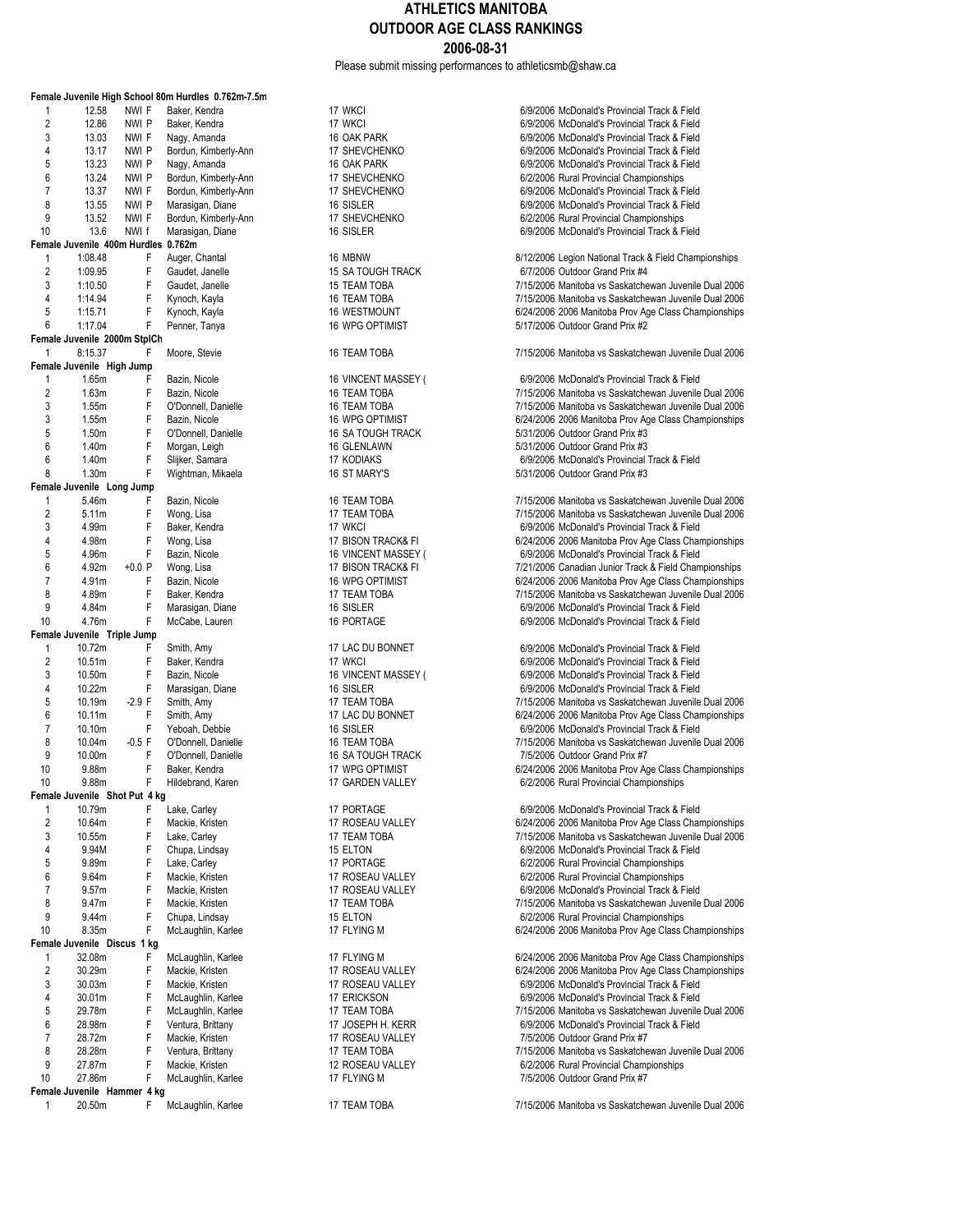Please submit missing performances to athleticsmb@shaw.ca

|                | Female Juvenile Javelin 600 g          |                |   |                                    |
|----------------|----------------------------------------|----------------|---|------------------------------------|
| 1              | 31.63m                                 | F              |   | Lecuyer, Morgan                    |
| $\overline{c}$ | 30.74m                                 |                | F | Mackie, Kristen                    |
| 3              | 30.23m                                 |                | F | Mackie, Kristen                    |
| 2              | 30.16m                                 |                | F | Mackie, Kristen                    |
| 4              | 29.36m                                 | F              |   | Mackie, Kristen                    |
| 5              | 25.45m                                 |                | F | Mackie, Kristen                    |
| 6              | 24.51m                                 | F              |   | Baker, Kendra                      |
| 7              | 24.11m                                 |                | F | O'Donnell, Daniell                 |
| 8              | 23.70m                                 |                | F | O'Donnell, Daniell                 |
| 9              | 17.28m                                 |                | F | Moore, Stevie                      |
|                | Female Juvenile Heptathlon             |                |   |                                    |
| 1              | 3761                                   |                | F | O'Donnell, Daniell                 |
|                | Female Juvenile High School Tetrathlon |                |   |                                    |
| 1              | 1677                                   |                | F | Volkart, Allison                   |
| 2              | 1464                                   |                | F | Bryk, Nikki                        |
| 3              | 254                                    | F              |   | Brown, Kelsey                      |
|                | Female Junior 100m Dash                |                | F |                                    |
| 1<br>2         | 12.49                                  |                |   | Miskimmin, Caley                   |
| 3              | 12.89<br>12.93                         | nwi p<br>NWI P |   | Lajoie, Miranda                    |
| 4              | 13.00                                  |                | F | Lajoie, Miranda<br>Kapilik, Kelsey |
| 5              | 13.03                                  | NWI P          |   | Malegus, Kjirsten                  |
| 6              | 13.04                                  | $-0.6$ F       |   | Kapilik, Kelsey                    |
| 7              | 13.08                                  | 0.5 F          |   | Kapilik, Kelsey                    |
| 8              | 13.11                                  |                | F | Hurtig, Elayna                     |
| 9              | 13.13                                  | nwi p          |   | Bawdon, Kaeleigh                   |
| 10             | 13.20                                  | nwi p          |   | Bawdon, Kaeleigh                   |
|                | Female Junior 200m Dash                |                |   |                                    |
| 1              | 25.99                                  | $-1.0 F$       |   | Woo, Meaghan                       |
| $\overline{2}$ | 26.26                                  | nwi p          |   | Woo, Meaghan                       |
| 3              | 26.42                                  | NWI F          |   | Woo, Meaghan                       |
| 4              | 26.55                                  | 1.4 F          |   | Kapilik, Kelsey                    |
| 5              | 26.56                                  | NWI F          |   | Woo, Meaghan                       |
| 6              | 26.60                                  | +0.1 P         |   | Woo, Meaghan                       |
| 7              | 26.72                                  | nwi p          |   | Malegus, Kjirsten                  |
| 8              | 26.79                                  | NWI F          |   | Lajoie, Miranda                    |
| 9              | 26.83                                  | NWI P          |   | Lajoie, Miranda                    |
| 10             | 26.85                                  | NWI P          |   | Lajoie, Miranda                    |
|                | Female Junior 400m Dash                |                |   |                                    |
| 1              | 58.88                                  | F              |   | Woo, Meaghan                       |
| $\overline{2}$ | 59.64                                  |                | F | Woo, Meaghan                       |
| 3              | 59.82                                  | F              |   | Campbell, Jennife                  |
| 4              | 59.96                                  |                | F | Woo, Meaghan                       |
| 5              | 59.98                                  |                | P | Campbell, Jennife                  |
| 5              | 1:00.07                                |                | F | Campbell, Jennife                  |
| 6              | 1:00.35                                |                | F | Campbell, Jennife                  |
| 7              | 1:00.44                                |                | P | Woo, Meaghan                       |
| 8              | 1:00.88                                |                | P | Woo, Meaghan                       |
| 9              | 1:00.95                                |                | F | Campbell, Jennife                  |
| 10             | 1:01.84                                | F              |   | Bawdon, Kaeleigh                   |
| Femal<br>1     | Junior 800m<br>2:19.99                 |                | P | Campbell, Jennife                  |
| 2              | 2:22.18                                | F              |   | Woo, Meaghan                       |
| 3              | 2:22.36                                |                | F | Campbell, Jennife                  |
| 4              | 2:23.83                                | F              |   | Campbell, Jennife                  |
| 5              | 2:24.02                                |                | F | Campbell, Jennife                  |
| 6              | 2:24.45                                |                | F | Woo, Meaghan                       |
| 7              | 2:25.25                                |                | F | Woo, Meaghan                       |
| 8              | 2:29.37                                |                | F | Altomare, Alyssa                   |
| 9              | 2:32.15                                | F              |   | Altomare, Alyssa                   |
| 10             | 2:37.58                                |                | F | Phalen, Jackie                     |
|                | Female Junior 1500m Run                |                |   |                                    |
| 1              | 5:05.61                                | F              |   | Altomare, Alyssa                   |
| $\overline{2}$ | 5:16.58                                |                | F | Phalen, Jackie                     |
| 3              | 5:19.94                                |                | F | Dersken, Liz                       |
| 4              | 5:26.67                                |                | F | Altomare, Alyssa                   |
| 5              | 5:29.77                                | F              |   | Amenyogbe, Nelly                   |
| 6              | 5:30.31                                |                | F | Dersken, Liz                       |
| 7              | 5:35.54                                | F              |   | Sherwan, Alice                     |
| 8              | 5:41.03                                | F              |   | Thibideau, Brett                   |
|                | Female Junior 3000m Run                |                |   |                                    |
| 1              | 11:12.48                               | F              |   | Altomare, Alyssa                   |
| $\overline{2}$ | 11:23.95                               |                | F | Fisher, Caroline                   |
| 3              | 11:30.26                               |                | F | Alyssa, Altomare                   |
| 4              | 11:33.80                               |                | F | Phalen, Jackie                     |
| 5              | 11:47.19                               | F              |   | Dersken, Liz                       |
| 6              | 11:47.25                               |                | F | Dersken, Liz                       |
| 7              | 12:04.80                               |                | F | Sherwan, Alice                     |
| 8              | 12:18.93                               |                | F | Thibideau, Brett                   |

| 12 STONEWALL<br>17 ROSEAU VALLEY<br>17 TEAM TOBA<br>17 ROSEAU VALLEY<br>12 ROSEAU VALLEY<br>17 ROSEAU VALLEY<br>17 WPG OPTIMIST<br>16 SA TOUGH TRACK<br>16 TEAM TOBA<br>16 VINCENT MASSEY (                                      |
|----------------------------------------------------------------------------------------------------------------------------------------------------------------------------------------------------------------------------------|
| 16 MBNW                                                                                                                                                                                                                          |
| <b>17 KODIAKS</b><br><b>16 KODIAKS</b><br>17 KODIAKS                                                                                                                                                                             |
| 19 BISON TRACK& FI<br>18 STONEWALL<br>18 STONEWALL<br>19 FLYING M<br><b>18 SELKIRK ROYALS</b><br>19 FLYING M<br>19 FLYING M<br>19 BISON TRACK& FI<br>18 STONEWALL<br><b>18 STONEWALL</b>                                         |
| 18 MB OPEN<br>18 WESTWOOD<br>18 WESTWOOD<br>19 FLYING M<br>18 PA RUNNING C<br>18 PA RUNNING C<br>18 SELKIRK ROYALS<br><b>18 STONEWALL</b><br><b>18 STONEWALL</b><br><b>18 STONEWALL</b>                                          |
| 18 PA RUNNING C<br>18 WESTWOOD<br>19 PA RUNNING C<br>18 PA RUNNING C<br>19 BISON TRACK& FI<br>19 BISON TRACK& FI<br>19 BISON TRACK& FI<br>18 PA RUNNING C<br>18 WESTWOOD<br><b>19 BISON TRACK&amp; FI</b><br><b>18 STONEWALL</b> |
| 19 BISON TRACK& FI<br>18 PA RUNNING C<br>19 BISON TRACK& FI<br>19 BISON TRACK& FI<br>19 BISON TRACK& FI<br>18 PA RUNNING C<br>18 WESTWOOD<br>18 WPG OPTIMIST<br>18 MILES MACDONELL<br>18 KELVIN                                  |
| 18 MILES MACDONELL<br>18 KELVIN<br>18 GARDEN VALLEY<br><b>18 WPG OPTIMIST</b><br>18 FORT RICHMOND<br>18 GARDEN VALLEY<br><b>18 CHURCHILL</b><br>18 CELTICS                                                                       |
| 18 MILES MACDONELL<br><b>19 BISON TRACK&amp; FI</b><br>18 WPG OPTIMIST<br>18 KELVIN<br>18 GARDEN VALLEY<br>18 GARDEN VALLEY<br>18 CHURCHILL                                                                                      |

6/2/2006 Rural Provincial Championships 6/24/2006 2006 Manitoba Prov Age Class Championships 3 30.23m F Mackie, Kristen 17 TEAM TOBA 7/15/2006 Manitoba vs Saskatchewan Juvenile Dual 2006 6/9/2006 McDonald's Provincial Track & Field 6/2/2006 Rural Provincial Championships 7/5/2006 Outdoor Grand Prix #7  $5/31/2006$  Outdoor Grand Prix #3 16 SA TOUGH TRACK 7/5/2006 Outdoor Grand Prix #7 7/15/2006 Manitoba vs Saskatchewan Juvenile Dual 2006 6/9/2006 McDonald's Provincial Track & Field e 16 MBNW 16 MBNW 3/12/2006 Legion National Track & Field Championships 6/9/2006 McDonald's Provincial Track & Field 6/9/2006 McDonald's Provincial Track & Field 6/9/2006 McDonald's Provincial Track & Field 6/7/2006 Outdoor Grand Prix #4 6/9/2006 McDonald's Provincial Track & Field 6/2/2006 Rural Provincial Championships 6/7/2006 Outdoor Grand Prix #4 6/9/2006 McDonald's Provincial Track & Field 6/24/2006 2006 Manitoba Prov Age Class Championships 7/26/2006 Outdoor Grand Prix #8 6/7/2006 Outdoor Grand Prix #4 6/9/2006 McDonald's Provincial Track & Field 6/2/2006 Rural Provincial Championships 7/15/2006 Manitoba vs Saskatchewan Juvenile Dual 2006 6/9/2006 McDonald's Provincial Track & Field 6/9/2006 McDonald's Provincial Track & Field 6/24/2006 2006 Manitoba Prov Age Class Championships 5/11/2006 Outdoor Grand Prix #1 7/21/2006 Canadian Junior Track & Field Championships 6/9/2006 McDonald's Provincial Track & Field 6/2/2006 Rural Provincial Championships 6/9/2006 McDonald's Provincial Track & Field 6/2/2006 Rural Provincial Championships 5/17/2006 Outdoor Grand Prix #2 6/9/2006 McDonald's Provincial Track & Field 3/17/2006 Outdoor Grand Prix #2 7/26/2006 Outdoor Grand Prix #8 7/21/2006 Canadian Junior Track & Field Championships 19 BISON TRACK& FI 6/24/2006 2006 Manitoba Prov Age Class Championships er 19 BISON TRACK& FI 6/7/2006 Outdoor Grand Prix #4 7/21/2006 Canadian Junior Track & Field Championships 6/9/2006 McDonald's Provincial Track & Field 9 19 BISON TRACK& FI 7/26/2006 Outdoor Grand Prix #8 6/9/2006 McDonald's Provincial Track & Field 19 BISON TRACK& FI **Campbell, CAMP** 7/21/2006 Canadian Junior Track & Field Championships 7/5/2006 Outdoor Grand Prix #7 3 2:22.36 Pressure 19 BISON TRACK& FI 3:22.2006 Outdoor Grand Prix #7 19 BISON TRACK& FI 6/24/2006 2006 Manitoba Prov Age Class Championships er 19 BISON TRACK& FI 5/31/2006 Outdoor Grand Prix #3 6/24/2006 2006 Manitoba Prov Age Class Championships 6/9/2006 McDonald's Provincial Track & Field 5/31/2006 Outdoor Grand Prix #3 6/9/2006 McDonald's Provincial Track & Field 6/9/2006 McDonald's Provincial Track & Field 6/9/2006 McDonald's Provincial Track & Field 6/9/2006 McDonald's Provincial Track & Field 6/9/2006 McDonald's Provincial Track & Field 6/24/2006 2006 Manitoba Prov Age Class Championships 6/9/2006 McDonald's Provincial Track & Field 6/2/2006 Rural Provincial Championships 6/9/2006 McDonald's Provincial Track & Field 6/9/2006 McDonald's Provincial Track & Field 6/9/2006 McDonald's Provincial Track & Field 5/11/2006 Outdoor Grand Prix #1 5/11/2006 Outdoor Grand Prix #1 6/9/2006 McDonald's Provincial Track & Field 6/2/2006 Rural Provincial Championships 6/9/2006 McDonald's Provincial Track & Field 18 CHURCHILL **FREE SHERWAN CHURCHILL 6/9/2006** McDonald's Provincial Track & Field<br>18 CELTICS **CHURCHILL 6/9/2006** McDonald's Provincial Track & Field

6/9/2006 McDonald's Provincial Track & Field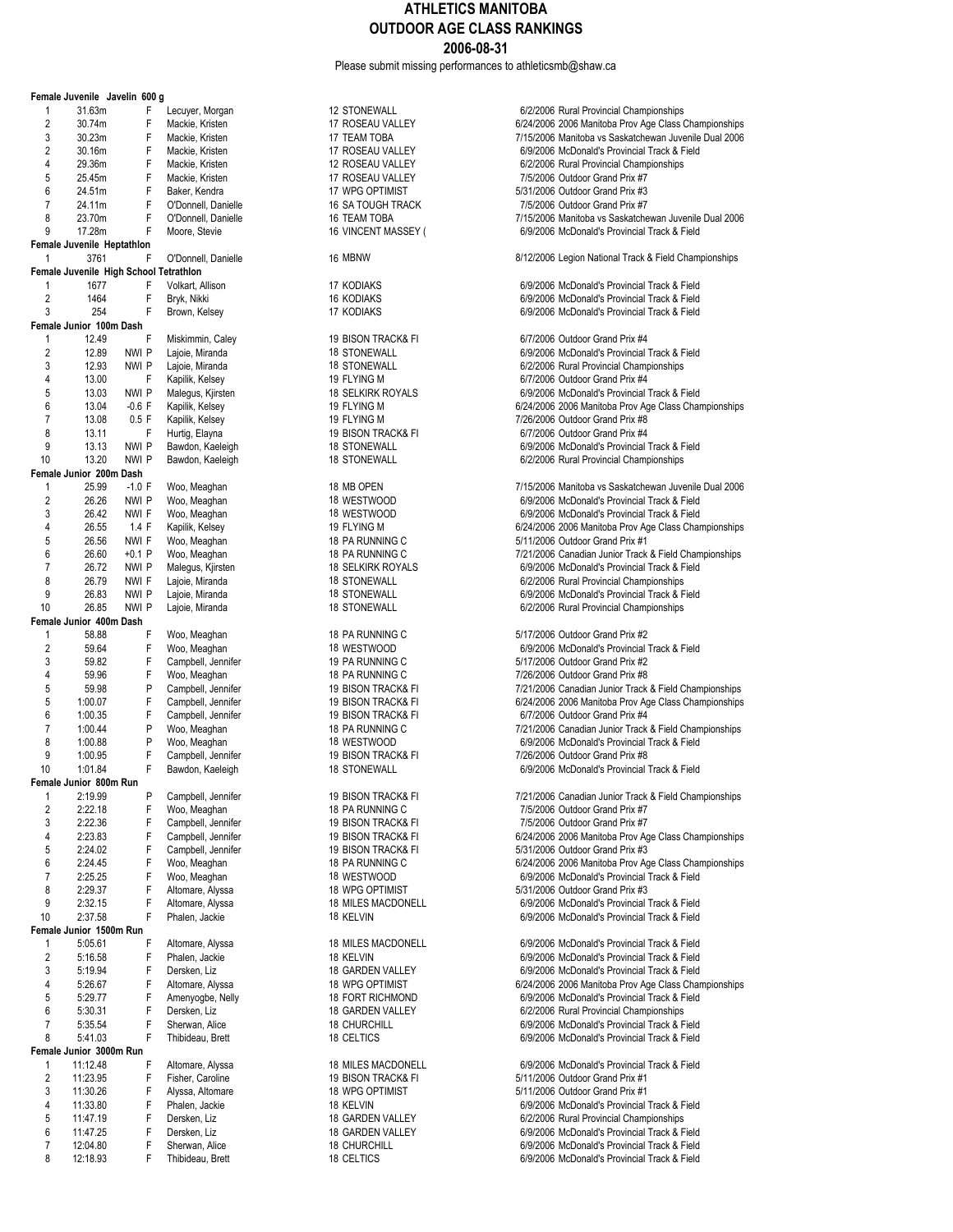Please submit missing performances to athleticsmb@shaw.ca

|                         | Female Junior 100m Hurdles 0.84m-8.5m |          |                                                                  |                                  |                                                                   |
|-------------------------|---------------------------------------|----------|------------------------------------------------------------------|----------------------------------|-------------------------------------------------------------------|
| 1                       | 15.61                                 | $+0.9$ P | Baker, Dana                                                      | 19 WPG OPTIMIST                  | 7/21/2006 Canadian Junior Track                                   |
| $\overline{2}$          | 15.70                                 | $+0.8$ F | Baker, Dana                                                      | 19 WPG OPTIMIST                  | 7/21/2006 Canadian Junior Track                                   |
| 3                       | 16.17                                 | $-0.5 F$ | Baker, Dana                                                      | 19 WPG OPTIMIST                  | 6/24/2006 2006 Manitoba Prov Ag                                   |
| 4                       | 17.05                                 | NWI F    | Baker, Dana                                                      | 19 MB OPEN                       | 7/15/2006 Manitoba vs Saskatche                                   |
| 5                       | 17.05                                 | NWI F    | Lajoie, Miranda                                                  | 18 FLYING M                      | 5/11/2006 Outdoor Grand Prix #1                                   |
| 6                       | 17.66                                 | $-2.9 F$ | Lajoie, Miranda                                                  | 18 FLYING M                      | 5/31/2006 Outdoor Grand Prix #3                                   |
| $\overline{7}$          | 17.77                                 | $-2.9 F$ | Baker, Dana                                                      | 19 WPG OPTIMIST                  | 5/31/2006 Outdoor Grand Prix #3                                   |
| 8                       | 19.84                                 | $-2.9$ F | Morton, Laura                                                    | 19 WPG OPTIMIST                  | 5/31/2006 Outdoor Grand Prix #3                                   |
| 9                       | 25.96                                 | F        | Baker, Dana<br>Female Junior High School 80m Hurdles 0.762m-7.5m | 19 WPG OPTIMIST                  | 7/5/2006 Outdoor Grand Prix #7                                    |
| 1                       | 12.54                                 | NWI F    | Lajoie, Miranda                                                  | 18 STONEWALL                     | 6/9/2006 McDonald's Provincial                                    |
| $\overline{\mathbf{c}}$ | 12.54                                 | NWI P    | Lajoie, Miranda                                                  | 18 STONEWALL                     | 6/9/2006 McDonald's Provincial                                    |
| 3                       | 12.75                                 | NWI F    | Lajoie, Miranda                                                  | <b>18 STONEWALL</b>              | 6/2/2006 Rural Provincial Champ                                   |
| 4                       | 12.77                                 | NWI P    | Lajoie, Miranda                                                  | <b>18 STONEWALL</b>              | 6/2/2006 Rural Provincial Champ                                   |
| 5                       | 12.94                                 | NWI F    | Joseph, Tamika                                                   | 18 SISLER                        | 6/9/2006 McDonald's Provincial                                    |
| 6                       | 13.14                                 | NWI P    | Joseph, Tamika                                                   | 18 SISLER                        | 6/9/2006 McDonald's Provincial                                    |
| $\overline{7}$          | 13.55                                 | NWI P    | Marasigan, Diane                                                 | 18 SISLER                        | 6/9/2006 McDonald's Provincial                                    |
| 8                       | 13.60                                 | NWI F    | Marasigan, Diane                                                 | 18 SISLER                        | 6/9/2006 McDonald's Provincial                                    |
|                         | Female Junior 3000m StplCh            |          |                                                                  |                                  |                                                                   |
| 1                       | 12:19.49                              | F        | Altomare, Alyssa                                                 | 18 WPG OPTIMIST                  | 6/24/2006 2006 Manitoba Prov Ag                                   |
| 2                       | 12:51.16                              | F        | Altomare, Alyssa                                                 | 18 WPG OPTIMIST                  | 5/17/2006 Outdoor Grand Prix #2                                   |
|                         | Female Junior High Jump               |          |                                                                  |                                  |                                                                   |
| 1                       | 1.51 <sub>m</sub>                     | F        | Mirecki, Erin                                                    | 18 GRANT PARK                    | 6/9/2006 McDonald's Provincial                                    |
| 2                       | 1.50m                                 | F        | Baker, Dana                                                      | 19 WPG OPTIMIST                  | 7/5/2006 Outdoor Grand Prix #7                                    |
| 3                       | 1.40m                                 | F        | Baker, Dana                                                      | 19 WPG OPTIMIST                  | 5/31/2006 Outdoor Grand Prix #3                                   |
|                         | Female Junior Pole Vault              |          |                                                                  |                                  |                                                                   |
| 1                       | 2.35m                                 | F        | Bergeron, Carolyn                                                | 19 UNATTACHED                    | 5/17/2006 Outdoor Grand Prix #2                                   |
| 2                       | 2.15m                                 | F        | Curtis, Brittany                                                 | 19 BISON TRACK& FI               | 6/24/2006 2006 Manitoba Prov Ag                                   |
|                         | Female Junior Long Jump               |          |                                                                  |                                  |                                                                   |
| 1                       | 5.34m                                 | F        | Twerdun, Deondra                                                 | 18 FORT RICHMOND                 | 6/9/2006 McDonald's Provincial                                    |
| $\mathbf{2}$            | 5.23m                                 | F        | Baker, Dana                                                      | 19 WPG OPTIMIST                  | 6/7/2006 Outdoor Grand Prix #4                                    |
| 3                       | 5.16m                                 | $+0.1$ P | Baker, Dana                                                      | 19 WPG OPTIMIST                  | 7/21/2006 Canadian Junior Track                                   |
| 4                       | 5.15m                                 | F        | Pohl, Nadine                                                     | 18 ROSEAU VALLEY                 | 6/9/2006 McDonald's Provincial                                    |
| 5                       | 5.15m                                 | F        | Pohl, Nadine                                                     | 18 ROSEAU VALLEY                 | 6/2/2006 Rural Provincial Champ                                   |
| 6<br>$\overline{7}$     | 5.08m                                 | F<br>F   | Baker, Dana                                                      | 19 MB OPEN<br>18 MILES MACDONELL | 7/15/2006 Manitoba vs Saskatche<br>6/9/2006 McDonald's Provincial |
| 8                       | 5.05m<br>5.04m                        | $+0.0 F$ | Pettinger, Khalicia<br>Twerdun, Deondra                          | 18 WPG OPTIMIST                  | 7/26/2006 Outdoor Grand Prix #8                                   |
| 9                       | 4.99m                                 | $+0.0 P$ | Twerdun, Deondra                                                 | 18 WPG OPTIMIST                  | 7/21/2006 Canadian Junior Track                                   |
| 10                      | 4.89m                                 | F        | Pettinger, Khalicia                                              | 18 FLYING M                      | 6/24/2006 2006 Manitoba Prov Ag                                   |
|                         | Female Junior Triple Jump             |          |                                                                  |                                  |                                                                   |
| 1                       | 11.08m                                | F        | Twerdun, Deondra                                                 | 18 FORT RICHMOND                 | 6/9/2006 McDonald's Provincial                                    |
| $\overline{\mathbf{c}}$ | 11.03m                                | $+1.4$ P | Twerdun, Deondra                                                 | 18 BISON TRACK& FI               | 7/21/2006 Canadian Junior Track                                   |
| 3                       | 10.94m                                | $-0.4$ F | Twerdun, Deondra                                                 | 18 WPG OPTIMIST                  | 7/21/2006 Canadian Junior Track                                   |
| 4                       | 10.70m                                | F        | Joseph, Tamika                                                   | 18 SISLER                        | 6/9/2006 McDonald's Provincial                                    |
| $\overline{7}$          | 10.69m                                | F        | Pettinger, Khalicia                                              | 18 MILES MACDONELL               | 6/9/2006 McDonald's Provincial                                    |
| 5                       | 10.67m                                | F        | Pettinger, Khalicia                                              | 18 FLYING M                      | 6/24/2006 2006 Manitoba Prov Ag                                   |
| 6                       | 10.34m                                | F        | Twerdun, Deondra                                                 | 18 WPG OPTIMIST                  | 5/11/2006 Outdoor Grand Prix #1                                   |
|                         | Female Junior Shot Put 4 kg           |          |                                                                  |                                  |                                                                   |
| 1                       | 9.44m                                 | F        | Chupa, Sam                                                       | 18 ELTON                         | 6/2/2006 Rural Provincial Champ                                   |
| $\overline{2}$          | 9.39m                                 | F        | Twerdun, Deondra                                                 | <b>18 FORT RICHMOND</b>          | 6/9/2006 McDonald's Provincial                                    |
| 3                       | 9.31m                                 | F        | Joseph, Tamika                                                   | 18 SISLER                        | 6/9/2006 McDonald's Provincial                                    |
| 4                       | 9.14m                                 | F        | Chupa, Sam                                                       | 18 ELTON                         | 6/9/2006 McDonald's Provincial                                    |
| 5                       | 8.37m                                 | F        | Hamilton, Peggy                                                  | 18 WPG OPTIMIST                  | 5/17/2006 Outdoor Grand Prix #2                                   |
| 6                       | 7.41m                                 | F        | Baker, Dana                                                      | 19 WPG OPTIMIST                  | 6/7/2006 Outdoor Grand Prix #4                                    |
| 7                       | 7.05m                                 | F        | Baker, Dana                                                      | 19 WPG OPTIMIST                  | 5/17/2006 Outdoor Grand Prix #2                                   |
|                         | Female Junior Discus 1 kg             |          |                                                                  |                                  |                                                                   |
| 1                       | 27.40m                                | F        | Famuyide, Bola                                                   | <b>18 FORT RICHMOND</b>          | 6/9/2006 McDonald's Provincial                                    |
|                         | Female Junior Javelin 600 g           |          |                                                                  |                                  |                                                                   |
| 1                       | 32.40m                                | F        | Church, Rhianna                                                  | 18 MB OPEN                       | 7/15/2006 Manitoba vs Saskatche                                   |
| 2                       | 27.35m                                | F        | Chupa, Sam                                                       | 18 ELTON                         | 6/9/2006 McDonald's Provincial                                    |
| 3                       | 26.06m                                |          | Chupa, Sam                                                       | 18 ELTON                         | 6/2/2006 Rural Provincial Champ                                   |
| 4<br>5                  | 25.82m                                | F<br>F   | Baker, Dana<br>Baker, Dana                                       | 19 WPG OPTIMIST                  | 5/31/2006 Outdoor Grand Prix #3<br>7/5/2006 Outdoor Grand Prix #7 |
| 6                       | 23.60m<br>13.55m                      | F        | Matlock, Francis                                                 | 19 WPG OPTIMIST                  | 5/11/2006 Outdoor Grand Prix #1                                   |
|                         | Female Junior Heptathlon              |          |                                                                  | 19 JOHN TAYLOR                   |                                                                   |
| 1                       | 3640                                  | F        | Baker, Dana                                                      | 19 WPG OPTIMIST                  | 6/24/2006 2006 Manitoba Prov Ao                                   |
|                         | Female Senior 100m Dash               |          |                                                                  |                                  |                                                                   |
| 1                       | 12.49                                 | 1.4 F    | Nnadi, Chiazo                                                    | 20 MB OPEN                       | 7/15/2006 Manitoba vs Saskatche                                   |
| 2                       | 12.60                                 | F        | Nnadi, Chiazo                                                    | 20 WPG OPTIMIST                  | 6/7/2006 Outdoor Grand Prix #4                                    |
| 3                       | 12.61                                 | 0.5 F    | Nnadi, Chiazo                                                    | 20 WPG OPTIMIST                  | 7/26/2006 Outdoor Grand Prix #8                                   |
| 4                       | 12.76                                 | $-0.6$ F | Nnadi, Chiazo                                                    | 20 WPG OPTIMIST                  | 6/24/2006 2006 Manitoba Prov Ag                                   |
| 5                       | 12.94                                 | F        | King, Diana                                                      | 20 BISON TRACK& FI               | 6/7/2006 Outdoor Grand Prix #4                                    |
| 6                       | 12.97                                 | F        | King, Diana                                                      | 20 BISON TRACK& FI               | 5/17/2006 Outdoor Grand Prix #2                                   |
| 7                       | 13.20                                 | F        | Robson, Victoria                                                 | 21 BISON TRACK& FI               | 6/7/2006 Outdoor Grand Prix #4                                    |
| 8                       | 13.24                                 | F        | Robson, Victoria                                                 | 21 BISON TRACK& FI               | 5/17/2006 Outdoor Grand Prix #2                                   |
|                         | Female Senior 200m Dash               |          |                                                                  |                                  |                                                                   |
| 1                       | 26.34                                 | 1.4 F    | Cassidy, Jana                                                    | 21 BISON TRACK& FI               | 6/24/2006 2006 Manitoba Prov Ag                                   |
| 2                       | 26.39                                 | NWI F    | Cassidy, Jana                                                    | 21 BISON TRACK& FI               | 5/11/2006 Outdoor Grand Prix #1                                   |
| 3                       | 26.58                                 | NWI F    | King, Diana                                                      | 20 BISON TRACK& FI               | 5/11/2006 Outdoor Grand Prix #1                                   |
| 4                       | 27.95                                 | $-3.7 F$ | King, Diana                                                      | 20 BISON TRACK& FI               | 5/31/2006 Outdoor Grand Prix #3                                   |

| <b>19 WPG OPTIMIST</b>                    | 6/24/2006 2006 Manitoba Prov A                                    |
|-------------------------------------------|-------------------------------------------------------------------|
| 19 MB OPEN                                | 7/15/2006 Manitoba vs Saskatche                                   |
| 18 FLYING M                               | 5/11/2006 Outdoor Grand Prix #1                                   |
| 18 FLYING M                               | 5/31/2006 Outdoor Grand Prix #3                                   |
| 19 WPG OPTIMIST                           | 5/31/2006 Outdoor Grand Prix #3                                   |
| <b>19 WPG OPTIMIST</b><br>19 WPG OPTIMIST | 5/31/2006 Outdoor Grand Prix #3<br>7/5/2006 Outdoor Grand Prix #7 |
|                                           |                                                                   |
| <b>18 STONEWALL</b>                       | 6/9/2006 McDonald's Provincial                                    |
| <b>18 STONEWALL</b>                       | 6/9/2006 McDonald's Provincial                                    |
| <b>18 STONEWALL</b>                       | 6/2/2006 Rural Provincial Cham                                    |
| <b>18 STONEWALL</b>                       | 6/2/2006 Rural Provincial Cham                                    |
| 18 SISLER                                 | 6/9/2006 McDonald's Provincial                                    |
| 18 SISLER                                 | 6/9/2006 McDonald's Provincial                                    |
| 18 SISLER                                 | 6/9/2006 McDonald's Provincial                                    |
| 18 SISLER                                 | 6/9/2006 McDonald's Provincial                                    |
| <b>18 WPG OPTIMIST</b>                    | 6/24/2006 2006 Manitoba Prov A                                    |
| <b>18 WPG OPTIMIST</b>                    | 5/17/2006 Outdoor Grand Prix #2                                   |
|                                           |                                                                   |
| 18 GRANT PARK                             | 6/9/2006 McDonald's Provincial                                    |
| <b>19 WPG OPTIMIST</b>                    | 7/5/2006 Outdoor Grand Prix #7                                    |
| 19 WPG OPTIMIST                           | 5/31/2006 Outdoor Grand Prix #3                                   |
|                                           |                                                                   |
| 19 UNATTACHED                             | 5/17/2006 Outdoor Grand Prix #2                                   |
| 19 BISON TRACK& FI                        | 6/24/2006 2006 Manitoba Prov A                                    |
|                                           |                                                                   |
| <b>18 FORT RICHMOND</b>                   | 6/9/2006 McDonald's Provincial                                    |
| <b>19 WPG OPTIMIST</b>                    | 6/7/2006 Outdoor Grand Prix #4                                    |
| 19 WPG OPTIMIST                           | 7/21/2006 Canadian Junior Track                                   |
| 18 ROSEAU VALLEY                          | 6/9/2006 McDonald's Provincial                                    |
| 18 ROSEAU VALLEY                          | 6/2/2006 Rural Provincial Cham                                    |
| 19 MB OPEN                                | 7/15/2006 Manitoba vs Saskatche                                   |
| 18 MILES MACDONELL                        | 6/9/2006 McDonald's Provincial                                    |
| <b>18 WPG OPTIMIST</b>                    | 7/26/2006 Outdoor Grand Prix #8                                   |
| <b>18 WPG OPTIMIST</b>                    | 7/21/2006 Canadian Junior Track                                   |
| 18 FLYING M                               | 6/24/2006 2006 Manitoba Prov A                                    |
| <b>18 FORT RICHMOND</b>                   | 6/9/2006 McDonald's Provincial                                    |
| 18 BISON TRACK& FI                        | 7/21/2006 Canadian Junior Track                                   |
| 18 WPG OPTIMIST                           | 7/21/2006 Canadian Junior Track                                   |
| 18 SISLER                                 | 6/9/2006 McDonald's Provincial                                    |
| 18 MILES MACDONELL                        | 6/9/2006 McDonald's Provincial                                    |
| 18 FLYING M                               | 6/24/2006 2006 Manitoba Prov A                                    |
| <b>18 WPG OPTIMIST</b>                    | 5/11/2006 Outdoor Grand Prix #1                                   |
|                                           |                                                                   |
| 18 ELTON                                  | 6/2/2006 Rural Provincial Cham                                    |
| <b>18 FORT RICHMOND</b>                   | 6/9/2006 McDonald's Provincial                                    |
| 18 SISLER                                 | 6/9/2006 McDonald's Provincial                                    |
| 18 ELTON                                  | 6/9/2006 McDonald's Provincial                                    |
| <b>18 WPG OPTIMIST</b>                    | 5/17/2006 Outdoor Grand Prix #2                                   |
| 19 WPG OPTIMIST                           | 6/7/2006 Outdoor Grand Prix #4                                    |
| <b>19 WPG OPTIMIST</b>                    | 5/17/2006 Outdoor Grand Prix #2                                   |
|                                           |                                                                   |
| <b>18 FORT RICHMOND</b>                   | 6/9/2006 McDonald's Provincial                                    |
|                                           |                                                                   |
| 18 MB OPEN<br>18 ELTON                    | 7/15/2006 Manitoba vs Saskatche                                   |
| 18 ELTON                                  | 6/9/2006 McDonald's Provincial<br>6/2/2006 Rural Provincial Cham  |
| <b>19 WPG OPTIMIST</b>                    | 5/31/2006 Outdoor Grand Prix #3                                   |
| 19 WPG OPTIMIST                           | 7/5/2006 Outdoor Grand Prix #7                                    |
| 19 JOHN TAYLOR                            | 5/11/2006 Outdoor Grand Prix #1                                   |
|                                           |                                                                   |
| <b>19 WPG OPTIMIST</b>                    | 6/24/2006 2006 Manitoba Prov A                                    |
|                                           |                                                                   |
| 20 MB OPEN                                | 7/15/2006 Manitoba vs Saskatche                                   |
| 20 WPG OPTIMIST                           | 6/7/2006 Outdoor Grand Prix #4                                    |
| 20 WPG OPTIMIST                           | 7/26/2006 Outdoor Grand Prix #8                                   |
| 20 WPG OPTIMIST                           | 6/24/2006 2006 Manitoba Prov A                                    |
| 20 BISON TRACK& FI                        | 6/7/2006 Outdoor Grand Prix #4                                    |
| 20 BISON TRACK& FI                        | 5/17/2006 Outdoor Grand Prix #2                                   |
| 21 BISON TRACK& FI                        | 6/7/2006 Outdoor Grand Prix #4                                    |
| 21 BISON TRACK& FI                        | 5/17/2006 Outdoor Grand Prix #2                                   |
|                                           |                                                                   |
| 21 BISON TRACK& FI                        | 6/24/2006 2006 Manitoba Prov A                                    |
| 21 BISON TRACK& FI                        | 5/11/2006 Outdoor Grand Prix #1                                   |
| 20 BISON TRACK& FI<br>20 BISON TRACK& FI  | 5/11/2006 Outdoor Grand Prix #1                                   |
|                                           | 5/31/2006 Outdoor Grand Prix #3                                   |

19 WPG OPTIMIST<br>19 WPG OPTIMIST 19 PRESS TO 2006 Canadian Junior Track & Field Championships 7/21/2006 Canadian Junior Track & Field Championships 6/24/2006 2006 Manitoba Prov Age Class Championships 7/15/2006 Manitoba vs Saskatchewan Juvenile Dual 2006 5/11/2006 Outdoor Grand Prix #1 5/31/2006 Outdoor Grand Prix #3  $5/31/2006$  Outdoor Grand Prix #3 5/31/2006 Outdoor Grand Prix #3 7/5/2006 Outdoor Grand Prix #7 1 12.54 NWI F Lajoie, Miranda 18 STONEWALL 6/9/2006 McDonald's Provincial Track & Field 6/9/2006 McDonald's Provincial Track & Field 6/2/2006 Rural Provincial Championships 6/2/2006 Rural Provincial Championships 5 12.94 NWI F Joseph, Tamika 18 SISLER 6/9/2006 McDonald's Provincial Track & Field 6/9/2006 McDonald's Provincial Track & Field 6/9/2006 McDonald's Provincial Track & Field 6/9/2006 McDonald's Provincial Track & Field 6/24/2006 2006 Manitoba Prov Age Class Championships 5/17/2006 Outdoor Grand Prix #2 6/9/2006 McDonald's Provincial Track & Field 7/5/2006 Outdoor Grand Prix #7 5/31/2006 Outdoor Grand Prix #3 5/17/2006 Outdoor Grand Prix #2 6/24/2006 2006 Manitoba Prov Age Class Championships 6/9/2006 McDonald's Provincial Track & Field 6/7/2006 Outdoor Grand Prix #4 7/21/2006 Canadian Junior Track & Field Championships 6/9/2006 McDonald's Provincial Track & Field 6/2/2006 Rural Provincial Championships 7/15/2006 Manitoba vs Saskatchewan Juvenile Dual 2006 6/9/2006 McDonald's Provincial Track & Field 7/26/2006 Outdoor Grand Prix #8 7/21/2006 Canadian Junior Track & Field Championships 6/24/2006 2006 Manitoba Prov Age Class Championships 6/9/2006 McDonald's Provincial Track & Field 7/21/2006 Canadian Junior Track & Field Championships 7/21/2006 Canadian Junior Track & Field Championships 6/9/2006 McDonald's Provincial Track & Field 6/9/2006 McDonald's Provincial Track & Field 6/24/2006 2006 Manitoba Prov Age Class Championships 5/11/2006 Outdoor Grand Prix #1 6/2/2006 Rural Provincial Championships 6/9/2006 McDonald's Provincial Track & Field 6/9/2006 McDonald's Provincial Track & Field 6/9/2006 McDonald's Provincial Track & Field 5/17/2006 Outdoor Grand Prix #2 6/7/2006 Outdoor Grand Prix #4 5/17/2006 Outdoor Grand Prix #2 6/9/2006 McDonald's Provincial Track & Field 7/15/2006 Manitoba vs Saskatchewan Juvenile Dual 2006 6/9/2006 McDonald's Provincial Track & Field 6/2/2006 Rural Provincial Championships 5/31/2006 Outdoor Grand Prix #3 7/5/2006 Outdoor Grand Prix #7 5/11/2006 Outdoor Grand Prix #1 6/24/2006 2006 Manitoba Prov Age Class Championships 7/15/2006 Manitoba vs Saskatchewan Juvenile Dual 2006 6/7/2006 Outdoor Grand Prix #4 7/26/2006 Outdoor Grand Prix #8 6/24/2006 2006 Manitoba Prov Age Class Championships 6/7/2006 Outdoor Grand Prix #4 5/17/2006 Outdoor Grand Prix #2 6/7/2006 Outdoor Grand Prix #4 5/17/2006 Outdoor Grand Prix #2 6/24/2006 2006 Manitoba Prov Age Class Championships 5/11/2006 Outdoor Grand Prix #1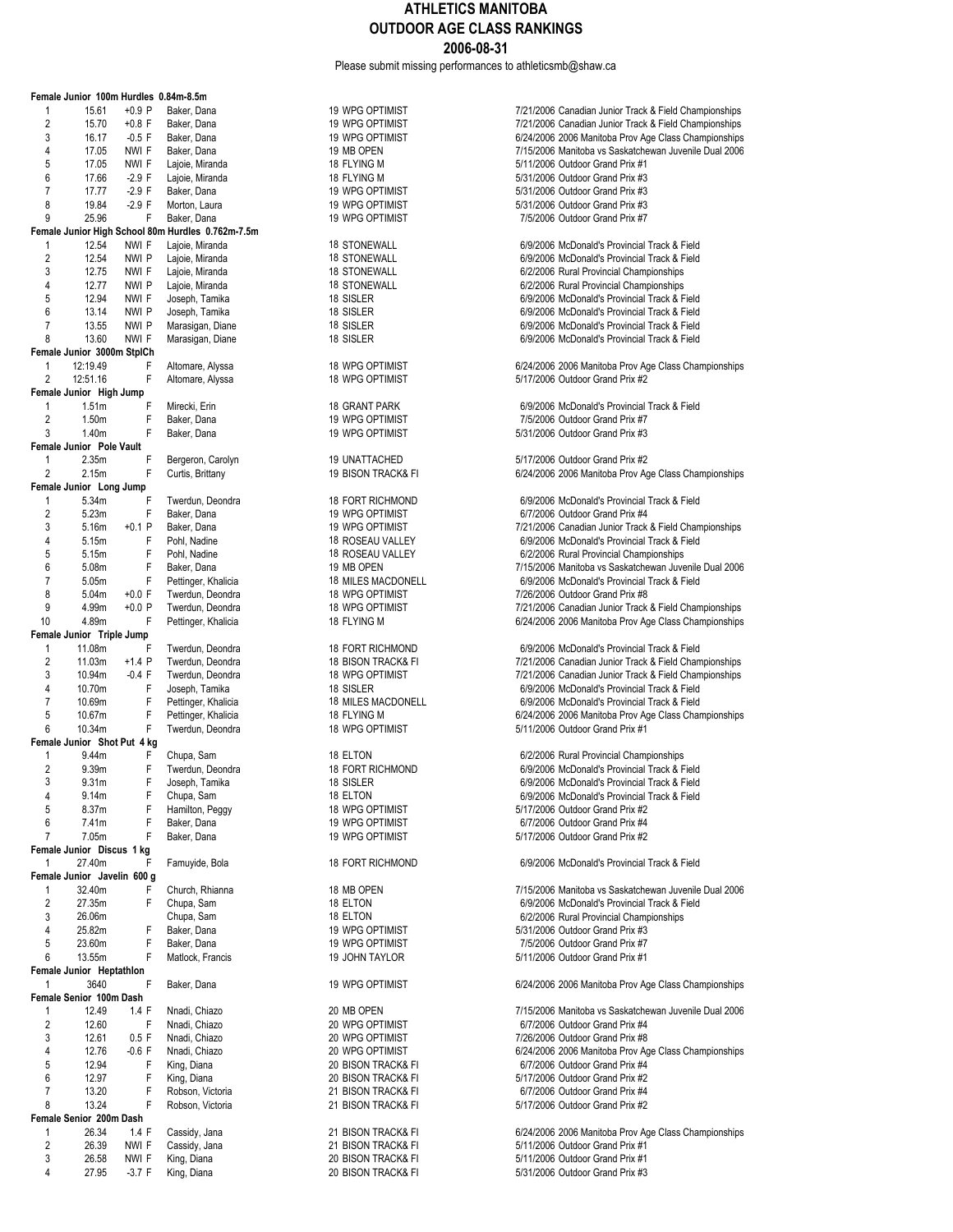Please submit missing performances to athleticsmb@shaw.ca

|                | Female Senior 400m Dash            |          |                    |                    |                                                       |
|----------------|------------------------------------|----------|--------------------|--------------------|-------------------------------------------------------|
| 1              | 59.00                              | F        | Cassidy, Jana      | 21 BISON TRACK& FI | 6/24/2006 2006 Manitoba Prov Age Class Championships  |
| 2              | 59.72                              | F        | Cassidy, Jana      | 21 BISON TRACK& FI | 5/17/2006 Outdoor Grand Prix #2                       |
| 3              | 59.79                              | F        | Isaacson, Kja      | 21 BISON TRACK& FI | 5/17/2006 Outdoor Grand Prix #2                       |
| 4              | 59.87                              | F        | Isaacson, Kja      | 21 BISON TRACK& FI | 6/24/2006 2006 Manitoba Prov Age Class Championships  |
| 5              | 1:00.37                            | F        | King, Diana        | 20 BISON TRACK& FI | 6/7/2006 Outdoor Grand Prix #4                        |
|                | Female Senior 800m Run             |          |                    |                    |                                                       |
| 1              | 2:08.67                            | F        | Trembath, Darolyn  | 24 BISON TRACK& FI | 6/6/2006 Kajaks International                         |
| $\overline{2}$ | 2:10.73                            | F        | Trembath, Darolyn  | 24 BISON TRACK& FI | 6/24/2006 2006 Manitoba Prov Age Class Championships  |
| 3              | 2:12.65                            | P        | Isaacson, Kja      | 21 BISON TRACK& FI | 6/11/2006 Victoria International Track Classic        |
| 3              | 2:12.65                            | F        | Isaacson, Kja      | 21 BISON TRACK& FI | 6/11/2006 Victoria International Track Classic        |
| 5              | 2:13.14                            | P        | Trembath, Darolyn  | 24 BISON TRACK& FI | 8/4/2006 2006 Canadian Track & Field Championships    |
| 6              | 2:14.22                            | F        | Isaacson, Kja      | 21 WPG OPTIMIST    | 6/4/2006 Abbotsford International Classic             |
| 7              | 2:14.40                            | F        | Isaacson, Kja      | 21 BISON TRACK& FI | 6/24/2006 2006 Manitoba Prov Age Class Championships  |
| 8              | 2:14.58                            | F        | Isaacson, Kja      | 21 BISON TRACK& FI | 6/6/2006 Kajaks International                         |
| 9              | 2:16.17                            | F        | Isaacson, Kja      | 21 BISON TRACK& FI | 5/11/2006 Outdoor Grand Prix #1                       |
| 10             | 2:16.75                            | F        | Isaacson, Kja      | 21 BISON TRACK& FI | 7/5/2006 Outdoor Grand Prix #7                        |
|                | Female Senior 1500m Run            |          |                    |                    |                                                       |
| 1              | 4:19.82                            | F        | Trembath, Darolyn  | 24 BISON TRACK& FI | 6/11/2006 Victoria International Track Classic        |
| $\sqrt{2}$     | 4:20.51                            | F        | Trembath, Darolyn  | 24 BISON TRACK& FI | 6/8/2006 Harry Jerome                                 |
| 3              | 4:20.67                            | F        | Trembath, Darolyn  | 24 BISON TRACK& FI | 8/4/2006 2006 Canadian Track & Field Championships    |
| 4              | 4:23.33                            | F        | Trembath, Darolyn  | 24 BISON TRACK& FI | 6/4/2006 Abbotsford International Classic             |
| 5              | 4:29.89                            | F        | Trembath, Darolyn  | 24 BISON TRACK& FI | 6/24/2006 2006 Manitoba Prov Age Class Championships  |
| 6              | 4:49.67                            | F        | Mink, Georgette    | 30 BISON TRACK& FI | 5/17/2006 Outdoor Grand Prix #2                       |
| $\overline{7}$ | 4:51.11                            | F        | Vincent, Janelle   | 25 BISON TRACK& FI | 6/24/2006 2006 Manitoba Prov Age Class Championships  |
| 8              | 5:00.55                            | F        | Vincent, Janelle   | 25 BISON TRACK& FI | 6/7/2006 Outdoor Grand Prix #4                        |
| 9<br>10        | 5:01.66                            | F<br>F   | Vincent, Janelle   | 25 BISON TRACK& FI | 5/17/2006 Outdoor Grand Prix #2                       |
|                | 5:05.93<br>Female Senior 3000m Run |          | Dickson, Tyra      | 20 BISON TRACK& FI | 6/7/2006 Outdoor Grand Prix #4                        |
| $\mathbf{1}$   | 9:44.92                            | F        | Trembath, Darolyn  | 24 BISON TRACK& FI | 5/11/2006 Outdoor Grand Prix #1                       |
| $\overline{2}$ | 10:12.49                           | F        | Earl, Kerri        | 20 BISON TRACK& FI | 6/6/2006 Kajaks International                         |
| 3              | 10:27.09                           | F        | Earl, Kerri        | 20 BISON TRACK& FI | 5/11/2006 Outdoor Grand Prix #1                       |
| 4              | 10:30.17                           | F        | Carroll, Cathy     | 23 BISON TRACK& FI | 5/11/2006 Outdoor Grand Prix #1                       |
| 5              | 10:32.69                           | F        | Vincent, Janelle   | 25 BISON TRACK& FI | 6/24/2006 2006 Manitoba Prov Age Class Championships  |
| 6              | 10:43.41                           | F        | Earl, Kerri        | 20 BISON TRACK& FI | 6/24/2006 2006 Manitoba Prov Age Class Championships  |
| $\overline{7}$ | 10:57.57                           | F        | Dickson, Tyra      | 20 BISON TRACK& FI | 5/31/2006 Outdoor Grand Prix #3                       |
| 8              | 11:04.05                           | F        | Vincent, Janelle   | 25 BISON TRACK& FI | 5/11/2006 Outdoor Grand Prix #1                       |
|                | Female Senior 5000m Run            |          |                    |                    |                                                       |
| 1              | 16:04.66                           | F        | Grove, Andrea      | 33 UNATTACHED      | 8/4/2006 2006 Canadian Track & Field Championships    |
| 2              | 17:06.35                           | F        | Trembath, Darolyn  | 24 BISON TRACK& FI | 5/17/2006 Outdoor Grand Prix #2                       |
| 3              | 17:26.41                           | F        | Armstrong, Melissa | 24 UNATTACHED      | 5/17/2006 Outdoor Grand Prix #2                       |
| $\overline{4}$ | 18:19.92                           | F        | Earl, Kerri        | 20 BISON TRACK& FI | 5/17/2006 Outdoor Grand Prix #2                       |
| 5              | 18:27.11                           | F        | Earl, Kerri        | 20 BISON TRACK& FI | 6/11/2006 Victoria International Track Classic        |
| 6              | 20:41.23                           | F        | Dickson, Tyra      | 20 BISON TRACK& FI | 6/24/2006 2006 Manitoba Prov Age Class Championships  |
|                | Female Senior 10000m Run           |          |                    |                    |                                                       |
| 1              | 37:53.03                           | F        | Armstrong, Melissa | 24 BISON TRACK& FI | 5/11/2006 Outdoor Grand Prix #1                       |
| $\overline{2}$ | 40:59.21                           | F        | Dickson, Tyra      | 20 BISON TRACK& FI | 5/11/2006 Outdoor Grand Prix #1                       |
|                | Female Senior High Jump            |          |                    |                    |                                                       |
| 1              | 1.55m                              | F        | Boudreau, Alanna   | 23 WPG OPTIMIST    | 6/24/2006 2006 Manitoba Prov Age Class Championships  |
|                | Female Senior Long Jump            |          |                    |                    |                                                       |
| 1              | 5.61m                              | F        | Nnadi, Chiazo      | 20 WPG OPTIMIST    | 6/7/2006 Outdoor Grand Prix #4                        |
| $\overline{2}$ | 5.51m                              | F        | Nnadi, Chiazo      | 20 WPG OPTIMIST    | 5/17/2006 Outdoor Grand Prix #2                       |
| 3              | 5.33m                              | F        | Nnadi, Chiazo      | 20 WPG OPTIMIST    | 6/24/2006 2006 Manitoba Prov Age Class Championships  |
| 4              | 5.27m                              | F        | Nnadi, Chiazo      | 20 MB OPEN         | 7/15/2006 Manitoba vs Saskatchewan Juvenile Dual 2006 |
| 5              | 5.01m                              | $-0.3$ F | Nnadi, Chiazo      | 20 WPG OPTIMIST    | 7/26/2006 Outdoor Grand Prix #8                       |
|                | Female Senior Triple Jump          |          |                    |                    |                                                       |
| 1              | 11.28m                             | F        | Boudreau, Alanna   | 23 WPG OPTIMIST    | 6/24/2006 2006 Manitoba Prov Age Class Championships  |
| $\overline{2}$ | 11.18m                             | F        | Nnadi, Chiazo      | 20 WPG OPTIMIST    | 5/11/2006 Outdoor Grand Prix #1                       |
| 3              | 11.03m                             | F        | Nnadi, Chiazo      | 20 WPG OPTIMIST    | 5/31/2006 Outdoor Grand Prix #3                       |
| 4              | 10.73m                             | F        | Nnadi, Chiazo      | 20 WPG OPTIMIST    | 6/24/2006 2006 Manitoba Prov Age Class Championships  |
|                | Female Senior Shot Put 4 kg        |          |                    |                    |                                                       |
| 1              | 12.00m                             | F        | Morneau, Josee     | 32 UNATTACHED      | 6/24/2006 2006 Manitoba Prov Age Class Championships  |
| $\overline{c}$ | 11.77m                             | F        | Morneau, Josee     | 32 UNATTACHED      | 5/17/2006 Outdoor Grand Prix #2                       |
| 3              | 11.55m                             | F        | Neumann, Jill      | 29 FLYING M        | 6/24/2006 2006 Manitoba Prov Age Class Championships  |
| 4              | 7.17m                              | F        | Nnadi, Chiazo      | 20 WPG OPTIMIST    | 5/17/2006 Outdoor Grand Prix #2                       |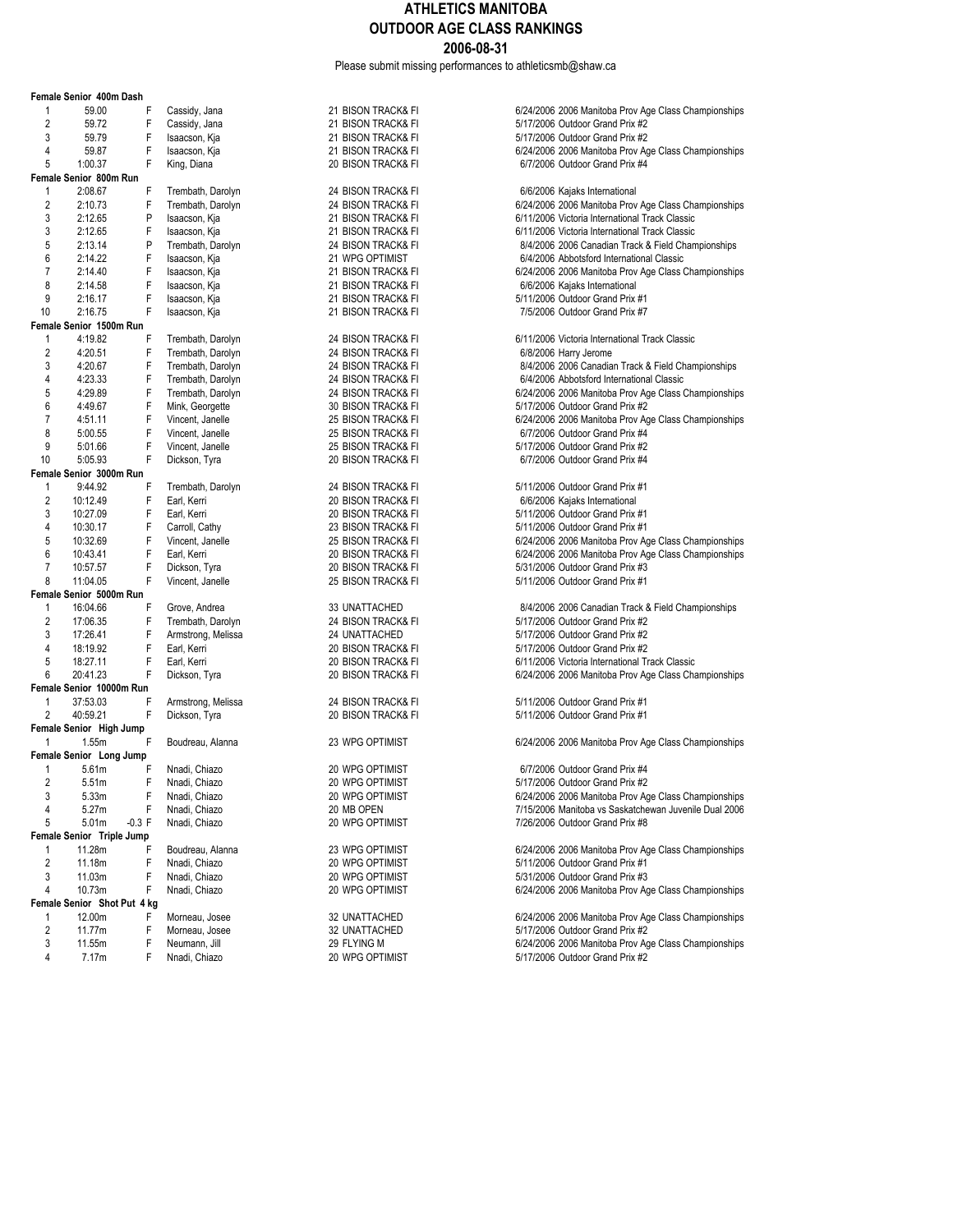Please submit missing performances to athleticsmb@shaw.ca

|                     | Female Senior Discus 1 kg           |               |                               |
|---------------------|-------------------------------------|---------------|-------------------------------|
| 1                   | 37.51m                              | F             | Blight, Whitney               |
| 2                   | 37.21m                              | F             | Blight, Whitney               |
| 3                   | 37.15m                              | F             | Blight, Whitney               |
| 4                   | 37.03m                              | F             | Blight, Whitney               |
| 5                   | 35.16m                              | F             | Blight, Whitney               |
| 6<br>7              | 34.97m                              | F<br>F        | Blight, Whitney               |
|                     | 25.97m<br>Female Senior Hammer 4 kg |               | VanDamme, Chris               |
| 1                   | 50.97m                              | F             | Sudfeld, Anita                |
| 2                   | 50.29m                              | F             | Sudfeld, Anita                |
| 3                   | 46.86m                              | F             | Sudfeld, Anita                |
| 4                   | 40.64m                              | F             | Blight, Whitney               |
| 5                   | 40.21m                              | F             | Blight, Whitney               |
| 6                   | 39.52m                              | F             | Blight, Whitney               |
| 7                   | 37.91m                              | F             | Morneau, Josee                |
| 8                   | 27.90m                              | F             | VanDamme, Chris               |
|                     | Female Senior Javelin 600 g         |               |                               |
| 1                   | 38.15m                              | F             | Mullin, Debra                 |
| 2                   | 37.80m                              | F             | Mullin, Debra                 |
| 3                   | 35.23m                              | F             | Boudreau, Alanna              |
|                     | Male PeeWee 100m Dash               |               |                               |
| 1<br>$\overline{2}$ | 14.04                               | F<br>1.4 F    | Guy, Eric                     |
| 3                   | 14.25<br>14.83                      | $-1.4$ F      | Guy, Eric<br>Guy, Eric        |
| 4                   | 15.41                               | F             | Scantlebury, Luke             |
| 5                   | 16.93                               | $-1.4 F$      | Dzikowicz, Jamie              |
|                     | Male PeeWee 200m Dash               |               |                               |
| 1                   | 29.54                               | F             | Guy, Eric                     |
| $\overline{2}$      | 29.60                               | F             | Guy, Eric                     |
| 3                   | 32.95                               | F             | Scantlebury, Luke             |
| 4                   | 34.20                               | F             | Van Schepdael, M              |
| 5                   | 38.37                               | F             | Van Schepdael, T              |
|                     | Male PeeWee 400m Dash               |               |                               |
| 1                   | 1:09.79                             | F             | Guy, Eric                     |
| $\overline{2}$      | 1:15.64                             | F             | Guy, Eric                     |
| 3                   | 1:19.83                             | F             | Scantlebury, Luke             |
|                     |                                     |               |                               |
| 4                   | 1:26.32                             | F             | Dzikowicz, Jamie              |
|                     | Male PeeWee 800m Run                |               |                               |
| 1                   | 2:51.53                             | F             | Van Schepdael, M              |
|                     | Male PeeWee High Jump               |               |                               |
| 1<br>1              | .85m<br>.85m                        | F<br>F        | Sibbald, Adam                 |
|                     | Male PeeWee Long Jump               |               | Martin, Matthew               |
| 1                   | 4.26m                               | F             | Guy, Eric                     |
| 2                   | 3.49m                               | F             | Scantlebury, Luke             |
| 3                   | 3.13m                               | F             | Scantlebury, Luke             |
|                     | Male PeeWee Other Ball Throw        |               |                               |
| 1                   | 28.52m                              | F             | Scantlebury, Luke             |
| 2                   | 23.92m                              | F             | Scantlebury, Cart             |
| 3                   | 23.40m                              | F             | Van Schepdael, T              |
|                     | Male Bantam 100m Dash               |               |                               |
| 1                   | 12.89                               | 1.4 F         | Hunter, Kristoff              |
| 2                   | 13.15                               | -1.4 F        | Duncan, Patrick               |
| 3<br>4              | 13.50                               | $-1.4$ F<br>F | Barzangi, Nawroz              |
| 5                   | 14.55<br>15.13                      | $-1.4 F$      | Hanks, Matthew<br>Woo, Graham |
| 6                   | 15.16                               | F             | Bilenko, Vitaliy              |
| 7                   | 15.32                               | 1.4 F         | Bilenko, Vitaliy              |
| 8                   | 15.63                               | $-1.4 F$      | Bilenko, Vitaly               |
|                     | Male Bantam 200m Dash               |               |                               |
| 1                   | 26.10                               | 0.3 F         | Hunter, Kristoff              |
| 2                   | 26.81                               | 1.2 F         | Hunter, Kristoff              |
| 3                   | 27.26                               | F             | Hunter, Kristoff              |
| 4                   | 29.29                               | 0.3 F         | Andrusiak, Chris              |
| 5                   | 31.78                               | 1.2 F         | Bilenko, Vitaliy              |
| 6                   | 33.21                               | F             | Doering, Kevin                |
| 7<br>8              | 33.86                               | $-3.2 F$      | Bilenko, Vitaliy              |
|                     | 48.24                               | $-3.2$ F      | Coffey, Thomas                |
| 1                   | Male Bantam 400m Dash<br>1:10.12    | F             | Senchuk, Brennar              |
| 2                   | 1:12.88                             | F             | Kinley, Dale                  |
| 3                   | 1:13.58                             | F             | Gavelin, Dalton               |
| 4<br>5              | 1:15.12                             | F<br>F        | Dillon, Jason                 |

| 21 FLYING M<br>21 FLYING M<br>21 FLYING M<br>21 FLYING M<br>21 FLYING M<br>20 FLYING M                                                                      |
|-------------------------------------------------------------------------------------------------------------------------------------------------------------|
| 33 UNATTACHED<br>33 UNATTACHED<br>33 UNATTACHED<br>21 MB OPEN<br>21 FLYING M<br>21 FLYING M<br>32 UNATTACHED<br>20 FLYING M                                 |
| 20 FLYING M<br>20 FLYING M<br>23 WPG OPTIMIST                                                                                                               |
| 11 SA TOUGH TRACK<br>11 SA TOUGH TRACK<br>11 SA TOUGH TRACK<br>11 SA TOUGH TRACK<br>11 UNATTACHED                                                           |
| 11 SA TOUGH TRACK<br>11 SA TOUGH TRACK<br>11 SA TOUGH TRACK<br>10 SA TOUGH TRACK<br><b>10 SA TOUGH TRACK</b>                                                |
| 11 SA TOUGH TRACK<br><b>11 SA TOUGH TRACK</b><br><b>11 SA TOUGH TRACK</b><br>11 UNATTACHED                                                                  |
| 10 SA TOUGH TRACK                                                                                                                                           |
| 10 MINNEWASTA<br>10 MINNEWASTA                                                                                                                              |
| 11 SA TOUGH TRACK<br>11 SA TOUGH TRACK<br>11 SA TOUGH TRACK                                                                                                 |
| 11 SA TOUGH TRACK<br>9 SA TOUGH TRACK<br>10 SA TOUGH TRACK                                                                                                  |
| 13 WPG OPTIMIST<br>13 HERSHEY TEAM<br>12 HERSHEY TEAM<br>12 SA TOUGH TRACK<br>13 UNATTACHED<br><b>12 WPG OPTIMIST</b><br>12 WPG OPTIMIST<br>12 WPG OPTIMIST |
| 13 WPG OPTIMIST<br>13 WPG OPTIMIST<br>13 WPG OPTIMIST<br>13 WPG OPTIMIST<br>12 WPG OPTIMIST<br><b>12 SA TOUGH TRACK</b><br>12 WPG OPTIMIST<br>12 COFFEY TC  |
| 12 WPG OPTIMIST<br>13 UNATTACHED<br>12 WPG OPTIMIST<br>12 SA TOUCH TRA                                                                                      |

21 MB OPEN 7/15/2006 Manitoba vs Saskatchewan Juvenile Dual 2006 7/5/2006 Outdoor Grand Prix #7 8/4/2006 2006 Canadian Track & Field Championships 7/26/2006 Outdoor Grand Prix #8 5/31/2006 Outdoor Grand Prix #3 6/24/2006 2006 Manitoba Prov Age Class Championships 5/31/2006 Outdoor Grand Prix #3 6/7/2006 Outdoor Grand Prix #4 5/17/2006 Outdoor Grand Prix #2 6/24/2006 2006 Manitoba Prov Age Class Championships 7/15/2006 Manitoba vs Saskatchewan Juvenile Dual 2006 7/26/2006 Outdoor Grand Prix #8 6/24/2006 2006 Manitoba Prov Age Class Championships 5/17/2006 Outdoor Grand Prix #2 8 8 8 3 20 FLYING M 6/7/2006 Outdoor Grand Prix #4  $5/31/2006$  Outdoor Grand Prix #3 5/11/2006 Outdoor Grand Prix #1 6/24/2006 2006 Manitoba Prov Age Class Championships 5/17/2006 Outdoor Grand Prix #2 6/24/2006 2006 Manitoba Prov Age Class Championships 7/26/2006 Outdoor Grand Prix #8 5/17/2006 Outdoor Grand Prix #2 7/26/2006 Outdoor Grand Prix #8 6/24/2006 2006 Manitoba Prov Age Class Championships 5/11/2006 Outdoor Grand Prix #1 3 31 3A TOUGH TRACK 6/24/2006 2006 Manitoba Prov Age Class Championships<br>10 3A TOUGH TRACK 6/24/2006 2006 Manitoba Prov Age Class Championships 6/24/2006 2006 Manitoba Prov Age Class Championships vler 10 SA TOUGH TRACK 6/24/2006 2006 Manitoba Prov Age Class Championships 5/17/2006 Outdoor Grand Prix #2 7/26/2006 Outdoor Grand Prix #8 6/24/2006 2006 Manitoba Prov Age Class Championships 7/26/2006 Outdoor Grand Prix #8 1 10:53 Tatthew 10 SA TOUGH TRACK 6/24/2006 2006 Manitoba Prov Age Class Championships 5/31/2006 Outdoor Grand Prix #3 5/31/2006 Outdoor Grand Prix #3 6/24/2006 2006 Manitoba Prov Age Class Championships 5/17/2006 Outdoor Grand Prix #2 6/24/2006 2006 Manitoba Prov Age Class Championships 6/24/2006 2006 Manitoba Prov Age Class Championships 2 23.472006 2006 Manitoba Prov Age Class Championships<br>2006 Manitoba Prov Age Class Championships (10.5 King the Stanting State Class Championships iver Stanting St 6/24/2006 2006 Manitoba Prov Age Class Championships 6/24/2006 2006 Manitoba Prov Age Class Championships 7/26/2006 Outdoor Grand Prix #8 7/26/2006 Outdoor Grand Prix #8 5/17/2006 Outdoor Grand Prix #2 7/26/2006 Outdoor Grand Prix #8 6/7/2006 Outdoor Grand Prix #4 6/24/2006 2006 Manitoba Prov Age Class Championships 7/26/2006 Outdoor Grand Prix #8 7/5/2006 Outdoor Grand Prix #7 6/24/2006 2006 Manitoba Prov Age Class Championships 5/11/2006 Outdoor Grand Prix #1 7/5/2006 Outdoor Grand Prix #7 6/24/2006 2006 Manitoba Prov Age Class Championships 6/24/2006 2006 Manitoba Prov Age Class Championships 5/31/2006 Outdoor Grand Prix #3 5/31/2006 Outdoor Grand Prix #3

n 12 WPG OPTIMIST 6/7/2006 Outdoor Grand Prix #4 6/24/2006 2006 Manitoba Prov Age Class Championships 6/24/2006 2006 Manitoba Prov Age Class Championships 6/24/2006 2006 Manitoba Prov Age Class Championships 12 SA TOUGH TRACK 6/24/2006 2006 Manitoba Prov Age Class Championships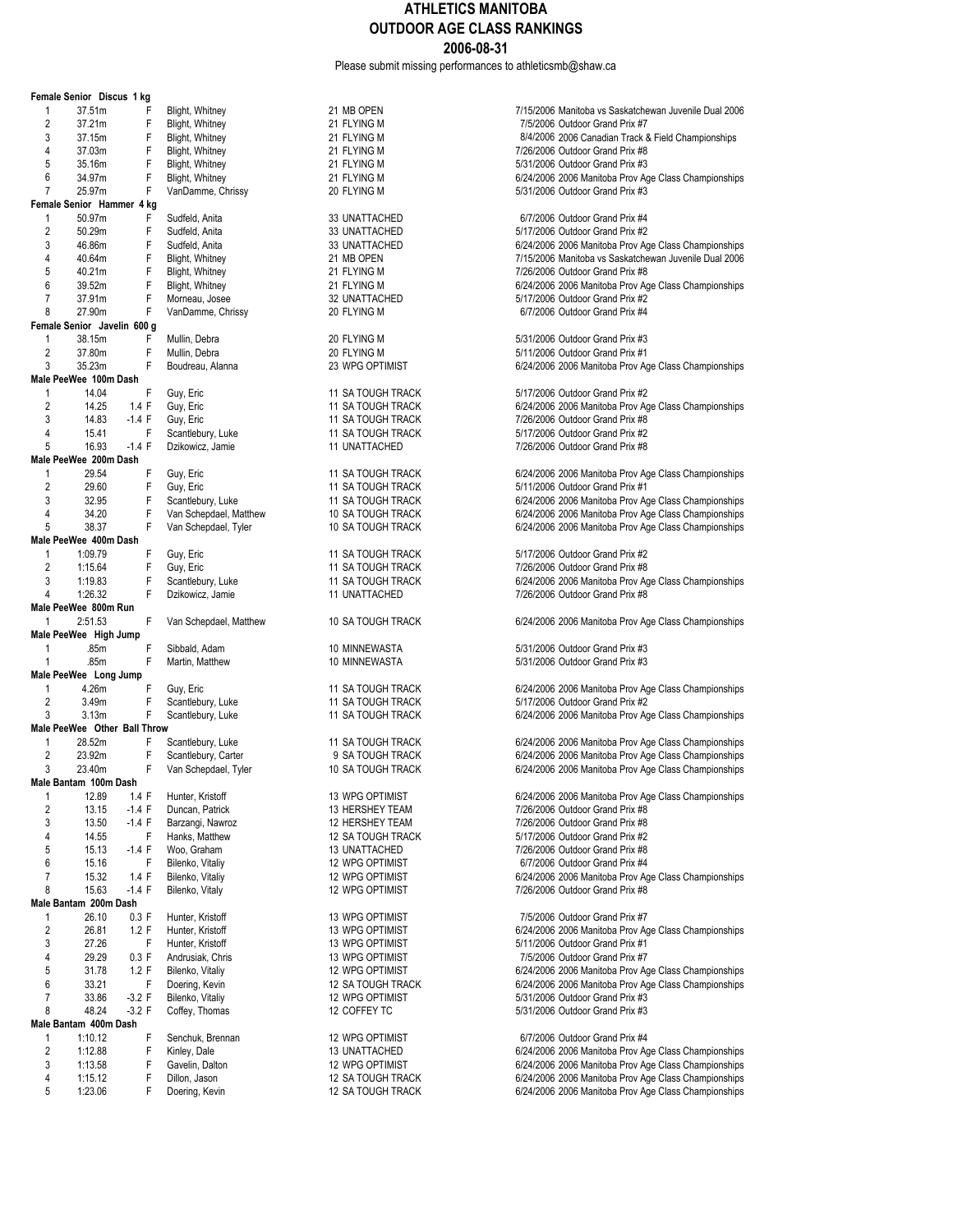Please submit missing performances to athleticsmb@shaw.ca

|    | Male Bantam 800m Run                |          |   |                   |
|----|-------------------------------------|----------|---|-------------------|
|    | 1<br>2:29.60                        |          | F | Morrison, Dale    |
|    | $\overline{2}$<br>2:31.08           |          | F | Senchuk, Brennai  |
|    | 3<br>2:32.88                        |          | F | Zinko, Nicholas   |
|    | 4<br>2:33.38                        |          | F | Morrison, Dale    |
|    | 5<br>2:35.84                        |          | F | Neufeld, Levi     |
|    | 6<br>2:47.22                        |          | F | Twomey, Devin     |
|    |                                     |          |   |                   |
|    | 7<br>2:56.19                        |          | F | Dillon, Jason     |
|    | 3:10.38<br>8                        |          | F | Doering, Kevin    |
|    | Male Bantam 1500m Run               |          |   |                   |
|    | 4:54.48<br>1                        |          | F | Lockhart, Connor  |
|    | 2<br>5:02.88                        |          | F | Senchuk, Brennai  |
|    | 3<br>5:16.10                        |          | F | Zinko, Nicholas   |
|    | 4<br>5:23.20                        |          | F | Senchuk, Brennai  |
|    | 5<br>5:24.82                        |          | F | Neufeld, Levi     |
|    | 6<br>5:26.14                        |          | F | Neufeld, Levi     |
|    | 7<br>5:34.91                        |          | F | Twomey, Devin     |
|    |                                     |          | F |                   |
|    | 6:01.55<br>8                        |          |   | Kinley, Dale      |
|    | 9<br>7:03.28                        |          | F | Funk, Jesse       |
|    | Male Bantam 3000m Run               |          |   |                   |
|    | 13:25.38<br>1                       |          | F | Kinley, Dale      |
|    | Male Bantam 80m Hurdles 0.762m-7.5m |          |   |                   |
|    | 14.17<br>1                          | NWI F    |   | Guy, Eric         |
|    | 2<br>14.59                          | $-1.4 F$ |   | Guy, Eric         |
|    | 3<br>15.24                          |          | F | Bilenko, Vitaliy  |
|    | 4<br>15.38                          | $-1.4 F$ |   | Andrusiak, Chris  |
|    | 5<br>15.58                          | $-1.4 F$ |   | Bilenko, Vitaliy  |
|    |                                     |          |   |                   |
|    | Male Bantam High Jump               |          |   |                   |
|    | 1<br>1.20m                          |          | F | Hanks, Matthew    |
|    | 2<br>1.15m                          |          | F | Bilenko, Vitaliy  |
|    | 3<br>1.15m                          |          | F | Bilenko, Vitaliy  |
|    | 4<br>1.10 <sub>m</sub>              |          | F | Bilenko, Vitaliy  |
|    | 5<br>1.00m                          |          | F | Bilenko, Vitaliy  |
|    | Male Bantam Pole Vault              |          |   |                   |
|    | 1<br>2.05m                          |          | F | Bilenko, Vitaly   |
|    | 2<br>1.95m                          |          | F | Bilenko, Vitaliy  |
|    | 3<br>1.80m                          |          | F | Bilenko, Vitaliy  |
|    | Male Bantam Long Jump               |          |   |                   |
|    | 1<br>4.00m                          |          | F |                   |
|    |                                     | $-0.1 F$ |   | Bilenko, Vitaliy  |
|    | 2<br>4.00m                          |          |   | Bilenko, Vitaly   |
|    | 3<br>3.94m                          |          | F | Bilenko, Vitaliy  |
|    | 4<br>3.85m                          |          | F | Bilenko, Vitaliy  |
|    | 5<br>3.82m                          | $+0.0 F$ |   | Woo, Graham       |
|    | 6<br>3.62m                          |          | F | Hanks, Matthew    |
|    | 7<br>3.34m                          |          | F | Doering, Kevin    |
|    | 8<br>2.79m                          |          | F | Funk, Jesse       |
|    | Male Bantam Shot Put 2.73 kg        |          |   |                   |
|    | 1<br>8.47m                          |          | F | Hackie, Ezra      |
|    | $\overline{2}$<br>6.89m             |          | F | Hanks, Matthew    |
|    | Male Bantam Discus 1 kg             |          |   |                   |
|    | 1<br>17.59m                         |          | F | Hackie, Ezra      |
|    | Male Bantam Javelin 600 g           |          |   |                   |
|    |                                     |          |   |                   |
|    | 1<br>15.28m                         |          | F | Remillard, Jed    |
|    | 2<br>13.87m                         |          | F | Bilenko, Vitaliy  |
|    | 3<br>13.65m                         |          | F | Bilenko, Vitaliy  |
|    | 4<br>12.59m                         |          | F | Bilenko, Vitaly   |
|    | Male Midget 100m Dash               |          |   |                   |
|    | 1<br>12.05                          | 0.3 F    |   | Twerdun, Tanner   |
|    | 1<br>12.05                          | 0.3 F    |   | Gallaway, Claytor |
|    | 3<br>12.09                          | 3.5 F    |   | MacAdam, Justin   |
|    | 3<br>12.09                          | 0.3 F    |   | MacAdam, Justin   |
|    | 5<br>12.25                          |          | F | Gajadhar, Mack    |
|    |                                     |          |   |                   |
|    | 6<br>12.32                          | 1.3 F    |   | Gajadhar, Mack    |
|    | 7<br>12.34                          | 0.3 F    |   | Allen, Ben        |
|    | 8<br>12.37                          | NWI P    |   | Valdez, Domingo   |
|    | 9<br>12.39                          | -2 P     |   | Gajadhar, Mack    |
| 10 | 12.43                               | nwi p    |   | Twerdun, Tanner   |
|    | Male Midget 200m Dash               |          |   |                   |
|    | 1<br>24.13                          | nwi p    |   | Twerdun, Tanner   |
|    | 2<br>24.22                          | 1.4 F    |   | Gallaway, Claytor |
|    | 3<br>24.48                          | 1.4 F    |   | Allen, Ben        |
|    | 4<br>24.54                          | NWI F    |   | Twerdun, Tanner   |
|    | 5<br>24.57                          | 1.4 F    |   | MacAdam, Justin   |
|    | 6                                   |          | F |                   |
|    | 25.03                               |          |   | Gajadhar, Mack    |
|    | 7<br>25.22                          | nwi p    |   | Rhodes, Gio       |
|    | 8<br>25.34                          | $-2.3P$  |   | Gajadhar, Mack    |
|    | 9<br>25.46                          | nwi p    |   | Salangsang, Ran   |
| 10 | 25.67                               | nwi f    |   | MacAdam, Justin   |

|   | 13 SA TOUGH TRACK        | 6/24/2006 2006 Manitoba Prov Ag                                   |
|---|--------------------------|-------------------------------------------------------------------|
|   | 12 WPG OPTIMIST          | 6/24/2006 2006 Manitoba Prov Ag                                   |
| n |                          |                                                                   |
|   | <b>12 SA TOUGH TRACK</b> | 6/24/2006 2006 Manitoba Prov Ag                                   |
|   | 13 SA TOUGH TRACK        | 5/31/2006 Outdoor Grand Prix #3                                   |
|   | 13 WPG OPTIMIST          | 6/24/2006 2006 Manitoba Prov Ag                                   |
|   | 12 WPG OPTIMIST          | 6/24/2006 2006 Manitoba Prov Ag                                   |
|   | <b>12 SA TOUGH TRACK</b> | 6/24/2006 2006 Manitoba Prov Ag                                   |
|   | <b>12 SA TOUGH TRACK</b> | 6/24/2006 2006 Manitoba Prov Ag                                   |
|   |                          |                                                                   |
|   |                          |                                                                   |
|   | 13 SA TOUGH TRACK        | 6/7/2006 Outdoor Grand Prix #4                                    |
| n | 12 WPG OPTIMIST          | 6/24/2006 2006 Manitoba Prov Ag                                   |
|   | <b>12 SA TOUGH TRACK</b> | 6/24/2006 2006 Manitoba Prov Ag                                   |
| n | <b>12 WPG OPTIMIST</b>   | 5/17/2006 Outdoor Grand Prix #2                                   |
|   | 13 WPG OPTIMIST          | 6/24/2006 2006 Manitoba Prov Ag                                   |
|   | 13 WPG OPTIMIST          | 5/17/2006 Outdoor Grand Prix #2                                   |
|   | 12 WPG OPTIMIST          | 6/24/2006 2006 Manitoba Prov Ag                                   |
|   |                          |                                                                   |
|   | <b>13 UNATTACHED</b>     | 6/24/2006 2006 Manitoba Prov Ag                                   |
|   | 13 SPRINGS EAGLES        | 6/24/2006 2006 Manitoba Prov Ag                                   |
|   |                          |                                                                   |
|   | 13 UNATTACHED            | 6/24/2006 2006 Manitoba Prov Ag                                   |
|   |                          |                                                                   |
|   | <b>11 SA TOUGH TRACK</b> | 5/11/2006 Outdoor Grand Prix #1                                   |
|   | <b>11 SA TOUGH TRACK</b> | 6/24/2006 2006 Manitoba Prov Ag                                   |
|   | 12 WPG OPTIMIST          | 7/5/2006 Outdoor Grand Prix #7                                    |
|   |                          |                                                                   |
|   | 13 WPG OPTIMIST          | 6/24/2006 2006 Manitoba Prov Ag                                   |
|   | 12 WPG OPTIMIST          | 6/24/2006 2006 Manitoba Prov Ag                                   |
|   |                          |                                                                   |
|   | 12 SA TOUGH TRACK        | 5/11/2006 Outdoor Grand Prix #1                                   |
|   | 12 WPG OPTIMIST          | 6/24/2006 2006 Manitoba Prov Ag                                   |
|   | 12 WPG OPTIMIST          | 5/11/2006 Outdoor Grand Prix #1                                   |
|   | 12 WPG OPTIMIST          |                                                                   |
|   |                          | 7/5/2006 Outdoor Grand Prix #7                                    |
|   | 12 WPG OPTIMIST          | 5/31/2006 Outdoor Grand Prix #3                                   |
|   |                          |                                                                   |
|   | 12 MB OPEN               | 7/15/2006 Manitoba vs Saskatche                                   |
|   | 12 WPG OPTIMIST          | 6/24/2006 2006 Manitoba Prov Ag                                   |
|   | 12 WPG OPTIMIST          | 5/17/2006 Outdoor Grand Prix #2                                   |
|   |                          |                                                                   |
|   | 12 WPG OPTIMIST          | 6/7/2006 Outdoor Grand Prix #4                                    |
|   | 12 WPG OPTIMIST          | 7/26/2006 Outdoor Grand Prix #8                                   |
|   |                          |                                                                   |
|   | 12 WPG OPTIMIST          | 6/24/2006 2006 Manitoba Prov Ag                                   |
|   | 12 WPG OPTIMIST          | 5/17/2006 Outdoor Grand Prix #2                                   |
|   | 13 UNATTACHED            | 7/26/2006 Outdoor Grand Prix #8                                   |
|   | <b>12 SA TOUGH TRACK</b> | 5/17/2006 Outdoor Grand Prix #2                                   |
|   | <b>12 SA TOUGH TRACK</b> | 5/17/2006 Outdoor Grand Prix #2                                   |
|   | 13 SPRINGS EAGLES        | 6/24/2006 2006 Manitoba Prov Ag                                   |
|   |                          |                                                                   |
|   |                          |                                                                   |
|   | 12 SPRINGS EAGLES        | 6/24/2006 2006 Manitoba Prov Ag                                   |
|   | <b>12 SA TOUGH TRACK</b> | 5/17/2006 Outdoor Grand Prix #2                                   |
|   |                          |                                                                   |
|   | 12 SPRINGS EAGLES        | 6/24/2006 2006 Manitoba Prov Ag                                   |
|   |                          |                                                                   |
|   | 12 SA TOUGH TRACK        | 5/31/2006 Outdoor Grand Prix #3                                   |
|   | 12 WPG OPTIMIST          | 5/31/2006 Outdoor Grand Prix #3                                   |
|   | 12 WPG OPTIMIST          | 7/5/2006 Outdoor Grand Prix #7                                    |
|   | 12 MB OPEN               | 7/15/2006 Manitoba vs Saskatche                                   |
|   |                          |                                                                   |
|   |                          |                                                                   |
|   | 15 ST PAUL'S             | 6/24/2006 2006 Manitoba Prov Ag                                   |
| n | 14 UNATTACHED            | 6/24/2006 2006 Manitoba Prov Ag                                   |
|   | 15 LOUIS-RIEL            | 6/7/2006 Outdoor Grand Prix #4                                    |
|   | 15 LOUIS-RIEL            | 6/24/2006 2006 Manitoba Prov Ag                                   |
|   | 15 BISON TRACK& FI       | 6/7/2006 Outdoor Grand Prix #4                                    |
|   | 15 MBNW                  | 8/12/2006 Legion National Track                                   |
|   | <b>14 CHURCHILL</b>      | 6/24/2006 2006 Manitoba Prov Ag                                   |
|   |                          |                                                                   |
|   | 14 SISLER                | 6/9/2006 McDonald's Provincial                                    |
|   | 15 MBNW                  | 8/12/2006 Legion National Track                                   |
|   | 15 ST. PAUL'S HS         | 6/9/2006 McDonald's Provincial                                    |
|   |                          |                                                                   |
|   | 15 ST. PAUL'S HS         | 6/9/2006 McDonald's Provincial                                    |
| n | 14 UNATTACHED            | 6/24/2006 2006 Manitoba Prov Ag                                   |
|   | <b>14 CHURCHILL</b>      | 6/24/2006 2006 Manitoba Prov Ag                                   |
|   |                          | 6/9/2006 McDonald's Provincial                                    |
|   |                          |                                                                   |
|   | 15 ST. PAUL'S HS         |                                                                   |
|   | 15 LOUIS-RIEL            | 6/24/2006 2006 Manitoba Prov Ag                                   |
|   | 15 BISON TRACK& FI       | 5/11/2006 Outdoor Grand Prix #1                                   |
|   | 15 SISLER                | 6/9/2006 McDonald's Provincial                                    |
|   | 15 MBNW                  | 8/12/2006 Legion National Track<br>6/9/2006 McDonald's Provincial |

6/24/2006 2006 Manitoba Prov Age Class Championships n 2:32 WPG OPTIMIST 6/24/2006 2006 Manitoba Prov Age Class Championships 6/24/2006 2006 Manitoba Prov Age Class Championships 5/31/2006 Outdoor Grand Prix #3 6/24/2006 2006 Manitoba Prov Age Class Championships 6/24/2006 2006 Manitoba Prov Age Class Championships 6/24/2006 2006 Manitoba Prov Age Class Championships 6/24/2006 2006 Manitoba Prov Age Class Championships 6/7/2006 Outdoor Grand Prix #4 n 2:02.92 F Senach 2 5:02.88 F Senach 2006 Manitoba Prov Age Class Championships 6/24/2006 2006 Manitoba Prov Age Class Championships 6/24/2006 2006 Manitoba Prov Age Class Championships 5/17/2006 Outdoor Grand Prix #2 6/24/2006 2006 Manitoba Prov Age Class Championships 6/24/2006 2006 Manitoba Prov Age Class Championships 6/24/2006 2006 Manitoba Prov Age Class Championships 6/24/2006 2006 Manitoba Prov Age Class Championships 5/11/2006 Outdoor Grand Prix #1 6/24/2006 2006 Manitoba Prov Age Class Championships 7/5/2006 Outdoor Grand Prix #7 6/24/2006 2006 Manitoba Prov Age Class Championships 6/24/2006 2006 Manitoba Prov Age Class Championships 5/11/2006 Outdoor Grand Prix #1 6/24/2006 2006 Manitoba Prov Age Class Championships 5/11/2006 Outdoor Grand Prix #1 7/5/2006 Outdoor Grand Prix #7 5/31/2006 Outdoor Grand Prix #3 7/15/2006 Manitoba vs Saskatchewan Juvenile Dual 2006 6/24/2006 2006 Manitoba Prov Age Class Championships  $5/17/2006$  Outdoor Grand Prix #2 6/7/2006 Outdoor Grand Prix #4 7/26/2006 Outdoor Grand Prix #8 3.95.955.955.95<br>6/24/2006 2006 Manitoba Prov Age Class Championships 5/17/2006 Outdoor Grand Prix #2 7/26/2006 Outdoor Grand Prix #8 5/17/2006 Outdoor Grand Prix #2 5/17/2006 Outdoor Grand Prix #2 6/24/2006 2006 Manitoba Prov Age Class Championships 6/24/2006 2006 Manitoba Prov Age Class Championships 5/17/2006 Outdoor Grand Prix #2 6/24/2006 2006 Manitoba Prov Age Class Championships 5/31/2006 Outdoor Grand Prix #3 5/31/2006 Outdoor Grand Prix #3 7/5/2006 Outdoor Grand Prix #7 7/15/2006 Manitoba vs Saskatchewan Juvenile Dual 2006 6/24/2006 2006 Manitoba Prov Age Class Championships 6/24/2006 2006 Manitoba Prov Age Class Championships 6/7/2006 Outdoor Grand Prix #4 6/24/2006 2006 Manitoba Prov Age Class Championships 6/7/2006 Outdoor Grand Prix #4 8/12/2006 Legion National Track & Field Championships 6/24/2006 2006 Manitoba Prov Age Class Championships 6/9/2006 McDonald's Provincial Track & Field 8/12/2006 Legion National Track & Field Championships 6/9/2006 McDonald's Provincial Track & Field 6/9/2006 McDonald's Provincial Track & Field 6/24/2006 2006 Manitoba Prov Age Class Championships 6/24/2006 2006 Manitoba Prov Age Class Championships 6/9/2006 McDonald's Provincial Track & Field 6/24/2006 2006 Manitoba Prov Age Class Championships 5/11/2006 Outdoor Grand Prix #1 6/9/2006 McDonald's Provincial Track & Field

8/12/2006 Legion National Track & Field Championships dy 15 SISLER 6/9/2006 McDonald's Provincial Track & Field m, Justin 15 LOUIS-RIEL 15 LOUIS-RIEL 5/31/2006 Outdoor Grand Prix #3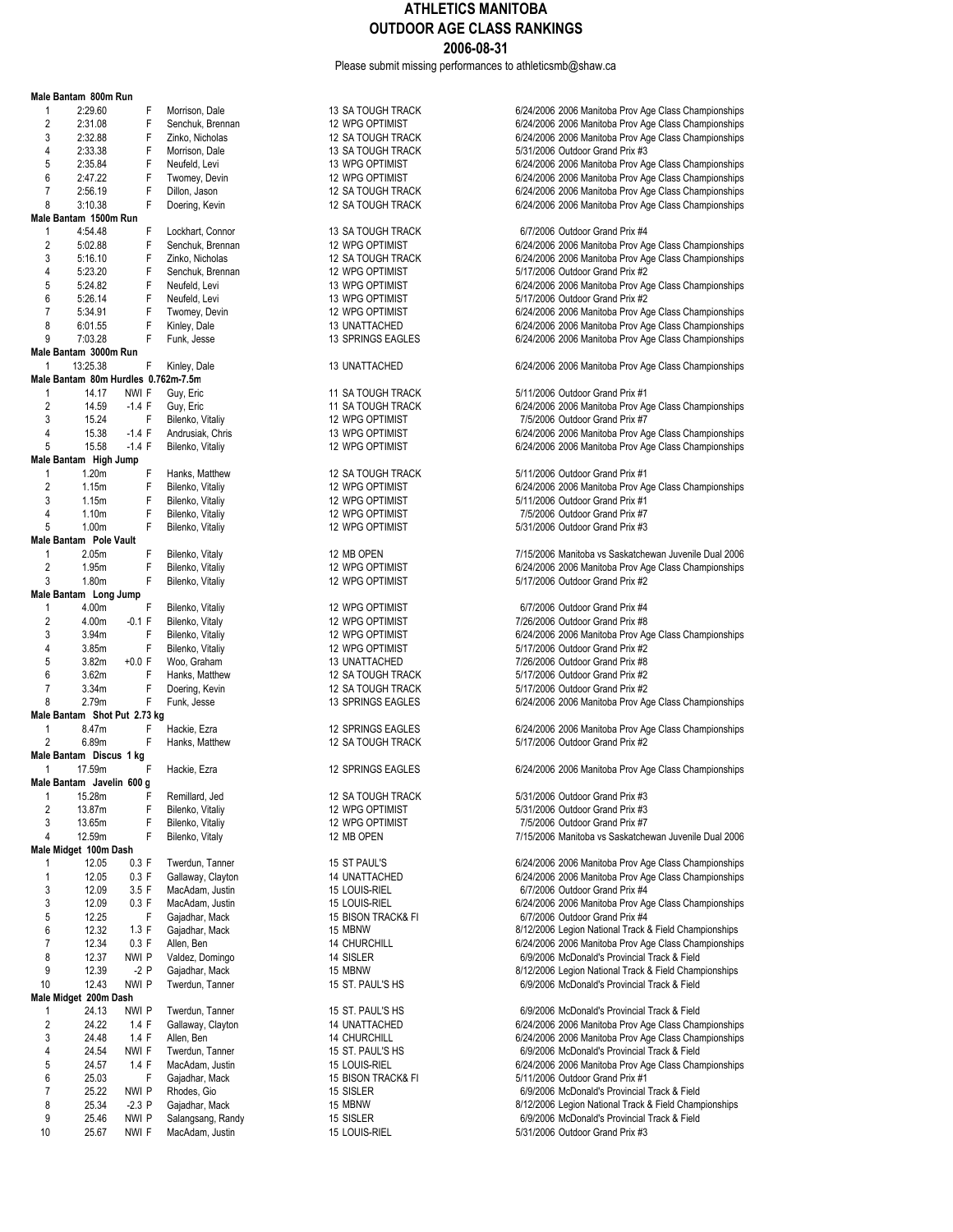Please submit missing performances to athleticsmb@shaw.ca

|                     | Male Midget 400m Dash               |                |                                                  |
|---------------------|-------------------------------------|----------------|--------------------------------------------------|
| 1                   | 56.98                               | F              | Sparling, Lucas                                  |
| $\overline{2}$      | 57.78                               | F              | Sparling, Lucas                                  |
| 3                   | 58.47                               | F              | Nicol-Samuel, Delohnn                            |
| 4                   | 1:00.16                             | F              | Rollins, Tim                                     |
| 5                   | 1:02.07                             | F              | Nickol, Brett                                    |
| 6<br>7              | 1:02.28<br>1:02.34                  | F<br>F         | Hebert, Michel                                   |
| 8                   | 1:02.64                             | F              | Hebert, Michel<br>Edginton, Stefan               |
| 9                   | 1:03.08                             | F              | Edginton, Stefan                                 |
| 10                  | 1:03.97                             | F              | Edginton, Stefan                                 |
|                     | Male Midget 800m Run                |                |                                                  |
| 1                   | 2:03.81                             | F              | Saccucci, Jordan                                 |
| 2                   | 2:08.10                             | F              | Saccucci, Jordan                                 |
| 3                   | 2:08.31                             | F              | Saccucci, Jordan                                 |
| 4                   | 2:09.37                             | F              | Saccucci, Jordan                                 |
| 5                   | 2:12.26                             | F              | Nicol-Samuel, Delohnn                            |
| 6                   | 2:13.90                             | F              | Sparling, Lucas                                  |
| 7                   | 2:13.95                             | F              | Saccucci, Jordan                                 |
| 8<br>9              | 2:17.43                             | F<br>F         | Crowley, Jason                                   |
| 10                  | 2:19.13<br>2:21.25                  | F              | Nicol-Samuel, Delohnn<br>Brault, Eric            |
|                     | Male Midget 1500m Run               |                |                                                  |
| 1                   | 4:24.23                             | F              | Nicol-Samuel, Delohnn                            |
| $\overline{2}$      | 4:25.62                             | F              | Saccucci, Jordan                                 |
| 3                   | 4:29.59                             | F              | Nicol-Samuel, Delohnn                            |
| 4                   | 4:32.45                             | F              | Saccucci, Jordan                                 |
| 5                   | 4:33.84                             | F              | Nicol-Samuel, Delohnn                            |
| 6                   | 4:36.33                             | F              | Saccucci, Jordan                                 |
| 7                   | 4:41.86                             | F              | Saccucci, Jordan                                 |
| 8                   | 4:54.70                             | F              | Crowley, Jason                                   |
| 9                   | 5:04.20                             | F              | de Graaf, Matthew                                |
| 10                  | 5:12.41                             | F              | Coffey, Kyle                                     |
|                     | Male Midget 3000m Run               |                |                                                  |
| 1                   | 9:44.60                             | F              | Nicol-Samuel, Delohnn                            |
| $\overline{2}$<br>3 | 9:54.04                             | F<br>F         | Nicol-Samuel, Delohnn                            |
| 4                   | 10:06.88<br>10:07.14                | F              | Bakestead-Legare, Nia<br>Crowley, Jason          |
| 5                   | 10:07.51                            | F              | Nicol-Samuel, Delohnn                            |
| 6                   | 10:10.29                            | F              | Crowley, Jason                                   |
| 7                   | 10:12.76                            | F              | Crowley, Jason                                   |
| 8                   | 10:30.83                            | F              | Brault, Eric                                     |
| 9                   | 10:34.10                            | F              | Crowley, Jason                                   |
| 10                  | 10:41.14                            | F              | MacKay, Blake                                    |
|                     | Male Midget 100m Hurdles 0.84m-8.5m |                |                                                  |
| 1                   | 16.32                               | 2.1 F          | Finnson, Curtis                                  |
|                     |                                     |                | Male Midget High School 100m Hurdles 0.914m-8.5m |
| 1                   | 15.63                               | NWI F          | Finnson, Curtis                                  |
| $\overline{2}$<br>3 | 15.84<br>16.09                      | NWI P<br>nwi P | Finnson, Curtis                                  |
| 4                   | 16.85                               | NWI P          | Salangsang, Randy<br>Valdez, Domingo             |
| 5                   | 17.25                               | NWI F          | Salangsang, Randy                                |
|                     | Male Midget High Jump               |                |                                                  |
| 1                   | 1.57m                               | F              | Ens, Kirk                                        |
| $\overline{2}$      | 1.55m                               | F              | Wright, Pierce                                   |
| 2                   | 1.55m                               | F              | Ens, Kirk                                        |
| 4                   | 1.45m                               | F              | Wright, Pierce                                   |
| 5                   | 1.40m                               | F              | Dietrich, Dillon                                 |
| 5                   | 1.40m                               | F              | Dietrich, Dillon                                 |
| 5                   | 1.40m                               | F              | Scrimshaw, Tyler                                 |
| 5                   | 1.40m                               | F              | Charbonneau, Marc                                |
| 9                   | 1.35m                               | F              | Friesen, Troy                                    |
|                     | Male Midget Long Jump               |                |                                                  |
| 1<br>2              | 5.61m                               | F<br>F         | Allen, Ben                                       |
| 3                   | 5.50m<br>5.47m                      | F              | MacAdam, Justin<br>MacAdam, Justin               |
| 4                   | 5.08m                               | F              | Ens, Kirk                                        |
| 5                   | 5.06m                               | F              | Twerdun, Tanner                                  |
| 6                   | 3.64m                               | $-0.4$ F       | Singh, Kabir                                     |
|                     | Male Midget Shot Put 4 kg           |                |                                                  |
| 1                   | 12.36m                              | F              | Stevens, Branden                                 |
| $\overline{2}$      | 9.62m                               | F              | Hackie, Caleb                                    |
| 3                   | 8.09m                               | F              | Carbonneau, Marc                                 |
| 4                   | 7.24m                               | F              | Grovenor, Mike                                   |
|                     | Male Midget Discus 1 kg             |                |                                                  |
| 1                   | 32.21m                              | F              | Stevens, Branden                                 |
|                     | 29.25m                              | F              | Stevens, Branden                                 |
| $\overline{c}$<br>3 | 26.11m                              | F              | Hackie, Caleb                                    |

14 SA TOUGH TRACK 5/31/2006 Outdoor Grand Prix #3<br>14 SA TOUGH TRACK 5/31/2006 2006 Manitoba Prov Ag

14 LOUIS-RIEL 6/7/2006 Outdoor Grand Prix #4<br>14 LOUIS-RIEL 6/24/2006 2006 Manitoba Prov Ac 24/2006 2006 Manitoba Prov Age Class Championships<br>2 6/24/2006 2006 Manitoba Prov Age Class Championships <sup>2</sup>15 CHICO'S 15 CHICO'S 6/24/2006 2006 Manitoba Prov Age Class Championships<br>14 LAC DU BONNET 6/24/2006 2006 Manitoba Prov Age Class Championships 14 LAC DU BONNET 6/24/2006 2006 Manitoba Prov Age Class Championships<br>15 WPG OPTIMIST 6/17/2006 2010 6010 001 Age Class Championships 15 NPG OPTIMIST<br>15 OAK PARK 15 CAR FORD 15/17/2006 Outdoor Grand Prix #2 15 OAK PARK 16 17/2006 Outdoor Grand Prix #2<br>15 WPG OPTIMIST 15 CONSERVED 16/24/2006 2006 Manitoba Prov Ag <sup>15</sup> VPG OPTIMIST<br>14 WPG OPTIMIST **12.34 F HEBERT 15 STAT 2006** 2006 Manitoba Prov Age Class Championships 14 WPG OPTIMIST 6/17/2006 Outdoor Grand Prix #2<br>14 WPG OPTIMIST 6/24/2006 2006 Manitoba Prov Ag 9 1:03.08 F Edginton, Stefan 14 WPG OPTIMIST 6/24/2006 2006 Manitoba Prov Age Class Championships  $6/7/2006$  Outdoor Grand Prix #4 15 MBNW<br>15 MPG OPTIMIST **15 COVERNMENT 15 SACCUCCI** 6/24/2006 2006 Manitoba Prov Age Class Championships <sup>2</sup> 2:096 Manitoba Prov Age Class Championships 6/24/2006 2006 Manitoba Prov Age Class Championships<br>2/15/2006 Manitoba vs Saskatchewan Juvenile Dual 2006 15 MB OPEN 15 MB OPEN 15 2006 7/15/2006 Manitoba vs Saskatchewan Juvenile Dual 2006<br>15 WPG OPTIMIST 15/2006 Outdoor Grand Prix #7 4 15 WPG OPTIMIST 15 CHICO'S<br>15 CHICO'S 12:09.37 F SACCUCCI, 27/5/2006 Outdoor Grand Prix #7 5 2:15 2:12.2006 Outdoor Grand Prix #7<br>14 DOUIS-RIEL 15 2:12.2006 2006 Manitoba Prov 14 LOUIS-RIEL 6/24/2006 2006 Manitoba Prov Age Class Championships<br>15 WPG OPTIMIST 5/11/2006 Outdoor Grand Prix #1 15 WPG OPTIMIST 5/11/2006 Outdoor Grand Prix #1<br>15 WPG OPTIMIST 5/31/2006 Outdoor Grand Prix #3 8 2:17.43 F Crowley, Jason 15 WPG OPTIMIST 5/31/2006 Outdoor Grand Prix #3 15 CHICO'S<br>15 LOUIS-RIEL 15 CHICO'S 6/24/2006 2006 Manitoba Prov Age Class Championships<br>5/31/2006 Outdoor Grand Prix #3 5/31/2006 Outdoor Grand Prix #3 15 VINCENT MASSEY BR 6/9/2006 McDonald's Provincial Track & Field<br>15 MBNW 6/12/2006 Legion National Track & Field Cham 15 MBNW<br>26/12/2006 Legion National Track & Field Championships<br>3/2006 Rural Provincial Championships ni 35 VINCENT MASSEY BR 6/2/2006 Rural Provincial Championships 4:3006 Manitoba Prov Age Class Championships 6/24/2006 2006 Manitoba Prov Age Class Championships<br>6/24/2006 2006 Manitoba Prov Age Class Championships 5 6/24/2006 2006 Manitoba Prov Age Class Championships<br>13 WPG OPTIMIST 6/7/2006 Outdoor Grand Prix #4 13 WPG OPTIMIST<br>13 WPG OPTIMIST 6/7/2006 Outdoor Grand Prix #2 5/17/2006 Outdoor Grand Prix #2 15 WPG OPTIMIST<br>15 UNATTACHED **CROWLEY STATES 15 THEORY OPTIMIZED 5/17/2006** Outdoor Grand Prix #2 9 15 UNATTACHED 5/17/2006 Outdoor Grand Prix #2<br>15 COFFEY TC 6/24/2006 2006 Manitoba Prov Ag 6/24/2006 2006 Manitoba Prov Age Class Championships 1 15 VINCENT MASSEY BR 6/9/2006 McDonald's Provincial Track & Field<br>15 VINCENT MASSEY BR 6/2/2006 Rural Provincial Championships 2 9:54.04 F Nicol-Samuel, Delohnni 15 VINCENT MASSEY BR 6/2/2006 Rural Provincial Championships 3 15 10:000 16:09/2006 McDonald's Provincial Track & Field<br>15 MBNW 15 MBNW 6/12/2006 Legion National Track & Field Cham 15 MBNW 15 MBNW 8/12/2006 Legion National Track & Field Championships<br>15 CHICO'S 6/24/2006 2006 Manitoba Prov Age Class Championships 5 15 CHICO'S<br>15 RMPG OPTIMIST F Nicola-Samuel CH24/2006 2006 Manitoba Prov Age Class Championships 15 WPG OPTIMIST<br>15 WPG OPTIMIST **CROWLEY STATES AND A STATE OF STATE ASSESS**<br>5/11/2006 Outdoor Grand Prix #1 15 WPG OPTIMIST<br>15 I OUIS-RIFI 5/11/2006 Outdoor Grand Prix #1<br>5/11/2006 Outdoor Grand Prix #1 15 A LOUIS-RIEL 5/11/2006 Outdoor Grand Prix #1<br>15 ST. JOHN'S RAVEN 6/9/2006 McDonald's Provincial 9 15 ST. JOHN'S RAVEN **15 CROWLEY FOR CROWLEY CROWLEY 15 ST. JOHN'S RAVEN 6/9/2006** McDonald's Provincial Track & Field<br>15 FLYING M 6/24/2006 2006 Manitoba Prov Age Class Championships 15 VIPERS 6/24/2006 2006 Manitoba Prov Age Class Championships 15 ARBORG 15.63 NUMI FORD 6/9/2006 McDonald's Provincial Track & Field<br>15 ARBORG 16 NUMI 6/9/2006 McDonald's Provincial Track & Field 2 15 ARBORG 15.84 NWI P Financial Track & Field<br>2 6/9/2006 McDonald's Provincial Track & Field 15 SISLER<br>14 SISLER 199/2006 McDonald's Provincial Track & Field 14 SISLER<br>15.81 15.85 16.85 New York Campions of GM 2006 McDonald's Provincial Track & Field 6/9/2006 McDonald's Provincial Track & Field 15 ROAD TO GOLD 5/11/2006 Outdoor Grand Prix #1<br>15 ST. JOHN'S 7/5/2006 Outdoor Grand Prix #7 2 15 ST. JOHN'S COMMENT COMMENT COMMENT THE POAR TO COLLECT A SALE FOR THE RESEARCH PRIME PRIME PRIME PRIME P<br>2006 Manifold Prime Prime Prime Prime Prime Prime Prime Prime Prime Prime Prime Prime Prime Prime Prime Prime P 15 ROAD TO GOLD<br>2006 15 ST. JOHN'S 6/24/2006 2006 Manitoba Prov Age Class Championships 4 15 ST. JOHN'S<br>15 ST. JOHN'S **FRAME ST. 2006 2006** Manitoba Prov Age Class Championships 15 ST. JOHN'S<br>15 ST. JOHN'S **Example 15 ST. Digital 15 ST. JOHN'S** 7/5/2006 Outdoor Grand Prix #7 7/5/2006 Outdoor Grand Prix #7 5 1.40m F Scrimshaw, Tyler 15 JOHN TAYLOR 5/11/2006 Outdoor Grand Prix #1 5 1.40m F Charbonness 15/11/2006 Outdoor Grand Prix #1<br>15 JOHN TAYLOR 5024/2006 2006 Manitoba Prov 6/24/2006 2006 Manitoba Prov Age Class Championships 14 CHURCHILL **14.61** 6/24/2006 2006 Manitoba Prov Age Class Championships<br>15 MBNW 105 MBNW 2 5.50m F MBNW F MacAdam State of MacAdam State of MacAdam State of MacAdam State Of MacAdam State Of MacAdam<br>2.500 Examples 15 MacAdam State of MacAdam State of MacAdam State of MacAdam State of MacAdam State of MacAdam 15 LOUIS-RIEL 6/24/2006 2006 Manitoba Prov Age Class Championships<br>15 ROAD TO GOLD 6/7/2006 Outdoor Grand Prix #4 15 ROAD TO GOLD 6/7/2006 Outdoor Grand Prix #4<br>15 ST. PAUL'S HS 15 ST. PAUL'S HS<br>14 WPG OPTIMIST FRAMENT MANUSIC RESULTS TO THE 7/26/2006 Outdoor Grand Prix #8 7/26/2006 Outdoor Grand Prix #8 14 SA TOUGH TRACK 6/24/2006 2006 Manitoba Prov Age Class Championships<br>15 SPRINGS EAGLES 6/24/2006 2006 Manitoba Prov Age Class Championships 15 SPRINGS EAGLES<br>2 9.624/2006 2006 Manitoba Prov Age Class Championships<br>3/17/2006 Outdoor Grand Prix #2 15 JOHN TAYLOR<br>15 JOHN TAYLOR 5/17/2006 Outdoor Grand Prix #2 5/17/2006 Outdoor Grand Prix #2

6/24/2006 2006 Manitoba Prov Age Class Championships ckie, Caleb 15 3PRINGS EAGLES 6/24/2006 2006 Manitoba Prov Age Class Championships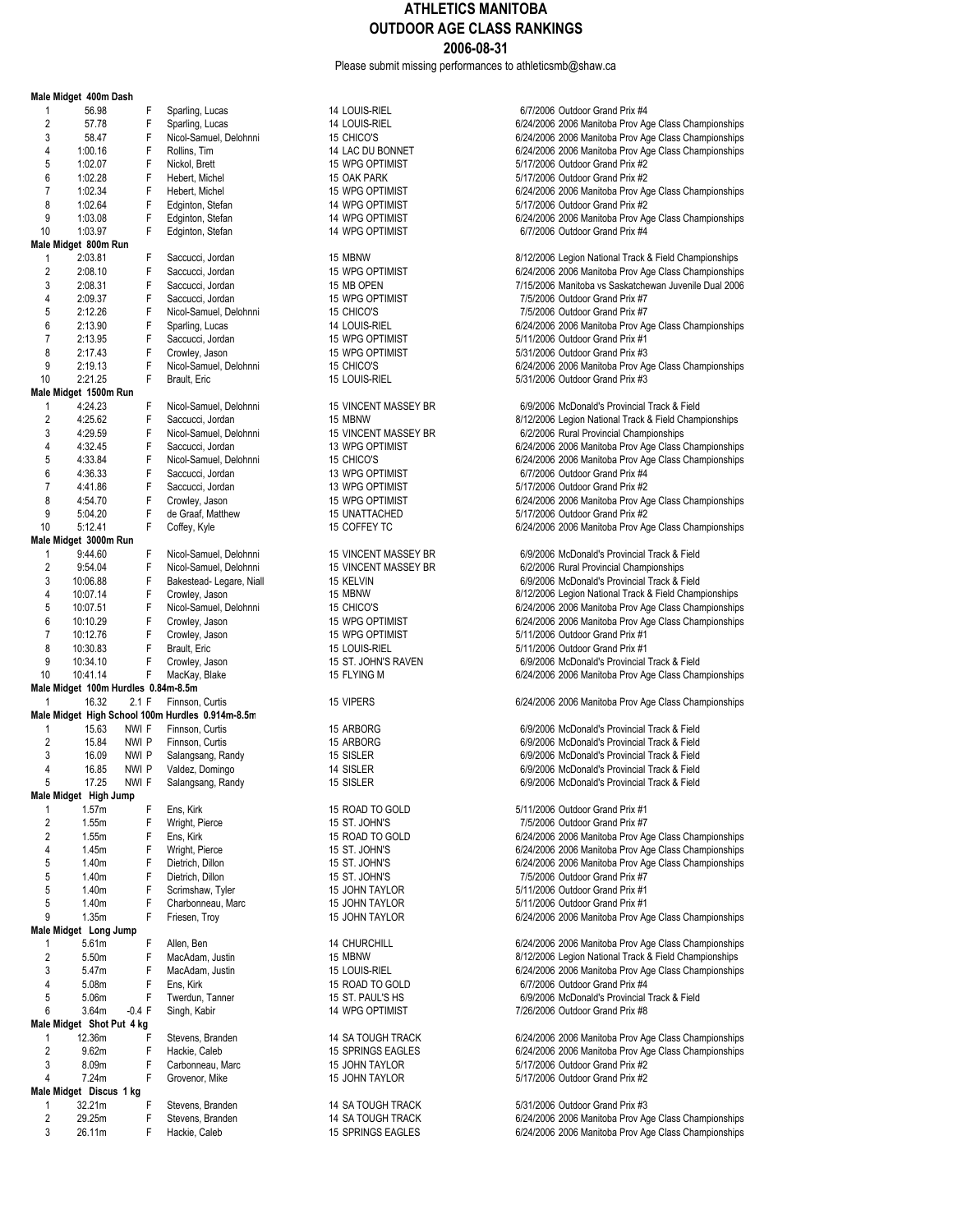Please submit missing performances to athleticsmb@shaw.ca

|                         | Male Midget Javelin 600 g |                  |   |                   |
|-------------------------|---------------------------|------------------|---|-------------------|
| 1                       | 32.44m                    |                  | F | Stevens, Brander  |
| $\overline{c}$          | 30.59m                    |                  | F | Stevens, Brander  |
| 3                       | 30.09m                    |                  | F | Stevens, Brander  |
| 4                       | 26.94m                    |                  | F | MacKay, Blake     |
| 5                       | 18.96m                    |                  | F | Hebert, Michel    |
|                         | Male Juvenile 100m Dash   |                  |   |                   |
| 1                       | 11.37                     | $-0.6P$          |   | Durand, Zacharie  |
| $\overline{2}$          | 11.51                     | $-1.3 F$         |   | Durand, Zacharie  |
| 3                       | 11.58                     | NWI <sub>P</sub> |   | Durand, Zacharie  |
| 4                       | 11.62                     | 0.4 F            |   | Durand, Zacharie  |
| 5                       | 11.67                     | NWI P            |   | Molyneux, Brad    |
| 6                       | 11.69                     | $-0.2$ F         |   | Durand, Zack      |
| 7                       | 11.73                     | NWI F            |   | Molyneux, Brad    |
| 8                       | 11.74                     | $-0.2$ F         |   | Moolchan, Kieran  |
|                         |                           |                  |   |                   |
| 9                       | 11.75                     | NWI P            |   | Durand, Zacharie  |
| 10                      | 11.76                     | NWI F            |   | Durand, Zacharie  |
|                         | Male Juvenile 200m Dash   |                  |   |                   |
| 1                       | 22.76                     | NWI F            |   | Durand, Zacharie  |
| $\overline{2}$          | 23.06                     | 1.0P             |   | Durand, Zacharie  |
| 3                       | 23.15                     | NWI F            |   | Durand, Zacharie  |
| 4                       | 23.16                     |                  | F | Durand, Zack      |
| 5                       | 23.30                     | $-1.6 F$         |   | Durand, Zacharie  |
| 6                       | 23.34                     | nwi p            |   | Durand, Zacharie  |
| 7                       | 23.38                     | $-2.5$ F         |   | Durand, Zacharie  |
| 8                       | 23.4                      | 1.0P             |   | Moolchan, Kieran  |
| 9                       | 23.51                     | nwi p            |   | Sesay, Abdul      |
| 10                      | 23.52                     | NWI F            |   | Durand, Zacharie  |
|                         | Male Juvenile 400m Dash   |                  |   |                   |
| 1                       | 50.64                     |                  | F | Durand, Zacharie  |
| $\overline{c}$          | 53.09                     |                  | P | Sesay, Abdul      |
| 3                       | 53.79                     |                  | F | Fontaine, Louis-F |
| 4                       | 53.97                     |                  | F | Sesay, Abdul      |
| 5                       | 54.14                     |                  | F | Tully, Blair      |
| 6                       | 54.19                     |                  | F | Tully, Blair      |
| 7                       | 54.23                     |                  | P | Fontaine, Louis-F |
| 8                       | 54.41                     |                  | F | Fontaine, Louis-F |
| 9                       | 54.42                     |                  | F | Fontaine, Louis-F |
| 10                      | 54.55                     |                  | F |                   |
|                         |                           |                  |   | Tully, Blair      |
|                         | Male Juvenile 800m Run    |                  | F |                   |
| 1                       | 2:00.25                   |                  |   | Miller, Greg      |
| $\overline{2}$          | 2:00.48                   |                  | F | Miller, Greg      |
| 3                       | 2:01.31                   |                  | F | Barnett, Colin    |
| $\overline{\mathbf{4}}$ | 2:01.44                   |                  | F | Brown, Alastair   |
| 5                       | 2:01.66                   |                  | F | Miller, Greg      |
| 6                       | 2:01.94                   |                  | F | Barnett, Colin    |
| 7                       | 2:02.13                   |                  | F | Miller, Greg      |
| 8                       | 2:02.20                   |                  | F | Fontaine, Louis-F |
| 9                       | 2:02.23                   |                  | F | Brown, Alastair   |
| 9                       | 2:02.23                   |                  | F | Laurier, Joel     |
|                         | Male Juvenile 1500m Run   |                  |   |                   |
| 1                       | 4:05.86                   |                  | F | Barnett, Colin    |
| $\overline{2}$          | 4:06.76                   |                  | F | Barnett, Colin    |
| 3                       | 4:09.34                   |                  | F | Brown, Alastair   |
| 4                       | 4:10.35                   |                  | F | Brown, Alastair   |
| 5                       | 4:10.98                   |                  | F | Miller, Greg      |
| 6                       | 4:11.00                   |                  | F | Barnett, Colin    |
| 7                       | 4:12.96                   |                  | F | Laurier, Joel     |
| 8                       | 4:13.76                   |                  | F | Laurier, Joel     |
| 9                       |                           |                  | F |                   |
|                         | 4:16.14                   |                  |   | Man, Mitchell     |

14 SA TOUGH TRACK 6/24/2006 2006 Manitoba Prov Age Class Championships<br>14 SA TOUGH TRACK 6/24/2006 2011 12006 Outdoor Grand Prix #1 <sup>2</sup> 14 SA TOUGH TRACK 5/11/2006 Outdoor Grand Prix #1<br>14 SA TOUGH TRACK 5/31/2006 Outdoor Grand Prix #3 14 SA TOUGH TRACK 5/31/2006 Outdoor Grand Prix #3<br>15 El YING M<br>6/24/2006 2006 Manitoba Prov Ar 15 FLYING M<br>15 WPG OPTIMIST **Annual MacKay, Branch 15 FMacKay, Blackay, Branch Annual State 16, 14**<br>16 November 2014 17:0006 2014 17:0006 2014 17:0006 2014 17:0006 2014 17:0006 2014 17:0006 2014 17:0006 2014 17 5/11/2006 Outdoor Grand Prix #1 17 MBNW<br>17 MBNW 8/12/2006 Legion National Track & Field Championships<br>2/12/2006 Legion National Track & Field Championships 2 17 MBNW<br>2 17 ST. JOACHIM 8/12/2006 Legion National Track & Field Championships<br>3 6/9/2006 McDonald's Provincial Track & Field 17 ST. JOACHIM **CHARIGHT AND THE DURAND, 2006** McDonald's Provincial Track & Field<br>17 NPG OPTIMIST **CHARIGHT AND THE STATE OF A STATE OF A STATE AND THE STATE OF A STATE OF A STATE OF A STATE O** 17 WPG OPTIMIST<br>4 17 VINCENT MASSEY (
6/9/2006 McDonald's Provincial Track & Field
619/2006 McDonald's Provincial Track & Field 5 17 VINCENT MASSEY ( 6/9/2006 McDonald's Provincial Track & Field<br>17 TEAM TOBA 17 15/2006 Manitoba vs Saskatchewan Juvenile 17 TEAM TOBA<br>6 11.69 -0.2 TOBA 7/15/2006 Manitoba vs Saskatchewan Juvenile Dual 2006<br>5/17/2006 Outdoor Grand Prix #2 17 BISON TRACK& FI **12.73 NWI F MOLYNEUS 17 TEAM TOBA** 17 TEAM TOBA<br>17 TEAM TOBA 500 T/15/2006 Manitoba vs Saskatche 17 TEAM TOBA<br>17 ST JOACHIM -0.2 F MOOD TO RIGHAN 17 ST JOACHIM 17 ST. JOACHIM **17 ST.** JOACHIM **Provincial Championships**<br>17 ST. JOACHIM 6/9/2006 McDonald's Provincial Track & F 6/9/2006 McDonald's Provincial Track & Field 17 WPG OPTIMIST<br>17 MBNW 127 NMBNW 5/12/2006 Legion National Track 2/12/2006 Legion National Track & Field Championships<br>17 ST. JOACHIM 8/2006 McDonald's Provincial Track & Field 17 ST. JOACHIM **12.15 NWI F DURAND, 2006** McDonald's Provincial Track & Field<br>17 TEAM TOBA 17 NWI F DURAND 7/15/2006 Manitoba vs Saskatchewan Juvenile 17 TEAM TOBA<br>17 WPG OPTIMIST **18.16 FM 2006 CONSTANDING** 17 WPG OPTIMIST 17 WPG OPTIMIST 12 2006 Outdoor Grand Prix #7<br>17 ST. JOACHIM 17 6/2/2006 Rural Provincial Champ 17 ST. JOACHIM **CHAMIC COMING A DURANG CONTACT CONTACT CONTACT CONTACT CONTACT CONTACT CONTACT CONTACT CONTACT**<br>8/12/2006 Legion National Track & Field Ch 17 MBNW 123.38 -2.5 F Durand, 2012/2006 Legion National Track & Field Championships<br>17 MBNW 12006 Legion National Track & Field Championships 17 MBNW<br>16 ST. JOHN'S **1.0 Provides 17 1.0 PMOOLCHAN, AND 17 MBN** 87-10 MCDonald's Provincial Track & Field 9 23.51 NWI P Sesay, Abdul 16 ST. JOHN'S 6/9/2006 McDonald's Provincial Track & Field 6/2/2006 Rural Provincial Championships 17 MBNW<br>16 ST. JOHN'S **Example 18** F Durand, 2012/2006 McDonald's Provincial Track & Field 2 53.09/2006 McDonald's Provincial Track & Field<br>2006 Banitoba Prov Age Class Char فاركة 6/24/2006 2006 Manitoba Prov Age Class Char 16 LOUIS-RIEL 6/24/2006 2006 Manitoba Prov Age Class Championships<br>16 ST. JOHN'S 66/2006 McDonald's Provincial Track & Field 16 ST. JOHN'S **Formul 16 ST. JOHN'S** 6/9/2006 McDonald's Provincial Track & Field<br>11 WARREN 6/2/2006 Rural Provincial Championships 11 WARREN<br>17 WPG OPTIMIST CONTROL TULLY AND SALLAM BOOK Manitoba Prov Age Class ( 17 WPG OPTIMIST 6/24/2006 2006 Manitoba Prov Age Class Championships<br>6/9/2006 McDonald's Provincial Track & Field 7 54.23 P FONTAINE, LOUIS-RI 6/9/2006 McDonald's Provincial Track & Field 6/9/2006 McDonald's Provincial Track<br>16 COLLEGE LOUIS RI 6/9/2006 McDonald's Provincial Track & Field 16 COLLEGE LOUIS RI 6/9/2006 McDonald's Provincial Track & Field<br>16 LOUIS-RIEL 6/7/2006 Outdoor Grand Prix #4 9 64.42 Found Prix #4.42 Found Prix #4.42 Found Prix #4.42 Found Prix #4.52 Found Prix #4.52 Found Prix #4.52<br>17 NARREN 6/9/2006 McDonald's Provincial 6/9/2006 McDonald's Provincial Track & Field 17 WPG OPTIMIST<br>17 KFI VIN GREG 17 F MILLER S/31/2006 McDonald's Provincial 1 2:17 KELVIN **ELVIN EXECUTE 17 CONSUMED 17 ACCONSUMED 17 AVEC 17 MILLER 17 AVEC 17 AVEC 17 CONSUMED 17 AVEC 17 AVEC 17 AVEC 17 AVEC 17 AVEC 17 AVEC 17 AVEC 17 AVEC 17 AVEC 17 AVEC 17 AVEC 17 AVEC 17 AVEC 17 AVEC 17 AVEC 17** 17 WPG OPTIMIST<br>31 AMPG OPTIMIST FRAMEN 2006 2006 Manitoba Prov Age Class Championships 6/24/2006 2006 Manitoba Prov Age Class Championships 17 TEAM TOBA<br>17 WPG OPTIMIST **FULLER COMING 17 STATE 17 AUGUST 17 WPG OPTIMIST**<br>5/31/2006 Outdoor Grand Prix #3 6 2:01.94 F Barnett, Colin 17 WPG OPTIMIST 5/31/2006 Outdoor Grand Prix #3 17 VIPG OPTIMIST<br>16 LOUIS-RIEL 10 12:02.13 F Miller, Greg 17/2006 Outdoor Grand Prix #3 8 2:02.2006 For The US-NEL Signal Countries in the USA of State 16 AM STATE 16 AM STATE 16 AM STATE 16 AM STAT<br>16 State 16 AM STATE 16 AM STATE 16 AM STATE 16 AM STATE 16 AM STATE 16 AM STATE 16 AM STATE 16 AM STATE 16 AM 9 16 WPG OPTIMIST 16 2:02.23 F 5/31/2006 Outdoor Grand Prix #3<br>17 LOUIS-RIEL 16 2:02.23 5/31/2006 Outdoor Grand Prix #3 5/31/2006 Outdoor Grand Prix #3 17 WPG OPTIMIST<br>17 MBNW<br>17 MBNW 6/12/2006 Legion National Track & Field Championships 2/12/2006 Legion National Track & Field Championships<br>2/12/2006 2006 Manitoba Prov Age Class Championships<br>3/12/2006 2006 Manitoba Prov Age Class Championships 16 WPG OPTIMIST **16 A:09.34 F Brown, Alastair 16 WPG OPTIMIST** 6/24/2006 2006 Manitoba Prov Age Class Championships<br>16 TEAM TOBA **1998 16:00 TOB PROVIDENT** 7/15/2006 Manitoba vs Saskatchewan Juvenile Dual 2006 16 TEAM TOBA<br>17 KELVIN 16 TEAM TOBA 16 TEAM 7/15/2006 Manitoba vs Saskatchewan Juvenile Dual 2006<br>17 KELVIN 16 TEAM 6/9/2006 McDonald's Provincial Track & Field 5 5/9/2006 McDonald's Provincial Track & Field<br>17 FEAM TOBA 67/15/2006 Manitoba vs Saskatchewan Juvenile 17 TEAM TOBA<br>17 LOUIS-RIEL **FRAM TOBA 71.000 FEAD 17 TOBA 71 ACCIDEN**<br>6/24/2006 2006 Manitoba Prov Age Class Championships 17 LOUIS-RIEL 6/24/2006 2006 Manitoba Prov Age Class Championships<br>17 COLLEGE LOUIS RI<br>6/9/2006 McDonald's Provincial Track & Field 6/9/2006 McDonald's Provincial Track & Field

9 17 TEAM TOBA 1008 115.14 F 7/15/2006 Manitoba vs Saskatchewan Juvenile Dual 2006<br>17 TEAM TOBA 17 TEAM TOBA 17/15/2006 Manitoba vs Saskatchewan Juvenile Dual 2006 10 4:16.68 F Laurier, Joel 17 TEAM TOBA 7/15/2006 Manitoba vs Saskatchewan Juvenile Dual 2006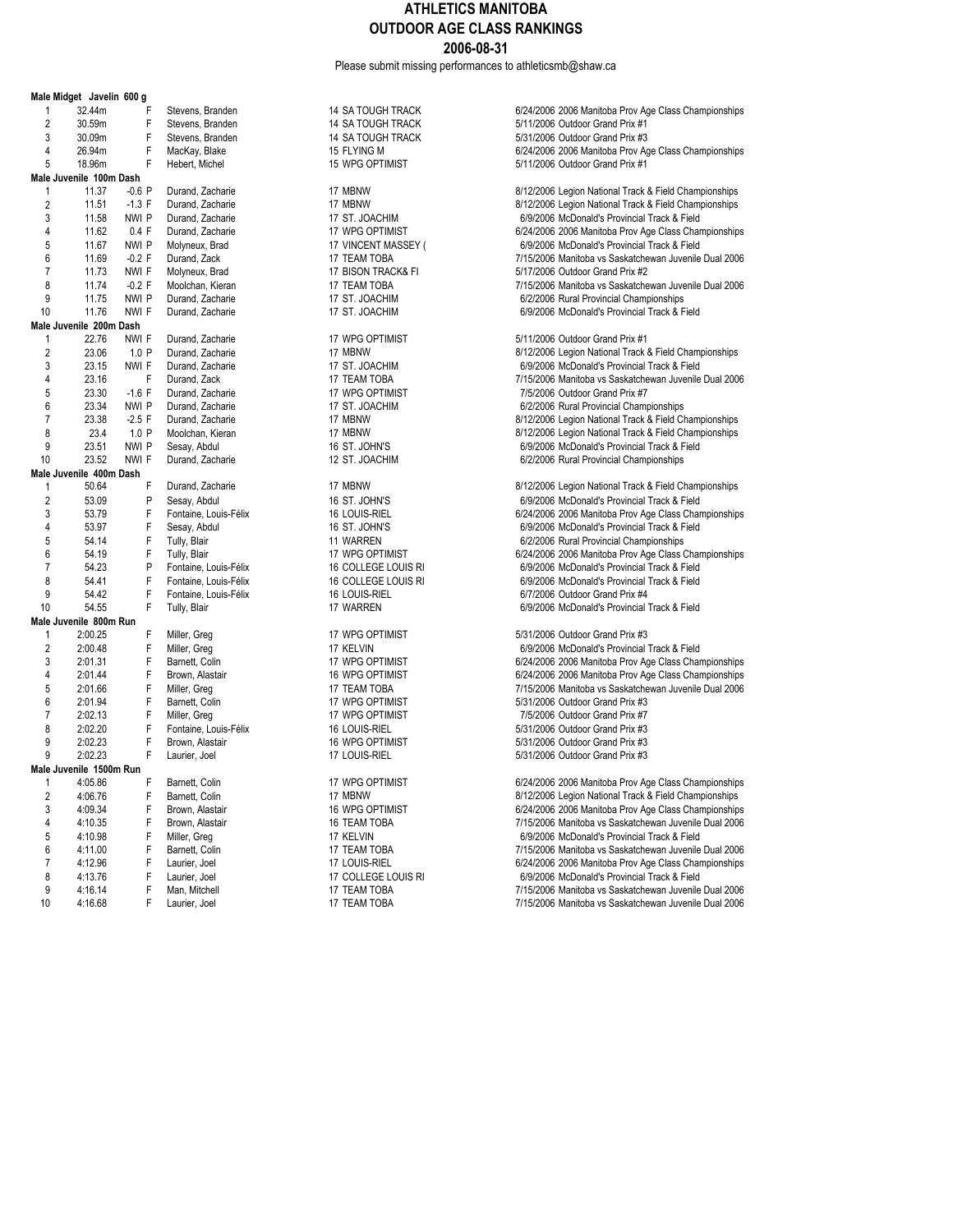Please submit missing performances to athleticsmb@shaw.ca

|                     | Male Juvenile 3000m Run                 |                |                                                    |                                         |                                                                                                                |
|---------------------|-----------------------------------------|----------------|----------------------------------------------------|-----------------------------------------|----------------------------------------------------------------------------------------------------------------|
| 1                   | 8:53.24                                 | F              | Miller, Greg                                       | 17 MBNW                                 | 8/12/2006 Legion National Track & Field Championships                                                          |
| $\overline{2}$      | 9:01.57                                 | F              | Miller, Greg                                       | 17 KELVIN                               | 6/9/2006 McDonald's Provincial Track & Field                                                                   |
| 3                   | 9:18.25                                 | F              | Laurier, Joel                                      | 17 MBNW                                 | 8/12/2006 Legion National Track & Field Championships                                                          |
| 4                   | 9:20.27                                 | F              | Laurier, Joel                                      | 17 LOUIS-RIEL                           | 7/5/2006 Outdoor Grand Prix #7                                                                                 |
| 5                   | 9:39.47                                 | F              | Gallaway, Marshall                                 | 17 UNATTACHED                           | 6/24/2006 2006 Manitoba Prov Age Class Championships                                                           |
| 6                   | 9:43.17                                 | F              | Gallaway, Marshall                                 | 17 NEELIN                               | 6/9/2006 McDonald's Provincial Track & Field                                                                   |
| $\overline{7}$      | 9:48.40                                 | F              | Gallaway, Marshall                                 | 17 TEAM TOBA                            | 7/15/2006 Manitoba vs Saskatchewan Juvenile Dual 2006                                                          |
| 8                   | 9:48.94                                 | F              | Dueck, Scott                                       | 16 ROSENORT                             | 6/9/2006 McDonald's Provincial Track & Field                                                                   |
| 9                   | 9:49.78                                 | $\mathsf F$    | Ottenbreit, Yanik                                  | 16 LOUIS-RIEL                           | 6/9/2006 McDonald's Provincial Track & Field                                                                   |
| 10                  | 9:50.14                                 | F              | Ottenbreit, Yanik                                  | 16 LOUIS-RIEL                           | 6/24/2006 2006 Manitoba Prov Age Class Championships                                                           |
|                     | Male Juvenile 110m Hurdles 0.914m-9.14m |                |                                                    |                                         |                                                                                                                |
| $\mathbf{1}$        | 15.00                                   | 0.0 F          | Moolchan, Kieran                                   | 17 MBNW                                 | 8/12/2006 Legion National Track & Field Championships<br>7/15/2006 Manitoba vs Saskatchewan Juvenile Dual 2006 |
| $\overline{c}$<br>3 | 16.26                                   | $0.8$ F        | Moolchan, Kieran                                   | 17 TEAM TOBA                            |                                                                                                                |
|                     | 16.85                                   | 1.7 F          | Tully, Blair                                       | 17 WPG OPTIMIST                         | 6/24/2006 2006 Manitoba Prov Age Class Championships                                                           |
| 4<br>5              | 17.16                                   | $0.8$ F        | Tully, Blair<br>Nunez, Jheron                      | 17 TEAM TOBA                            | 7/15/2006 Manitoba vs Saskatchewan Juvenile Dual 2006                                                          |
| 6                   | 17.17<br>17.42                          | 1.7 F<br>1.7 F | Kang, Wooram                                       | 16 ST. JOHN'S<br><b>17 VINCENT MASS</b> | 6/24/2006 2006 Manitoba Prov Age Class Championships<br>6/24/2006 2006 Manitoba Prov Age Class Championships   |
| $\overline{7}$      | 17.58                                   | F              | Tully, Blair                                       | 17 WPG OPTIMIST                         | 5/11/2006 Outdoor Grand Prix #1                                                                                |
| 8                   | 17.63                                   | $0.8$ F        | Finnson, Curtis                                    | 15 TEAM TOBA                            | 7/15/2006 Manitoba vs Saskatchewan Juvenile Dual 2006                                                          |
| 9                   | 18.04                                   | $-0.5$ F       | Finnson, Curtis                                    | 15 VIPERS                               | 7/5/2006 Outdoor Grand Prix #7                                                                                 |
|                     |                                         |                | Male Juvenile High School 100m Hurdles 0.914m-8.5m |                                         |                                                                                                                |
| 1                   | 15.31                                   | NWI P          | Tully, Blair                                       | 11 WARREN                               | 6/2/2006 Rural Provincial Championships                                                                        |
| $\sqrt{2}$          | 15.93                                   | NWI F          | Tully, Blair                                       | 11 WARREN                               | 6/2/2006 Rural Provincial Championships                                                                        |
| 3                   | 16.05                                   | NWI P          | Sadiua, Justin                                     | 17 SISLER                               | 6/9/2006 McDonald's Provincial Track & Field                                                                   |
| 4                   | 16.53                                   | NWI F          | Sadiua, Justin                                     | 17 SISLER                               | 6/9/2006 McDonald's Provincial Track & Field                                                                   |
| 5                   | 16.81                                   | NWI F          | Finnson, Curtis                                    | 10 ARBORG                               | 6/2/2006 Rural Provincial Championships                                                                        |
| 6                   | 17.31                                   | NWI P          | Finnson, Curtis                                    | 10 ARBORG                               | 6/2/2006 Rural Provincial Championships                                                                        |
| $\overline{7}$      | 19.95                                   | NWI P          | Tully, Blair                                       | 17 WARREN                               | 6/9/2006 McDonald's Provincial Track & Field                                                                   |
|                     | Male Juvenile 400m Hurdles 0.84m        |                |                                                    |                                         |                                                                                                                |
| $\mathbf{1}$        | 1:00.78                                 | F              | Tully, Blair                                       | 17 TEAM TOBA                            | 7/15/2006 Manitoba vs Saskatchewan Juvenile Dual 2006                                                          |
| $\overline{2}$      | 1:04.91                                 | F              | Fontaine, Louis-Félix                              | 16 TEAM TOBA                            | 7/15/2006 Manitoba vs Saskatchewan Juvenile Dual 2006                                                          |
| 3                   | 1:07.83                                 | F              | Fontaine, Louis-Félix                              | 16 LOUIS-RIEL                           | 6/24/2006 2006 Manitoba Prov Age Class Championships                                                           |
|                     | Male Juvenile 2000m StplCh              |                |                                                    |                                         |                                                                                                                |
| $\mathbf{1}$        | 6:03.94                                 | F              | Miller, Greg                                       | 17 MBNW                                 | 8/12/2006 Legion National Track & Field Championships                                                          |
| $\overline{2}$      | 6:27.26                                 | F              | Laurier, Joel                                      | 17 MBNW                                 | 8/12/2006 Legion National Track & Field Championships                                                          |
|                     | Male Juvenile 3000m StplCh              |                |                                                    |                                         |                                                                                                                |
| 1                   | 10:02.76                                | F              | Miller, Greg                                       | 17 WPG OPTIMIST                         | 6/24/2006 2006 Manitoba Prov Age Class Championships                                                           |
| $\overline{2}$      | 10:06.46                                | F              | Miller, Greg                                       | 17 TEAM TOBA                            | 7/15/2006 Manitoba vs Saskatchewan Juvenile Dual 2006                                                          |
| 3                   | 10:07.11                                | F              | Miller, Greg                                       | 17 WPG OPTIMIST                         | 5/17/2006 Outdoor Grand Prix #2                                                                                |
|                     | Male Juvenile High Jump                 |                |                                                    |                                         |                                                                                                                |
| $\mathbf{1}$        | 1.97m                                   | F              | Rodewald, Lucas                                    | 16 MBNW                                 | 8/12/2006 Legion National Track & Field Championships                                                          |
| $\overline{c}$      | 1.93m                                   | P              | Rodewald, Lucas                                    | 16 WPG OPTIMIST                         | 7/21/2006 Canadian Junior Track & Field Championships                                                          |
| 3                   | 1.90m                                   | F              | Rodewald, Lucas                                    | <b>16 WPG OPTIMIST</b>                  | 6/24/2006 2006 Manitoba Prov Age Class Championships                                                           |
| 3                   | 1.90m                                   | F              | Rodewald, Lucas                                    | 16 WPG OPTIMIST                         | 7/5/2006 Outdoor Grand Prix #7                                                                                 |
| 3                   | 1.90m                                   | F              | Rodewald, Lucas                                    | 16 VINCENT MASSEY (                     | 6/9/2006 McDonald's Provincial Track & Field                                                                   |
| 3                   | 1.90m                                   | F              | Rodewald, Lucas                                    | 16 TEAM TOBA                            | 7/15/2006 Manitoba vs Saskatchewan Juvenile Dual 2006                                                          |
| $\overline{7}$      | 1.85m                                   | F              | Rodewald, Lucas                                    | 16 WPG OPTIMIST                         | 7/21/2006 Canadian Junior Track & Field Championships                                                          |
| 8                   | 1.75m                                   | F              | Arndt, Philip                                      | 17 TEAM TOBA                            | 7/15/2006 Manitoba vs Saskatchewan Juvenile Dual 2006                                                          |
| 8                   | 1.75m                                   | F              | Arndt, Philip                                      | 17 PIERSON                              | 6/9/2006 McDonald's Provincial Track & Field                                                                   |
| 8                   | 1.75m                                   | F              | Marchildon-Lavoie, Thierry                         | 16 LOUIS-RIEL                           | 6/9/2006 McDonald's Provincial Track & Field                                                                   |
|                     | Male Juvenile Pole Vault                |                |                                                    |                                         |                                                                                                                |
| $\mathbf{1}$        | 3.30m                                   | F              | Rodewald, Lucas                                    | 16 MBNW                                 | 8/12/2006 Legion National Track & Field Championships                                                          |
| $\overline{2}$      | 3.15m                                   | F              | Rodewald, Lucas                                    | 16 TEAM TOBA                            | 7/15/2006 Manitoba vs Saskatchewan Juvenile Dual 2006                                                          |
| 3                   | 2.95m                                   | F              | Rodewald, Lucas                                    | 16 WPG OPTIMIST                         | 6/24/2006 2006 Manitoba Prov Age Class Championships                                                           |
| 4                   | 2.85m                                   | F              | Rodewald, Lucas                                    | 16 WPG OPTIMIST                         | 5/17/2006 Outdoor Grand Prix #2                                                                                |
|                     | Male Juvenile Long Jump                 |                |                                                    |                                         |                                                                                                                |
| 1                   | 6.31m                                   | F              | Walford, David                                     | 16 MENNONITE BRETHR                     | 6/9/2006 McDonald's Provincial Track & Field                                                                   |
| $\overline{2}$      | 6.20m                                   | F              | Walford, David                                     | 16 BISON TRACK& FI                      | 6/24/2006 2006 Manitoba Prov Age Class Championships                                                           |
|                     | 6.21m                                   | 0.0 F          | Walford, David                                     | 16 MBNW                                 | 8/12/2006 Legion National Track & Field Championships                                                          |
| 3                   | 6.05m                                   | F              | Oswald, Karl                                       | 17 OAK PARK                             | 6/9/2006 McDonald's Provincial Track & Field                                                                   |
| 4                   | 5.94m                                   | $-0.1 F$       | Walford, David                                     | 16 TEAM TOBA                            | 7/15/2006 Manitoba vs Saskatchewan Juvenile Dual 2006                                                          |
| 5                   | 5.87m                                   | F              | Bauer, Ben                                         | <b>16 KODIAKS</b>                       | 6/9/2006 McDonald's Provincial Track & Field                                                                   |
| 6                   | 5.81m                                   | F              | Durand, Zacharie                                   | 17 WPG OPTIMIST                         | 6/24/2006 2006 Manitoba Prov Age Class Championships                                                           |
| $\overline{7}$      | 5.78m                                   | F              | Waschenfelder, Luther                              | 17 ST. JOHN'S                           | 6/9/2006 McDonald's Provincial Track & Field                                                                   |
| 8                   | 5.67m                                   | F              | Anderson, Ben                                      | 17 SPRINGS CHRISTIA                     | 6/9/2006 McDonald's Provincial Track & Field                                                                   |
| 9                   | 5.60m                                   | F              | Burns, Nathan                                      | 16 WARREN                               | 6/7/2006 Outdoor Grand Prix #4                                                                                 |
| 10                  | 5.56m                                   | F              | Oswald, Karl                                       | 17 OAK PARK                             | 5/17/2006 Outdoor Grand Prix #2                                                                                |
|                     | Male Juvenile Triple Jump               |                |                                                    |                                         |                                                                                                                |
| 1                   | 13.05m                                  | F              | Walford, David                                     | 16 MENNONITE BRETHR                     | 6/9/2006 McDonald's Provincial Track & Field                                                                   |
| $\overline{2}$      | 12.96m                                  | $-0.2$ F       | Walford, David                                     | 16 TEAM TOBA                            | 7/15/2006 Manitoba vs Saskatchewan Juvenile Dual 2006                                                          |
| 3                   | 12.46m                                  | F              | Walford, David                                     | 16 BISON TRACK& FI                      | 6/24/2006 2006 Manitoba Prov Age Class Championships                                                           |
| 4                   | 12.45m                                  | F              | Canart, Boyd                                       | <b>16 ELKHORN</b>                       | 6/9/2006 McDonald's Provincial Track & Field                                                                   |
| 5                   | 12.37m                                  | $-0.7 F$       | Durand, Zack                                       | 17 TEAM TOBA                            | 7/15/2006 Manitoba vs Saskatchewan Juvenile Dual 2006                                                          |
| 6                   | 12.28m                                  | F              | Walford, David                                     | 16 BISON TRACK& FI                      | 5/31/2006 Outdoor Grand Prix #3                                                                                |
| $\overline{7}$      | 11.99m                                  | $-0.2$ F       | Canart, Boyd                                       | 16 TEAM TOBA                            | 7/15/2006 Manitoba vs Saskatchewan Juvenile Dual 2006                                                          |
| 8                   | 11.85m                                  | F              | Canart, Boyd                                       | 11 ELKHORN                              | 6/2/2006 Rural Provincial Championships                                                                        |
| 9                   | 11.77m                                  | F              | Durand, Zacharie                                   | 17 WPG OPTIMIST                         | 6/24/2006 2006 Manitoba Prov Age Class Championships                                                           |
| 10                  | 11.75m                                  | F              | Durand, Zacharie                                   | 17 WPG OPTIMIST                         | 5/11/2006 Outdoor Grand Prix #1                                                                                |

| 17 MBNW<br>17 KELVIN<br>17 MBNW<br>17 LOUIS-RIEL<br>17 UNATTACHED<br>17 NEELIN<br>17 TEAM TOBA<br>16 ROSENORT<br>16 LOUIS-RIEL<br><b>16 LOUIS-RIEL</b>                                   |
|------------------------------------------------------------------------------------------------------------------------------------------------------------------------------------------|
| 17 MBNW<br>17 TEAM TOBA<br>17 WPG OPTIMIST<br>17 TEAM TOBA<br>16 ST. JOHN'S<br>17 VINCENT MASS<br>17 WPG OPTIMIST<br>15 TEAM TOBA<br>15 VIPERS                                           |
| 11 WARREN<br>11 WARREN<br>17 SISLER<br>17 SISLER<br>10 ARBORG<br>10 ARBORG<br>17 WARREN                                                                                                  |
| 17 TEAM TOBA<br>16 TEAM TOBA<br>16 LOUIS-RIEL                                                                                                                                            |
| 17 MBNW<br>17 MBNW                                                                                                                                                                       |
| 17 WPG OPTIMIST<br>17 TEAM TOBA<br>17 WPG OPTIMIST                                                                                                                                       |
| 16 MBNW<br>16 WPG OPTIMIST<br><b>16 WPG OPTIMIST</b><br>16 WPG OPTIMIST<br>16 VINCENT MASSEY (<br>16 TEAM TOBA<br>16 WPG OPTIMIST<br>17 TEAM TOBA<br>17 PIERSON<br>16 LOUIS-RIEL         |
| 16 MBNW<br>16 TEAM TOBA<br>16 WPG OPTIMIST<br>16 WPG OPTIMIST                                                                                                                            |
| 16 MENNONITE BRETHR<br>16 BISON TRACK& FI<br>16 MBNW<br>17 OAK PARK<br>16 TEAM TOBA<br>16 KODIAKS<br>17 WPG OPTIMIST<br>17 ST. JOHN'S<br>17 SPRINGS CHRISTIA<br>16 WARREN<br>17 OAK PARK |
| 16 MENNONITE BRETHR<br>16 TEAM TOBA<br>16 BISON TRACK& FI<br>16 ELKHORN<br>17 TEAM TOBA<br>16 BISON TRACK& FI<br>16 TEAM TOBA<br>11 ELKHORN<br>17 WPG OPTIMIST<br>17 WPG OPTIMIST        |

|                | ale Juvenile  3000m Run                |          |                                                   |                               |                                                       |
|----------------|----------------------------------------|----------|---------------------------------------------------|-------------------------------|-------------------------------------------------------|
| 1              | 8:53.24                                | F        | Miller, Greg                                      | 17 MBNW                       | 8/12/2006 Legion National Track & Field Championships |
| 2              | 9:01.57                                | F        | Miller, Greg                                      | 17 KELVIN                     | 6/9/2006 McDonald's Provincial Track & Field          |
| 3              | 9:18.25                                | F        | Laurier, Joel                                     | 17 MBNW                       | 8/12/2006 Legion National Track & Field Championships |
| 4              | 9:20.27                                | F        | Laurier, Joel                                     | 17 LOUIS-RIEL                 | 7/5/2006 Outdoor Grand Prix #7                        |
| 5              | 9:39.47                                | F        | Gallaway, Marshall                                | 17 UNATTACHED                 | 6/24/2006 2006 Manitoba Prov Age Class Championships  |
| 6              | 9:43.17                                | F        | Gallaway, Marshall                                | 17 NEELIN                     | 6/9/2006 McDonald's Provincial Track & Field          |
| 7              | 9:48.40                                | F        | Gallaway, Marshall                                | 17 TEAM TOBA                  | 7/15/2006 Manitoba vs Saskatchewan Juvenile Dual 2006 |
| 8              | 9:48.94                                | F        | Dueck, Scott                                      | <b>16 ROSENORT</b>            | 6/9/2006 McDonald's Provincial Track & Field          |
| 9              | 9:49.78                                | F        | Ottenbreit, Yanik                                 | 16 LOUIS-RIEL                 | 6/9/2006 McDonald's Provincial Track & Field          |
| 10             | 9:50.14                                | F        | Ottenbreit, Yanik                                 | 16 LOUIS-RIEL                 | 6/24/2006 2006 Manitoba Prov Age Class Championships  |
|                | ale Juvenile 110m Hurdles 0.914m-9.14m |          |                                                   |                               |                                                       |
| 1              | 15.00                                  | 0.0 F    | Moolchan, Kieran                                  | 17 MBNW                       | 8/12/2006 Legion National Track & Field Championships |
| $\overline{c}$ | 16.26                                  | $0.8$ F  | Moolchan, Kieran                                  | 17 TEAM TOBA                  | 7/15/2006 Manitoba vs Saskatchewan Juvenile Dual 2006 |
| 3              | 16.85                                  | 1.7 F    | Tully, Blair                                      | 17 WPG OPTIMIST               | 6/24/2006 2006 Manitoba Prov Age Class Championships  |
| 4              | 17.16                                  | $0.8$ F  | Tully, Blair                                      | 17 TEAM TOBA                  | 7/15/2006 Manitoba vs Saskatchewan Juvenile Dual 2006 |
| 5              | 17.17                                  | 1.7 F    | Nunez, Jheron                                     | 16 ST. JOHN'S                 | 6/24/2006 2006 Manitoba Prov Age Class Championships  |
| 6              | 17.42                                  | 1.7 F    | Kang, Wooram                                      | <b>17 VINCENT MASS</b>        | 6/24/2006 2006 Manitoba Prov Age Class Championships  |
| 7              | 17.58                                  | F        | Tully, Blair                                      | 17 WPG OPTIMIST               | 5/11/2006 Outdoor Grand Prix #1                       |
| 8              | 17.63                                  | $0.8$ F  | Finnson, Curtis                                   | 15 TEAM TOBA                  | 7/15/2006 Manitoba vs Saskatchewan Juvenile Dual 2006 |
| 9              | 18.04                                  | $-0.5$ F | Finnson, Curtis                                   | 15 VIPERS                     | 7/5/2006 Outdoor Grand Prix #7                        |
|                |                                        |          | ale Juvenile High School 100m Hurdles 0.914m-8.5m |                               |                                                       |
| 1              | 15.31                                  | NWI P    | Tully, Blair                                      | 11 WARREN                     | 6/2/2006 Rural Provincial Championships               |
| $\overline{2}$ | 15.93                                  | NWI F    | Tully, Blair                                      | 11 WARREN                     | 6/2/2006 Rural Provincial Championships               |
| 3              | 16.05                                  | NWI P    | Sadiua, Justin                                    | 17 SISLER                     | 6/9/2006 McDonald's Provincial Track & Field          |
| 4              | 16.53                                  | NWI F    | Sadiua, Justin                                    | 17 SISLER                     | 6/9/2006 McDonald's Provincial Track & Field          |
| 5              | 16.81                                  | NWI F    | Finnson, Curtis                                   | 10 ARBORG                     | 6/2/2006 Rural Provincial Championships               |
| 6              | 17.31                                  | NWI P    | Finnson, Curtis                                   | 10 ARBORG                     | 6/2/2006 Rural Provincial Championships               |
| $\overline{7}$ | 19.95                                  | NWI P    | Tully, Blair                                      | 17 WARREN                     | 6/9/2006 McDonald's Provincial Track & Field          |
|                | ale Juvenile 400m Hurdles 0.84m        |          |                                                   |                               |                                                       |
| 1              | 1:00.78                                | F        | Tully, Blair                                      | <b>17 TEAM TOBA</b>           | 7/15/2006 Manitoba vs Saskatchewan Juvenile Dual 2006 |
| $\overline{2}$ | 1:04.91                                | F        | Fontaine, Louis-Félix                             | 16 TEAM TOBA                  | 7/15/2006 Manitoba vs Saskatchewan Juvenile Dual 2006 |
| 3              | 1:07.83                                | F        | Fontaine, Louis-Félix                             | 16 LOUIS-RIEL                 | 6/24/2006 2006 Manitoba Prov Age Class Championships  |
|                | ale Juvenile 2000m StplCh              |          |                                                   |                               |                                                       |
| 1              | 6:03.94                                | F        | Miller, Greg                                      | 17 MBNW                       | 8/12/2006 Legion National Track & Field Championships |
| 2              | 6:27.26                                | F        | Laurier, Joel                                     | 17 MBNW                       | 8/12/2006 Legion National Track & Field Championships |
|                | ale Juvenile 3000m StplCh              |          |                                                   |                               |                                                       |
| $\mathbf{1}$   | 10:02.76                               | F        | Miller, Greg                                      | 17 WPG OPTIMIST               | 6/24/2006 2006 Manitoba Prov Age Class Championships  |
| $\overline{c}$ | 10:06.46                               | F        | Miller, Greg                                      | 17 TEAM TOBA                  | 7/15/2006 Manitoba vs Saskatchewan Juvenile Dual 2006 |
| 3              | 10:07.11                               | F        | Miller, Greg                                      | 17 WPG OPTIMIST               | 5/17/2006 Outdoor Grand Prix #2                       |
|                | ale Juvenile High Jump                 |          |                                                   |                               |                                                       |
| $\mathbf{1}$   | 1.97m                                  | F        | Rodewald, Lucas                                   | 16 MBNW                       | 8/12/2006 Legion National Track & Field Championships |
| 2              | 1.93m                                  | P        | Rodewald, Lucas                                   | <b>16 WPG OPTIMIST</b>        | 7/21/2006 Canadian Junior Track & Field Championships |
| 3              | 1.90m                                  | F        | Rodewald, Lucas                                   | <b>16 WPG OPTIMIST</b>        | 6/24/2006 2006 Manitoba Prov Age Class Championships  |
| 3              | 1.90m                                  | F        | Rodewald, Lucas                                   | 16 WPG OPTIMIST               | 7/5/2006 Outdoor Grand Prix #7                        |
| 3              | 1.90m                                  | F        | Rodewald, Lucas                                   | 16 VINCENT MASSEY (           | 6/9/2006 McDonald's Provincial Track & Field          |
| 3              | 1.90m                                  | F        | Rodewald, Lucas                                   | 16 TEAM TOBA                  | 7/15/2006 Manitoba vs Saskatchewan Juvenile Dual 2006 |
| $\overline{7}$ | 1.85m                                  | F        | Rodewald, Lucas                                   | 16 WPG OPTIMIST               | 7/21/2006 Canadian Junior Track & Field Championships |
| 8              | 1.75m                                  | F        | Arndt, Philip                                     | 17 TEAM TOBA                  | 7/15/2006 Manitoba vs Saskatchewan Juvenile Dual 2006 |
| 8              | 1.75m                                  | F        | Arndt, Philip                                     | 17 PIERSON                    | 6/9/2006 McDonald's Provincial Track & Field          |
| 8              | 1.75m                                  | F        | Marchildon-Lavoie, Thierry                        | 16 LOUIS-RIEL                 | 6/9/2006 McDonald's Provincial Track & Field          |
|                | ale Juvenile Pole Vault                |          |                                                   |                               |                                                       |
| $\overline{1}$ | 3.30m                                  | F        | Rodewald, Lucas                                   | 16 MBNW                       | 8/12/2006 Legion National Track & Field Championships |
| 2              | 3.15m                                  | F        | Rodewald, Lucas                                   | 16 TEAM TOBA                  | 7/15/2006 Manitoba vs Saskatchewan Juvenile Dual 2006 |
| 3              | 2.95m                                  | F        | Rodewald, Lucas                                   | 16 WPG OPTIMIST               | 6/24/2006 2006 Manitoba Prov Age Class Championships  |
| 4              | 2.85m                                  | F        | Rodewald, Lucas                                   | 16 WPG OPTIMIST               | 5/17/2006 Outdoor Grand Prix #2                       |
|                | ale Juvenile Long Jump                 |          |                                                   |                               |                                                       |
| 1              | 6.31m                                  | F        | Walford, David                                    | 16 MENNONITE BRETHR           | 6/9/2006 McDonald's Provincial Track & Field          |
| 2              | 6.20m                                  | F        | Walford, David                                    | <b>16 BISON TRACK&amp; FI</b> | 6/24/2006 2006 Manitoba Prov Age Class Championships  |
|                | 6.21m                                  | 0.0 F    | Walford, David                                    | 16 MBNW                       | 8/12/2006 Legion National Track & Field Championships |
| 3              | 6.05m                                  | F        | Oswald, Karl                                      | 17 OAK PARK                   | 6/9/2006 McDonald's Provincial Track & Field          |
| 4              | 5.94m                                  | $-0.1 F$ | Walford, David                                    | 16 TEAM TOBA                  | 7/15/2006 Manitoba vs Saskatchewan Juvenile Dual 2006 |
| 5              | 5.87m                                  | F        | Bauer, Ben                                        | <b>16 KODIAKS</b>             | 6/9/2006 McDonald's Provincial Track & Field          |
| 6              | 5.81m                                  | F        | Durand, Zacharie                                  | 17 WPG OPTIMIST               | 6/24/2006 2006 Manitoba Prov Age Class Championships  |
| 7              | 5.78m                                  | F        | Waschenfelder, Luther                             | 17 ST. JOHN'S                 | 6/9/2006 McDonald's Provincial Track & Field          |
| 8              | 5.67m                                  | F        | Anderson, Ben                                     | 17 SPRINGS CHRISTIA           | 6/9/2006 McDonald's Provincial Track & Field          |
| 9              | 5.60m                                  | F        | Burns, Nathan                                     | 16 WARREN                     | 6/7/2006 Outdoor Grand Prix #4                        |
| 10             | 5.56m                                  | F        | Oswald, Karl                                      | 17 OAK PARK                   | 5/17/2006 Outdoor Grand Prix #2                       |
|                | ale Juvenile Triple Jump               |          |                                                   |                               |                                                       |
| 1              | 13.05m                                 | F        | Walford, David                                    | 16 MENNONITE BRETHR           | 6/9/2006 McDonald's Provincial Track & Field          |
| 2              | 12.96m                                 | $-0.2$ F | Walford, David                                    | 16 TEAM TOBA                  | 7/15/2006 Manitoba vs Saskatchewan Juvenile Dual 2006 |
| 3              | 12.46m                                 | F        | Walford, David                                    | 16 BISON TRACK& FI            | 6/24/2006 2006 Manitoba Prov Age Class Championships  |
| 4              | 12.45m                                 | F        | Canart, Boyd                                      | <b>16 ELKHORN</b>             | 6/9/2006 McDonald's Provincial Track & Field          |
| 5              | 12.37m                                 | $-0.7 F$ | Durand, Zack                                      | 17 TEAM TOBA                  | 7/15/2006 Manitoba vs Saskatchewan Juvenile Dual 2006 |
| 6              | 12.28m                                 | F        | Walford, David                                    | 16 BISON TRACK& FI            | 5/31/2006 Outdoor Grand Prix #3                       |
| 7              | 11.99m                                 | $-0.2$ F | Canart, Boyd                                      | 16 TEAM TOBA                  | 7/15/2006 Manitoba vs Saskatchewan Juvenile Dual 2006 |
| 8              | 11.85m                                 | F        | Canart, Boyd                                      | 11 ELKHORN                    | 6/2/2006 Rural Provincial Championships               |
|                |                                        |          |                                                   |                               |                                                       |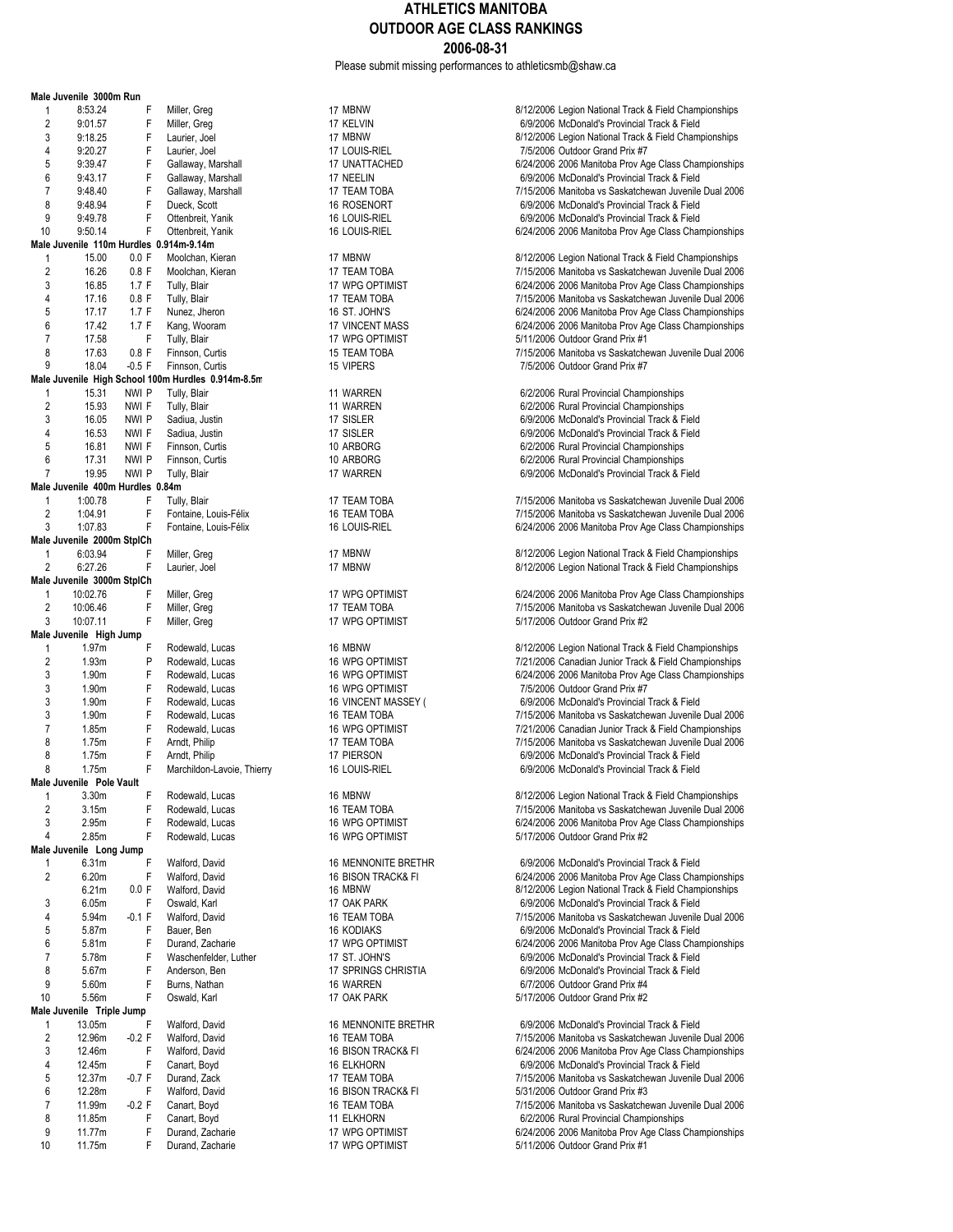Please submit missing performances to athleticsmb@shaw.ca

|                    | Male Juvenile Shot Put 5 kg          |                  |                     |
|--------------------|--------------------------------------|------------------|---------------------|
| 1                  | 12.31m                               | F                | Stevenson, Clint    |
| $\overline{2}$     | 12.08m                               | F                | Horvath, Imre       |
| 3                  | 11.72m                               | F                | Stevenson, Clint    |
| 4                  | 11.53m                               | F                | Canart, Boyd        |
| 5                  | 11.46m                               | F                | Stevenson, Clint    |
| 6                  | 8.05m                                | F                | Peters, Mitchel     |
| Male Juvenile      | <b>Discus</b>                        | 1.5 kg           |                     |
| 1                  | 44.46m                               | F                | Stevenson, Clint    |
| $\overline{2}$     | 43.41m                               | F                | Stevenson, Clint    |
| 3                  | 42.92m                               | F                | Stevenson, Clint    |
| 4                  | 42.38m                               | F                | Stevenson, Clint    |
| 5                  | 42.13m                               | F                | Stevenson, Clint    |
| 6                  | 39.97m                               | F                | Stevenson, Clint    |
| 7                  | 39.58m                               | F                | Stevenson, Clint    |
| 8                  | 36.55m                               | F                | Horvath, Imre       |
| 9                  | 34.15m                               | F                | Horvath, Imre       |
| 10                 | 32.59m                               | F                | Horvath, Imre       |
|                    | Male Juvenile Hammer 5 kg            |                  |                     |
| 1                  |                                      | F                |                     |
| $\overline{c}$     | 35.77m                               | F                | Stevenson, Clint    |
|                    | 35.20m                               | F                | Stevenson, Clint    |
| 3                  | 16.08m                               |                  | Galeano, Mauricio   |
|                    | Male Juvenile Javelin 700 g          |                  |                     |
| 1                  | 49.41m                               | F                | Stevenson, Clint    |
| $\overline{2}$     | 48.05m                               | F                | Stevenson, Clint    |
| 3                  | 47.99m                               | F                | Stevenson, Clint    |
| 4                  | 47.85m                               | F                | Stevenson, Clint    |
| 5                  | 47.35m                               | F                | Stevenson, Clint    |
| 6                  | 46.91m                               | F                | Stevenson, Clint    |
| 7                  | 46.20m                               | F                | Stevenson, Clint    |
| 8                  | 44.59m                               | F                | Twiss, Justin       |
| 9                  | 43.51m                               | F                | Twiss, Justin       |
| 10                 | 42.09m                               | F                | Twiss, Justin       |
|                    | Male Juvenile High School Tetrathlon |                  |                     |
| 1                  | 2285                                 | F                | Nelson, Tyler       |
| $\overline{2}$     | 2112                                 | F                | Zorn, Ashton        |
| 3                  | 2047                                 | F                | Fox, Jamie          |
| 4                  | 1879                                 | F                | Zorn, Ashton        |
| 5                  | 1485                                 | F                | Woodward, Paul      |
| 6                  | 1180                                 | F                | Wolbaum, Keith      |
| <b>Male Junior</b> | 100m Dash                            |                  |                     |
| 1                  | 11.18                                | $+0.0 F$         | Labbe, Nathan       |
| 2                  | 11.30                                | NWI F            | Labbe, Nathan       |
| 3                  | 11.30                                | $-0.7 F$         | Labbe, Nathan       |
| 4                  | 11.42                                | $-0.2P$          | Labbe, Nathan       |
| 5                  | 11.42                                | $+0.0 F$         | Szczepaniak, David  |
| 6                  | 11.47                                | 0.9 F            | Szczepaniak, David  |
| 7                  | 11.48                                | NWI <sub>P</sub> | Seidu, Obed         |
| 8                  | 11.52                                | F                | Moeller, Clark      |
| 9                  | 11.54                                | $-1.8$ P         | Szczepaniak, David  |
| 10                 | 11.58                                | nwi p            | Labbe, Nathan       |
| 10                 | 11.58                                | NWI F            | Seidu, Obed         |
|                    | Male Junior 200m Dash                |                  |                     |
| 1                  | 22.58                                | 2.9 F            | Ferguson, Quin      |
| 2                  | 22.73                                | nwi p            | Szczepaniak, David  |
| 3                  | 22.78                                | $-1.5$ F         | Labbe, Nathan       |
| 4                  | 22.78                                | NWI F            | Ferguson, Quin      |
| 5                  | 22.83                                | -1.6 F           | Labbe, Nathan       |
| 6                  | 23.03                                | nwi f            | Labbe, Nathan       |
| 7                  | 23.05                                | -1.5 F           | Szczepaniak, David  |
| 8                  | 23.16                                | nwi f            | Ternowetsky, Jesse  |
| 9                  | 23.25                                | nwi p            | Ferguson, Quin      |
| 10                 | 23.28                                | $+0.2 P$         | Sczcepaniak, David  |
|                    | Male Junior 400m Dash                |                  |                     |
| 1                  | 49.17                                | F                | Ferguson, Quin      |
| $\overline{2}$     | 49.24                                | F                | Ferguson, Quin      |
| 3                  | 49.48                                | P                | Ferguson, Quin      |
| 4                  | 50.42                                | F                | Ferguson, Quin      |
| 5                  | 50.71                                | F                | Schellenberg, Andre |
| 6                  | 51.42                                | F                | Schellenberg, Andre |
| 7                  | 51.55                                | P                | Ferguson, Quin      |
| 8                  | 53.56                                |                  | Klassen, Steve      |
| 9                  | 53.69                                |                  | Klassen, Steve      |
| 10                 | 53.95                                |                  | Klassen, Steve      |
|                    |                                      |                  |                     |

17 UNATTACHED 6/24/2006 2006 Manitoba Prov Age Class Championships<br>17 TEAM TOBA 6/24/2006 Manitoba vs Saskatchewan Juvenile Dual 2006 2 17 TEAM TOBA<br>2006 TZ TEAM TOBA 17 TEAM TOBA 7/15/2006 Manitoba vs Saskatchewan Juvenile Dual 2006 17 TEAM TOBA<br>3006 16 1 TEAM TOBA 17 TOBA 7/15/2006 Manitoba vs Saskatchewan Juvenile Dual 2006 46 TEAM TOBA<br>17 MBNW FEAM TOBA 3/12/2006 Manitoba vs Saskatchewan Juvenile Dual 2006<br>17 MBNW 17 MBNW<br>16 JOHN TAYLOR **Stephen Stephen 17 Stephen 17 MBN** 16 JOHN TAYLOR<br>5/17/2006 Outdoor Grand Prix #2  $5/17/2006$  Outdoor Grand Prix #2 17 UNATTACHED<br>17 PEGUIS CENTRAL **CHINT CONTACTED 6/9/2006** McDonald's Provincial Track & Field 17 PEGUIS CENTRAL 6/9/2006 McDonald's Provincial Track & Field<br>12 PEGUIS CENTRAL 6/2/2006 Rural Provincial Championships 6/2/2006 Rural Provincial Championships 4 17 MBNW<br>17 TEAM TOBA<br>17 TEAM TOBA 12006 Manitoba vs Saskatchewan Juvenile Dual 2006 17 TEAM TOBA<br>17 UNATTACHED<br>5/31/2006 Outdoor Grand Prix #3 17 UNATTACHED 5/31/2006 Outdoor Grand Prix #3<br>17 UNATTACHED 5/11/2006 Outdoor Grand Prix #1 17 UNATTACHED 5/11/2006 Outdoor Grand Prix #1<br>12 GIMLL 6/2/2006 Pural Provincial Chamr 12 GIMLI 6/2/2006 Rural Provincial Championships<br>17 TEAM TOBA 6/2006 Manitoba vs Saskatchewan Juve 17 TEAM TOBA<br>17 GIMLI 1984. TOBA 7/15/2006 Manitoba vs Saskatchewan Juvenile Dual 2006<br>6/9/2006 McDonald's Provincial Track & Field 6/9/2006 McDonald's Provincial Track & Field 17 TEAM TOBA<br>17 UNATTACHED **FREE STEVENSON, CLINT 17 STEVENSON**<br>17 UNATTACHED 6/24/2006 2006 Manitoba Prov Age Class Championships 27 2006 17 35.2006 2006 Manitoba Prov Age Class Championships<br>16 FLYING M<br>6/24/2006 2006 Manitoba Prov Age Class Championships 6/24/2006 2006 Manitoba Prov Age Class Championships 17 TEAM TOBA<br>17 MBNW FEAM TOBA 3/19/2006 Manitoba vs Saskatchewan Juvenile Dual 2006<br>17 MBNW 2 17 MBNW<br>28.05m F Stevenson, Clint 17 8/12/2006 Legion National Track & Field Championships<br>2006 Manitoba Prov Age Class Championships 17 UNATTACHED 6/24/2006 2006 Manitoba Prov Age Class Championships<br>17 PEGUIS CENTRAL 6/9/2006 McDonald's Provincial Track & Field 17 PEGUIS CENTRAL **6/9/2006** McDonald's Provincial Track & Field<br>17 UNATTACHED 6/9/2006 Outdoor Grand Prix #1 17 UNATTACHED 5/11/2006 Outdoor Grand Prix #1<br>17 UNATTACHED 5/31/2006 Outdoor Grand Prix #3 17 UNATTACHED 5/31/2006 Outdoor Grand Prix #3<br>12 PEGUIS CENTRAL 6/2/2006 Rural Provincial Chame 6/2/2006 Rural Provincial Championships 17 TEAM TOBA<br>12 ELM CREEK **1890 F TWISS, ISBN 9-8006** Manitoba vs Saskatchewan Juvenile Dual 2006<br>12 ELM CREEK 9 12 ELM CREEK 12 12 6/2/2006 Rural Provincial Championships<br>17 ELM CREEK 12 TWISS, 12 6/9/2006 McDonald's Provincial Track & F 6/9/2006 McDonald's Provincial Track & Field 17 SELKIRK ROYALS<br>17 MARGARET BARBOUR 6/2/2006 Rural Provincial Championships 2 22006 Rural Provincial Championships<br>2 12 JOHN TAYLOR 6/9/2006 McDonald's Provincial Track & F 6/9/2006 McDonald's Provincial Track & Field 17 MARGARET BARBOUR<br>16 16 Holdars Frack & Field<br>6/9/2006 McDonald's Provincial Track & Field 5 16 KODIAKS Field 16 6/9/2006 McDonald's Provincial Track & Field<br>17 SISLER 6/9/2006 McDonald's Provincial Track & Field 6/9/2006 McDonald's Provincial Track & Field 18 MB OPEN 18 T/15/2006 Manitoba vs Saskatchewan Juvenile Dual 2006<br>18 MCCREARY 18 FORD 18 6/9/2006 McDonald's Provincial Track & Field 18 MCCREARY **18 NATHan 18 NATHAN F LABBE, NATHAN 18 MCCREARY** 6/9/2006 McDonald's Provincial Track & Field 18 MPG<br>18 MPG OPTIMIST 18 WPG OPTIMIST<br>18 WPG OPTIMIST 18 T/21/2006 Canadian Junior Track 18 WPG OPTIMIST THE THE TREAD OF CANADIA ON A 2006 Canadian Junior Track & Field Championships<br>18 MB OPEN 18 2006 7/15/2006 Manitoba vs Saskatchewan Juvenile Dual 2006 5 18 MB OPEN 16 100 FM SZCZEPANIA 7/15/2006 Manitoba vs Saskatchewan Juvenile Dual 2006<br>18 BISON TRACK& FI 6/24/2006 2006 Manitoba Prov Age Class Championships 18 BISON TRACK& FI 6/24/2006 2006 Manitoba Prov Age Class Championships<br>18 JOHN TAYLOR 18 JOHN TAYLOR **TAYLOR 18 INCREAS A SEE ASSEM** SO SOLUTION ON STATE 19 BISON TRACK & Field<br>19 BISON TRACK & FI SOLUTION SOLUTION OUT A SATE 1772006 Outdoor Grand Prix #2 8 117/2006 Outdoor Grand Prix #2<br>18 BISON TRACK& FI 5/17/2006 Canadian Junior Track 18 BISON TRACK& FI <br>18 MCCREARY **CALL BEST CONTENT TRACK**<br>18 MCCREARY 6/9/2006 McDonald's Provincial Track & Field 18 MCCREARY 6/9/2006 McDonald's Provincial Track & Field<br>18 JOHN TAYLOR 6/9/2006 Outdoor Grand Prix #2 5/17/2006 Outdoor Grand Prix #2 18 BISON TRACK& FI 6/9/2006 McDonald's Provincial Track & Field<br>18 MILES MACDONELL 6/9/2006 Manitoba vs Saskatchewan Juvenile 2 22.715/2006 Manitoba vs Saskatchewan Juvenile Dual 2006<br>21 MB OPEN 18 MB OPEN 19006 Manitoba vs Saskatchewan Juvenile Dual 2006 18 MB OPEN<br>18 YINCENT MASSEY WPG **18 F LABBE OF LABBE OF STATE OF STATE 7/15/2006** McDonald's Provincial Track & Field 18 VINCENT MASSEY WPG<br>18 WPG OPTIMIST MASSEY WPG 6/9/2006 Outdoor Grand Prix #7 18 WPG OPTIMIST<br>18 WPG OPTIMIST 65/11/2006 Outdoor Grand Prix #1 18 WPG OPTIMIST<br>18 MR OPEN 18 NWI F LABBE, NATHAN 18 MR OPEN 18 MB OPEN 18 T/15/2006 Manitoba vs Saskatchewan Juvenile Dual 2006<br>18 SISLER 18 Total 2006 McDonald's Provincial Track & Field 8 18 18 16 2016 18 2006 McDonald's Provincial Track & Field<br>18 VINCENT MASSEY WPG 6/9/2006 McDonald's Provincial Track & Field 18 VINCENT MASSEY WPG 6/9/2006 McDonald's Provincial Track & Field<br>18 BISON TRACK& FI 6/9/21/2006 Canadian Junior Track & Field Chan 7/21/2006 Canadian Junior Track & Field Championships 18 BISON TRACK& FI 6/24/2006 2006 Manitoba Prov Age Class Championships<br>18 BISON TRACK& FI 6/21/2006 Canadian Junior Track & Field Championships 2 18 BISON TRACK& FI **1999 FRACKA FIND 19 BISON TRACKA FIND**<br>2011 TRACK FI 7/21/2006 Canadian Junior Track & Field Championships 18 BISON TRACK& FI **1990, Provident 18 Provident** 18 BISON TRACKA FIND 7/21/2006 Canadian Junior Track & Field Championships<br>18 VINCENT MASSEY WPG 18 Provident 1990, Provident Servincial Track & Field 18 VINCENT MASSEY WPG 6/9/2006 McDonald's Provincial Track & Field<br>19 BISON TRACK& FI 6/24/2006 2006 Manitoba Prov Age Class Char 5 50.50 50.50 F SUS FRACK& FI و24/2006 2006 Manitoba Prov Age Class Championships<br>19 MR OPEN والترام العربية 2/15/2006 Manitoba vs Saskatchewan ew 19 MB OPEN 6 51.42 F Schellenberg, Andrew 19 MB OPEN 19006 Manitoba vs Saskatchewan Juvenile Dual 2006 18 VINCENT MASSEY WPG 6/9/2006 McDonald's Provincial Track & Field<br>18 GARDEN VALLEY 6/9/2006 McDonald's Provincial Track & Field 18 GARDEN VALLEY **18 CARDEN VALLEY** 6/9/2006 McDonald's Provincial Track & Field<br>18 GARDEN VALLEY 6/9/2006 McDonald's Provincial Track & Field 18 GARDEN VALLEY **18 CARDEN VALLEY** 6/9/2006 McDonald's Provincial Track & Field<br>18 GARDEN VALLEY 6/2/2006 Rural Provincial Championships 6/2/2006 Rural Provincial Championships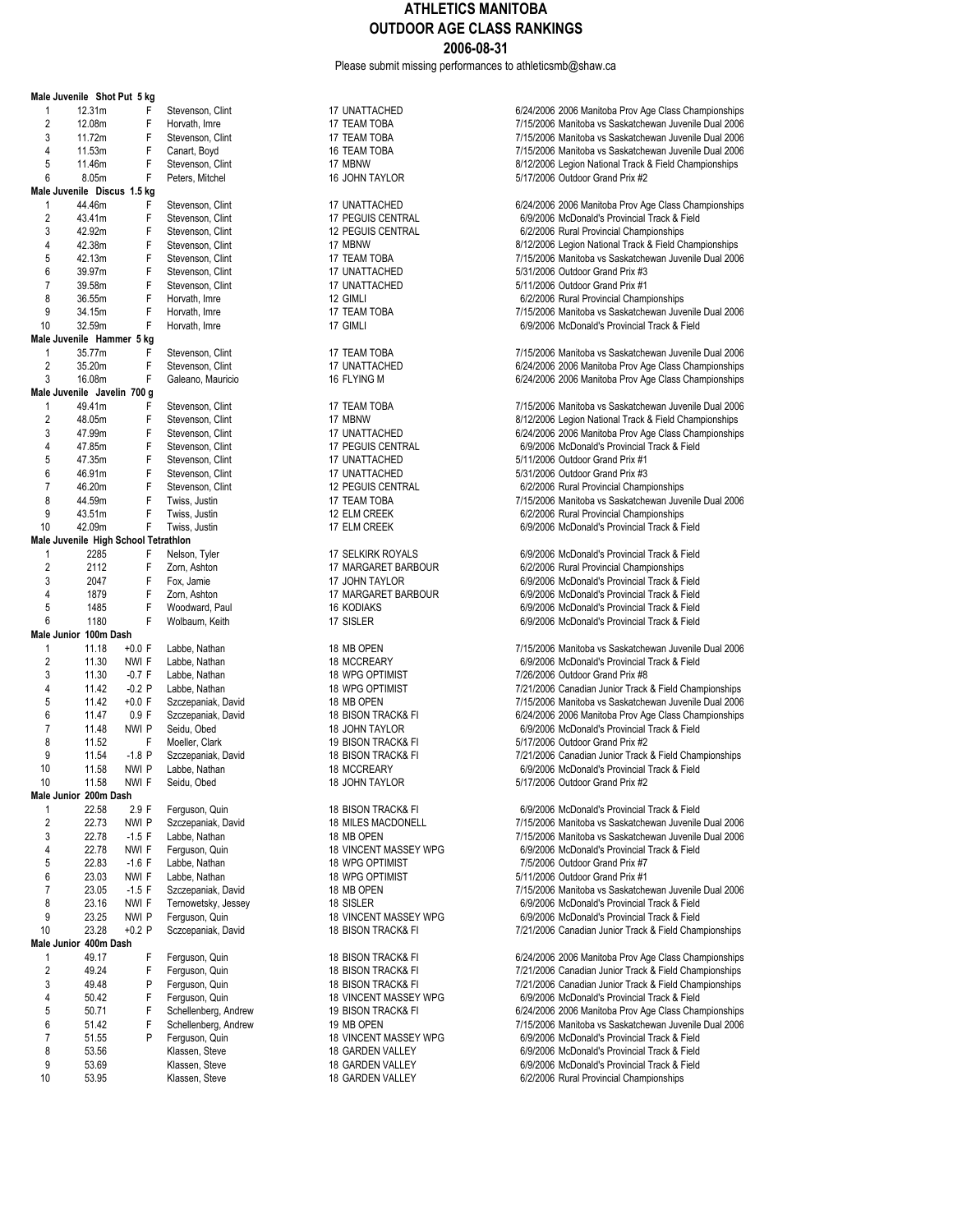Please submit missing performances to athleticsmb@shaw.ca

|                                | Male Junior 800m Run                  |          |                                                  |                               |                                                                                 |
|--------------------------------|---------------------------------------|----------|--------------------------------------------------|-------------------------------|---------------------------------------------------------------------------------|
| 1                              | 1:54.71                               | F        | Schellenberg, Andrew                             | 19 PA RUNNING C               | 6/6/2006 Kajaks International                                                   |
| 2                              | 1:55.57                               | F        | Schellenberg, Andrew                             | 19 PA RUNNING C               | 7/5/2006 Outdoor Grand Prix #7                                                  |
| 3                              | 1:55.74                               | P        | Schellenberg, Andrew                             | 19 PA RUNNING C               | 7/21/2006 Canadian Junior Track & Field Championships                           |
| 4                              | 1:56.04                               | F        | Schellenberg, Andrew                             | 19 BISON TRACK& FI            | 6/24/2006 2006 Manitoba Prov Age Class Championships                            |
| 5                              | 1:56.33                               | F        | Schellenberg, Andrew                             | 19 PA RUNNING C               | 6/11/2006 Victoria International Track Classic                                  |
| 6                              | 1:57.62                               | F        | Schellenberg, Andrew                             | <b>19 BISON TRACK&amp; FI</b> | 5/11/2006 Outdoor Grand Prix #1                                                 |
| $\overline{7}$                 | 1:58.72                               | F        | Schellenberg, Andrew                             | 19 PA RUNNING C               | 6/4/2006 Abbotsford International Classic                                       |
| 8                              | 1:59.96                               | F        | Ferguson, Quin                                   | 18 VINCENT MASSEY WPG         | 6/9/2006 McDonald's Provincial Track & Field                                    |
| 9                              | 2:00.27                               | F        | Kury, David                                      | 19 BISON TRACK& FI            | 6/24/2006 2006 Manitoba Prov Age Class Championships                            |
| 10                             | 2:01.44                               | F        | Kury, David                                      | 19 BISON TRACK& FI            | 5/31/2006 Outdoor Grand Prix #3                                                 |
| 1                              | Male Junior 1500m Run<br>4:23.25      | F        | Motluk, Lyle                                     | 18 ST. JOHN'S RAVEN           | 6/9/2006 McDonald's Provincial Track & Field                                    |
| $\overline{2}$                 | 4:26.48                               | F        | Klassen, Steve                                   | 18 GARDEN VALLEY              | 6/9/2006 McDonald's Provincial Track & Field                                    |
| 3                              | 4:26.59                               | F        | Klassen, Steve                                   | 18 GARDEN VALLEY              | 6/2/2006 Rural Provincial Championships                                         |
| 4                              | 5:07.61                               | F        | Hutch, Chris                                     | <b>18 SELKIRK ROYALS</b>      | 6/9/2006 McDonald's Provincial Track & Field                                    |
|                                | Male Junior 3000m Run                 |          |                                                  |                               |                                                                                 |
| 1                              | 10:00.83                              | F        | Schinkel                                         | <b>18 STEINBACH REGIONAL</b>  | 6/9/2006 McDonald's Provincial Track & Field                                    |
| $\overline{2}$                 | 10:07.53                              | F        | Wernham, Greg                                    | 18 ST. PAUL'S HS              | 6/9/2006 McDonald's Provincial Track & Field                                    |
| 3                              | 11:10.53                              | F        | Hutch, Chris                                     | <b>18 SELKIRK ROYALS</b>      | 6/9/2006 McDonald's Provincial Track & Field                                    |
|                                | Male Junior 110m Hurdles 0.991m-9.14m |          |                                                  |                               |                                                                                 |
| 1                              | 16.44                                 | $-0.5$ F | Moolchan, Kieran                                 | 17 WPG OPTIMIST               | 7/5/2006 Outdoor Grand Prix #7                                                  |
| $\overline{2}$                 | 16.49                                 | $+0.6$ P | Fehr, Brendyn                                    | <b>18 UNATTACHED</b>          | 7/21/2006 Canadian Junior Track & Field Championships                           |
| 3                              | 16.59                                 | 1.7 F    | Fehr, Brendyn                                    | 18 MORDEN                     | 6/24/2006 2006 Manitoba Prov Age Class Championships                            |
| 4                              | 16.61                                 | $-0.5$ F | Fehr, Brendyn                                    | 18 MORDEN                     | 7/5/2006 Outdoor Grand Prix #7                                                  |
|                                |                                       |          | Male Junior High School 100m Hurdles 0.914m-8.5m |                               |                                                                                 |
| 1                              | 14.83                                 | NWI F    | Fehr, Brendyn                                    | 18 MORDEN                     | 6/2/2006 Rural Provincial Championships                                         |
| $\overline{2}$                 | 14.88                                 | NWI F    | Fehr, Brendyn                                    | 18 MORDEN                     | 6/9/2006 McDonald's Provincial Track & Field                                    |
| 3                              | 14.93                                 | NWI P    | Fehr, Brendyn                                    | 18 MORDEN                     | 6/9/2006 McDonald's Provincial Track & Field                                    |
| $\overline{4}$                 | 15.03                                 | NWI P    | Fehr, Brendyn                                    | 18 MORDEN                     | 6/2/2006 Rural Provincial Championships                                         |
|                                | Male Junior 400m Hurdles 0.914m       |          |                                                  |                               |                                                                                 |
| 1                              | 1:01.24                               | F        | Tully, Blair                                     | 17 WPG OPTIMIST               | 6/24/2006 2006 Manitoba Prov Age Class Championships                            |
| $\overline{2}$                 | 1:04.60                               | F        | Tully, Blair                                     | 17 WPG OPTIMIST               | 5/17/2006 Outdoor Grand Prix #2                                                 |
|                                | Male Junior High Jump                 |          |                                                  |                               |                                                                                 |
| $\mathbf{1}$<br>$\overline{2}$ | 1.80m<br>1.70m                        | F<br>F   | Arndt, Alex<br>Wells, Kirk                       | 18 PIERSON<br>19 FLYING M     | 6/9/2006 McDonald's Provincial Track & Field<br>5/31/2006 Outdoor Grand Prix #3 |
| $\mathbf{1}$                   | 1.83m                                 | F        | Arndt, Alex                                      | 18 PIERSON                    | 6/2/2006 Rural Provincial Championships                                         |
|                                | Male Junior Pole Vault                |          |                                                  |                               |                                                                                 |
| $\mathbf{1}$                   | 3.15m                                 | F        | Fehr, Brendyn                                    | 18 MORDEN                     | 6/24/2006 2006 Manitoba Prov Age Class Championships                            |
|                                | Male Junior Long Jump                 |          |                                                  |                               |                                                                                 |
| $\mathbf{1}$                   | 7.41m                                 | F        | Labbe, Nathan                                    | 18 MCCREARY                   | 6/9/2006 McDonald's Provincial Track & Field                                    |
| 2                              | 7.33m                                 | $+0.7$ P | Labbe, Nathan                                    | <b>18 WPG OPTIMIST</b>        | 7/21/2006 Canadian Junior Track & Field Championships                           |
| 3                              | 7.29m                                 | $-1.6$ F | Labbe, Nathan                                    | 18 MB OPEN                    | 7/15/2006 Manitoba vs Saskatchewan Juvenile Dual 2006                           |
| 4                              | 7.24m                                 | $+0.7 F$ | Labbe, Nathan                                    | <b>18 WPG OPTIMIST</b>        | 7/21/2006 Canadian Junior Track & Field Championships                           |
| 5                              | 7.21m                                 | $-0.1P$  | Labbe, Nathan                                    | 18 WPG OPTIMIST               | 8/4/2006 2006 Canadian Track & Field Championships                              |
| 6                              | 7.16m                                 | 2.0 F    | Labbe, Nathan                                    | 18 WPG OPTIMIST               | 8/4/2006 2006 Canadian Track & Field Championships                              |
| $\overline{7}$                 | 7.15m                                 | F        | Labbe, Nathan                                    | 18 MCCREARY                   | 6/2/2006 Rural Provincial Championships                                         |
| 8                              | 6.82m                                 | $+0.0 F$ | Labbe, Nathan                                    | <b>18 WPG OPTIMIST</b>        | 7/26/2006 Outdoor Grand Prix #8                                                 |
| 9                              | 6.56m                                 | F        | Seidu, Obed                                      | 18 JOHN TAYLOR                | 6/9/2006 McDonald's Provincial Track & Field                                    |
| 10                             | 6.10m                                 | F        | Ternowetsky, Jessey                              | 18 SISLER                     | 6/9/2006 McDonald's Provincial Track & Field                                    |
|                                | Male Junior Triple Jump               |          |                                                  |                               |                                                                                 |
|                                | 14.28m                                | F        | Labbe, Nathan                                    | 18 MCCREARY                   | 6/9/2006 McDonald's Provincial Track & Field                                    |
| 1                              | 14.28m                                | F        | Labbe, Nathan                                    | 18 WPG OPTIMIST               | 5/11/2006 Outdoor Grand Prix #1                                                 |
| 3                              | 14.15m                                | F        | Labbe, Nathan                                    | 18 MCCREARY                   | 6/2/2006 Rural Provincial Championships                                         |
| 4                              | 14.01m                                | $-0.5$ F | Labbe, Nathan                                    | <b>18 WPG OPTIMIST</b>        | 7/21/2006 Canadian Junior Track & Field Championships                           |
| 5                              | 13.82m                                | 1.1 F    | Labbe, Nathan                                    | <b>18 WPG OPTIMIST</b>        | 8/4/2006 2006 Canadian Track & Field Championships                              |
| 6                              | 12.21m<br>Male Junior Shot Put 6 kg   | F        | Bruce, Aaron                                     | 19 WPG OPTIMIST               | 5/31/2006 Outdoor Grand Prix #3                                                 |
| 1                              | 13.68m                                | F        | Weik, Terrel                                     |                               | 7/21/2006 Canadian Junior Track & Field Championships                           |
| $\overline{c}$                 | 12.40m                                | F        | Weik, Terrel                                     | 18 FLYING M<br>18 VIPERS      | 7/26/2006 Outdoor Grand Prix #8                                                 |
| 3                              | 11.99m                                | F        | Weik, Terrel                                     | 18 MB OPEN                    | 7/15/2006 Manitoba vs Saskatchewan Juvenile Dual 2006                           |
| 4                              | 11.86m                                | F        | Soufi, Youcef                                    | 19 UNATTACHED                 | 6/24/2006 2006 Manitoba Prov Age Class Championships                            |
| 5                              | 11.67m                                | F        | Suppes, Garth                                    | 19 FLYING M                   | 5/17/2006 Outdoor Grand Prix #2                                                 |
| 6                              | 11.45m                                | F        | Suppes, Garth                                    | 19 FLYING M                   | 6/24/2006 2006 Manitoba Prov Age Class Championships                            |
|                                | Male Junior Discus 1.75 kg            |          |                                                  |                               |                                                                                 |
| 1                              | 47.84m                                | F        | Sedor, Matthew                                   | 18 UNATTACHED                 | 7/5/2006 Outdoor Grand Prix #7                                                  |
| 2                              | 45.76m                                | P        | Sedor, Matthew                                   | 18 UNATTACHED                 | 7/21/2006 Canadian Junior Track & Field Championships                           |
| 3                              | 43.89m                                | F        | Sedor, Matthew                                   | 18 UNATTACHED                 | 7/21/2006 Canadian Junior Track & Field Championships                           |
| 4                              | 33.97m                                | F        | Sheffield, Drew                                  | 19 MB OPEN                    | 7/15/2006 Manitoba vs Saskatchewan Juvenile Dual 2006                           |
|                                | Male Junior Hammer 6 kg               |          |                                                  |                               |                                                                                 |
| 1                              | 37.18m                                | F        | Suppes, Garth                                    | 19 FLYING M                   | 6/24/2006 2006 Manitoba Prov Age Class Championships                            |
| $\overline{2}$                 | 35.04m                                | F        | Suppes, Garth                                    | 19 FLYING M                   | 5/17/2006 Outdoor Grand Prix #2                                                 |
|                                | Male Junior Javelin 800 g             |          |                                                  |                               |                                                                                 |
| 1                              | 49.91m                                | F        | Waterhouse, Travis                               | 18 FLYING M                   | 7/26/2006 Outdoor Grand Prix #8                                                 |
| 2                              | 46.81m                                | P        | Waterhouse, Travis                               | 18 FLYING M                   | 7/21/2006 Canadian Junior Track & Field Championships                           |
| 3                              | 46.44m                                | F        | Waterhouse, Travis                               | 18 FLYING M                   | 6/24/2006 2006 Manitoba Prov Age Class Championships                            |
| 4                              | 46.24m                                | F        | Suppes, Garth                                    | 19 FLYING M                   | 7/5/2006 Outdoor Grand Prix #7                                                  |
| 5                              | 46.12m                                | F        | Waterhouse, Travis                               | 18 FLYING M                   | 7/5/2006 Outdoor Grand Prix #7                                                  |
| 6                              | 44.78m                                | F        | Waterhouse, Travis                               | 18 FLYING M                   | 5/11/2006 Outdoor Grand Prix #1                                                 |
| 7                              | 41.33m                                | F        | Suppes, Garth                                    | 19 FLYING M                   | 6/24/2006 2006 Manitoba Prov Age Class Championships                            |
| 8                              | 34.08m                                | F        | Remilliard, Jason                                | <b>19 FORT RICHMOND</b>       | 5/11/2006 Outdoor Grand Prix #1                                                 |

| 19 PA RUNNING C<br>19 PA RUNNING C<br>19 PA RUNNING C<br>19 BISON TRACK& FI<br>19 PA RUNNING C<br><b>19 BISON TRACK&amp; FI</b><br>19 PA RUNNING C<br>18 VINCENT MASSEY WPG<br>19 BISON TRACK& FI<br>19 BISON TRACK& FI |
|-------------------------------------------------------------------------------------------------------------------------------------------------------------------------------------------------------------------------|
| 18 ST. JOHN'S RAVEN<br>18 GARDEN VALLEY<br>18 GARDEN VALLEY<br>18 SELKIRK ROYALS                                                                                                                                        |
| <b>18 STEINBACH REGIONAL</b><br>18 ST. PAUL'S HS<br>18 SELKIRK ROYALS                                                                                                                                                   |
| 17 WPG OPTIMIST<br>18 UNATTACHED<br>18 MORDEN<br>18 MORDEN                                                                                                                                                              |
| 18 MORDEN<br>18 MORDEN<br>18 MORDEN<br>18 MORDEN                                                                                                                                                                        |
| 17 WPG OPTIMIST<br>17 WPG OPTIMIST                                                                                                                                                                                      |
| 18 PIERSON<br>19 FLYING M<br><b>18 PIERSON</b>                                                                                                                                                                          |
| 18 MORDEN                                                                                                                                                                                                               |
| 18 MCCREARY<br><b>18 WPG OPTIMIST</b><br>18 MB OPEN<br>18 WPG OPTIMIST<br>18 WPG OPTIMIST<br>18 WPG OPTIMIST<br><b>18 MCCREARY</b><br>18 WPG OPTIMIST<br>18 JOHN TAYLOR<br>18 SISLER                                    |
| 18 MCCREARY<br>18 WPG OPTIMIST<br>18 MCCREARY<br><b>18 WPG OPTIMIST</b><br><b>18 WPG OPTIMIST</b><br>19 WPG OPTIMIST                                                                                                    |
| 18 FLYING M<br>18 VIPERS<br>18 MB OPEN<br>19 UNATTACHED<br>19 FLYING M<br>19 FLYING M                                                                                                                                   |
| 18 UNATTACHED<br>18 UNATTACHED<br><b>18 UNATTACHED</b><br>19 MB OPEN                                                                                                                                                    |
| 19 FLYING M<br>19 FLYING M                                                                                                                                                                                              |
| 18 FLYING M<br>18 FLYING M<br>18 FLYING M<br>19 FLYING M<br>18 FLYING M<br>18 FLYING M<br>19 FLYING M<br><b>19 FORT RICHMOND</b>                                                                                        |

| e Junior  ovvm Run                 |          |                                               |                              |                                                                   |
|------------------------------------|----------|-----------------------------------------------|------------------------------|-------------------------------------------------------------------|
| 1:54.71<br>1                       | F        | Schellenberg, Andrew                          | 19 PA RUNNING C              | 6/6/2006 Kajaks International                                     |
| 2<br>1:55.57                       | F        | Schellenberg, Andrew                          | 19 PA RUNNING C              | 7/5/2006 Outdoor Grand Prix #7                                    |
| 3<br>1:55.74                       | P        | Schellenberg, Andrew                          | 19 PA RUNNING C              | 7/21/2006 Canadian Junior Track & Field Championships             |
| 4<br>1:56.04                       | F        | Schellenberg, Andrew                          | 19 BISON TRACK& FI           | 6/24/2006 2006 Manitoba Prov Age Class Championships              |
| 5<br>1:56.33                       | F        | Schellenberg, Andrew                          | 19 PA RUNNING C              | 6/11/2006 Victoria International Track Classic                    |
| 6<br>1:57.62                       | F        | Schellenberg, Andrew                          | 19 BISON TRACK& FI           | 5/11/2006 Outdoor Grand Prix #1                                   |
| 7<br>1:58.72                       | F        | Schellenberg, Andrew                          | 19 PA RUNNING C              | 6/4/2006 Abbotsford International Classic                         |
| 8<br>1:59.96                       | F        | Ferguson, Quin                                | <b>18 VINCENT MASSEY WPG</b> | 6/9/2006 McDonald's Provincial Track & Field                      |
| 9<br>2:00.27                       | F        | Kury, David                                   | 19 BISON TRACK& FI           | 6/24/2006 2006 Manitoba Prov Age Class Championships              |
| N<br>2:01.44                       | F        | Kury, David                                   | 19 BISON TRACK& FI           | 5/31/2006 Outdoor Grand Prix #3                                   |
| e Junior 1500m Run                 |          |                                               |                              |                                                                   |
| 4:23.25                            | F        | Motluk, Lyle                                  | 18 ST. JOHN'S RAVEN          | 6/9/2006 McDonald's Provincial Track & Field                      |
| 2<br>4:26.48                       | F        | Klassen, Steve                                | 18 GARDEN VALLEY             | 6/9/2006 McDonald's Provincial Track & Field                      |
| 3<br>4:26.59                       | F        | Klassen, Steve                                | 18 GARDEN VALLEY             | 6/2/2006 Rural Provincial Championships                           |
| 4<br>5:07.61                       | F        | Hutch, Chris                                  | <b>18 SELKIRK ROYALS</b>     | 6/9/2006 McDonald's Provincial Track & Field                      |
| e Junior 3000m Run                 |          |                                               |                              |                                                                   |
| 10:00.83<br>1                      | F        | Schinkel                                      | <b>18 STEINBACH REGIONAL</b> | 6/9/2006 McDonald's Provincial Track & Field                      |
| 2<br>10:07.53                      | F        | Wernham, Greg                                 | 18 ST. PAUL'S HS             | 6/9/2006 McDonald's Provincial Track & Field                      |
| 3<br>11:10.53                      | F        | Hutch, Chris                                  | <b>18 SELKIRK ROYALS</b>     | 6/9/2006 McDonald's Provincial Track & Field                      |
| e Junior 110m Hurdles 0.991m-9.14m |          |                                               |                              |                                                                   |
| 16.44<br>1                         | $-0.5$ F | Moolchan, Kieran                              | 17 WPG OPTIMIST              | 7/5/2006 Outdoor Grand Prix #7                                    |
| 2<br>16.49                         | $+0.6$ P | Fehr, Brendyn                                 | 18 UNATTACHED                | 7/21/2006 Canadian Junior Track & Field Championships             |
| 3<br>16.59                         | 1.7 F    | Fehr, Brendyn                                 | 18 MORDEN                    | 6/24/2006 2006 Manitoba Prov Age Class Championships              |
| 4<br>16.61                         | $-0.5$ F | Fehr, Brendyn                                 | 18 MORDEN                    | 7/5/2006 Outdoor Grand Prix #7                                    |
|                                    |          | e Junior High School 100m Hurdles 0.914m-8.5m |                              |                                                                   |
| 14.83<br>1                         | NWI F    | Fehr, Brendyn                                 | 18 MORDEN                    | 6/2/2006 Rural Provincial Championships                           |
| 2<br>14.88                         | NWI F    | Fehr, Brendyn                                 | 18 MORDEN                    | 6/9/2006 McDonald's Provincial Track & Field                      |
| 3<br>14.93                         | NWI P    | Fehr, Brendyn                                 | 18 MORDEN                    | 6/9/2006 McDonald's Provincial Track & Field                      |
| 15.03<br>4                         | NWI P    | Fehr, Brendyn                                 | 18 MORDEN                    | 6/2/2006 Rural Provincial Championships                           |
| e Junior 400m Hurdles 0.914m       |          |                                               |                              |                                                                   |
| 1:01.24<br>1                       | F        | Tully, Blair                                  | 17 WPG OPTIMIST              | 6/24/2006 2006 Manitoba Prov Age Class Championships              |
| $\overline{2}$<br>1:04.60          | F        | Tully, Blair                                  | 17 WPG OPTIMIST              | 5/17/2006 Outdoor Grand Prix #2                                   |
| e Junior High Jump                 |          |                                               |                              |                                                                   |
| 1.80m<br>1                         | F        | Arndt, Alex                                   | 18 PIERSON                   | 6/9/2006 McDonald's Provincial Track & Field                      |
| 2<br>1.70m                         | F        | Wells, Kirk                                   | 19 FLYING M                  | 5/31/2006 Outdoor Grand Prix #3                                   |
| 1.83m                              | F        | Arndt, Alex                                   | 18 PIERSON                   | 6/2/2006 Rural Provincial Championships                           |
| e Junior Pole Vault                |          |                                               |                              |                                                                   |
| 1<br>3.15m                         | F        |                                               | 18 MORDEN                    | 6/24/2006 2006 Manitoba Prov Age Class Championships              |
| e Junior Long Jump                 |          | Fehr, Brendyn                                 |                              |                                                                   |
| 7.41m<br>1                         | F        | Labbe, Nathan                                 | 18 MCCREARY                  | 6/9/2006 McDonald's Provincial Track & Field                      |
| 2<br>7.33m                         | $+0.7$ P |                                               | <b>18 WPG OPTIMIST</b>       |                                                                   |
| 3                                  |          | Labbe, Nathan                                 |                              | 7/21/2006 Canadian Junior Track & Field Championships             |
| 7.29m                              | $-1.6$ F | Labbe, Nathan                                 | 18 MB OPEN                   | 7/15/2006 Manitoba vs Saskatchewan Juvenile Dual 2006             |
| 4<br>7.24m                         | $+0.7 F$ | Labbe, Nathan                                 | 18 WPG OPTIMIST              | 7/21/2006 Canadian Junior Track & Field Championships             |
| 5<br>7.21m                         | $-0.1P$  | Labbe, Nathan                                 | <b>18 WPG OPTIMIST</b>       | 8/4/2006 2006 Canadian Track & Field Championships                |
| 6<br>7.16m                         | 2.0 F    | Labbe, Nathan                                 | <b>18 WPG OPTIMIST</b>       | 8/4/2006 2006 Canadian Track & Field Championships                |
| 7.15m                              | F        | Labbe, Nathan                                 | <b>18 MCCREARY</b>           | 6/2/2006 Rural Provincial Championships                           |
| 8<br>6.82m                         | $+0.0 F$ | Labbe, Nathan                                 | 18 WPG OPTIMIST              | 7/26/2006 Outdoor Grand Prix #8                                   |
| 9<br>6.56m                         | F        | Seidu, Obed                                   | 18 JOHN TAYLOR               | 6/9/2006 McDonald's Provincial Track & Field                      |
| ٥<br>6.10m                         | F        | Ternowetsky, Jessey                           | 18 SISLER                    | 6/9/2006 McDonald's Provincial Track & Field                      |
| e Junior Triple Jump               |          |                                               |                              |                                                                   |
| 14.28m                             | F        | Labbe, Nathan                                 | 18 MCCREARY                  | 6/9/2006 McDonald's Provincial Track & Field                      |
| 14.28m                             | F.       | Labbe, Nathan                                 | 18 WPG OPTIMIST              | 5/11/2006 Outdoor Grand Prix #1                                   |
| 3<br>14.15m                        | F        | Labbe, Nathan                                 | 18 MCCREARY                  | 6/2/2006 Rural Provincial Championships                           |
| 14.01m<br>4                        | $-0.5$ F | Labbe, Nathan                                 | 18 WPG OPTIMIST              | 7/21/2006 Canadian Junior Track & Field Championships             |
| 5<br>13.82m                        | 1.1 F    | Labbe, Nathan                                 | 18 WPG OPTIMIST              | 8/4/2006 2006 Canadian Track & Field Championships                |
| 6<br>12.21m                        | F        | Bruce, Aaron                                  | 19 WPG OPTIMIST              | 5/31/2006 Outdoor Grand Prix #3                                   |
| e Junior Shot Put 6 kg             |          |                                               |                              |                                                                   |
| 13.68m<br>1                        | F        | Weik, Terrel                                  | 18 FLYING M                  | 7/21/2006 Canadian Junior Track & Field Championships             |
| 2<br>12.40m                        | F        | Weik, Terrel                                  | 18 VIPERS                    | 7/26/2006 Outdoor Grand Prix #8                                   |
| 3<br>11.99m                        | F        | Weik, Terrel                                  | 18 MB OPEN                   | 7/15/2006 Manitoba vs Saskatchewan Juvenile Dual 2006             |
| 11.86m<br>4                        | F        | Soufi, Youcef                                 | 19 UNATTACHED                | 6/24/2006 2006 Manitoba Prov Age Class Championships              |
| 5<br>11.67m                        | F        | Suppes, Garth                                 | 19 FLYING M                  | 5/17/2006 Outdoor Grand Prix #2                                   |
| 6<br>11.45m                        | F        | Suppes, Garth                                 | 19 FLYING M                  | 6/24/2006 2006 Manitoba Prov Age Class Championships              |
| e Junior Discus 1.75 kg            |          |                                               |                              |                                                                   |
| 47.84m<br>1                        | F        | Sedor, Matthew                                | 18 UNATTACHED                | 7/5/2006 Outdoor Grand Prix #7                                    |
| 2<br>45.76m                        | P        | Sedor, Matthew                                | 18 UNATTACHED                | 7/21/2006 Canadian Junior Track & Field Championships             |
| 3<br>43.89m                        | F        | Sedor, Matthew                                | 18 UNATTACHED                | 7/21/2006 Canadian Junior Track & Field Championships             |
| 4<br>33.97m                        | F        | Sheffield, Drew                               | 19 MB OPEN                   | 7/15/2006 Manitoba vs Saskatchewan Juvenile Dual 2006             |
| e Junior Hammer 6 kg               |          |                                               |                              |                                                                   |
| 37.18m<br>1                        | F        | Suppes, Garth                                 | 19 FLYING M                  | 6/24/2006 2006 Manitoba Prov Age Class Championships              |
| 2<br>35.04m                        | F        | Suppes, Garth                                 | 19 FLYING M                  | 5/17/2006 Outdoor Grand Prix #2                                   |
| e Junior Javelin 800 g             |          |                                               |                              |                                                                   |
| 49.91m                             | F        | Waterhouse, Travis                            | 18 FLYING M                  | 7/26/2006 Outdoor Grand Prix #8                                   |
| 2<br>46.81m                        | P        | Waterhouse, Travis                            | 18 FLYING M                  | 7/21/2006 Canadian Junior Track & Field Championships             |
| 46.44m<br>3                        | F        | Waterhouse, Travis                            | 18 FLYING M                  | 6/24/2006 2006 Manitoba Prov Age Class Championships              |
| 46.24m<br>4                        |          |                                               |                              |                                                                   |
|                                    |          |                                               |                              |                                                                   |
|                                    | F        | Suppes, Garth                                 | 19 FLYING M                  | 7/5/2006 Outdoor Grand Prix #7                                    |
| 5<br>46.12m<br>6<br>44.78m         | F<br>F   | Waterhouse, Travis<br>Waterhouse, Travis      | 18 FLYING M<br>18 FLYING M   | 7/5/2006 Outdoor Grand Prix #7<br>5/11/2006 Outdoor Grand Prix #1 |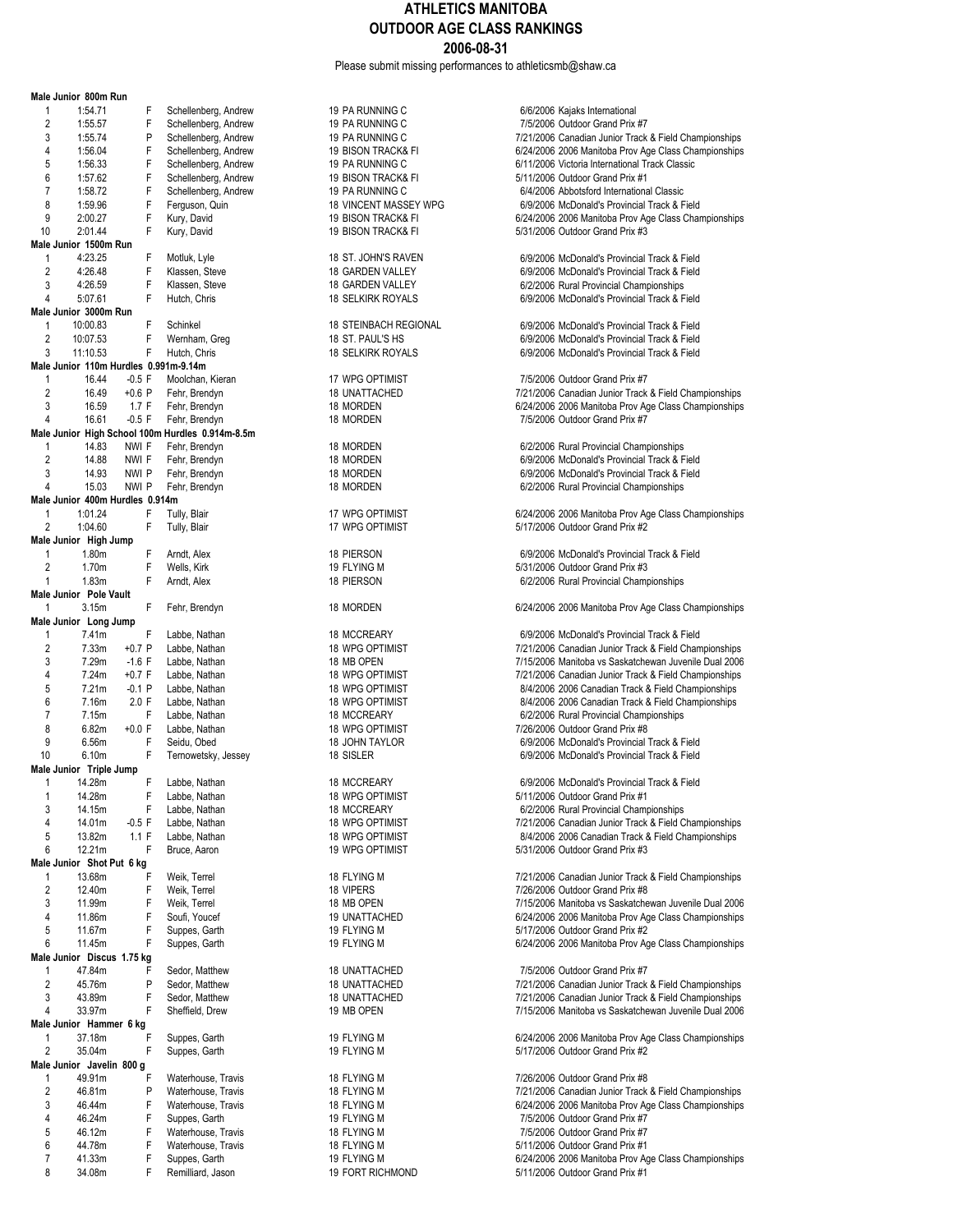Please submit missing performances to athleticsmb@shaw.ca

|                | Male Junior High School Tetrathlon |          |                       |                    |                                                              |
|----------------|------------------------------------|----------|-----------------------|--------------------|--------------------------------------------------------------|
| 1              | 2389                               | F        | Bohrn, Mitchell       | <b>18 ELKHORN</b>  | 6/9/2006 McDonald's Provincial Track & Field                 |
| $\overline{c}$ | 2291                               | F        | Bohrn, Mitchell       | <b>18 ELKHORN</b>  | 6/2/2006 Rural Provincial Championships                      |
| 3              | 2045                               | F        | Harbun, Neil          | <b>18 KODIAKS</b>  | 6/9/2006 McDonald's Provincial Track & Field                 |
|                | Male Senior 100m Dash              |          |                       |                    |                                                              |
| 1              | 11.08                              | 3.5 F    | Fields, Steffan       | 23 FLYING M        | 6/7/2006 Outdoor Grand Prix #4                               |
| $\sqrt{2}$     | 11.16                              | F        | Fields, Steffan       | 23 FLYING M        | 5/17/2006 Outdoor Grand Prix #2                              |
| 3              | 11.28                              | 3.5 F    | Kilcullen, Sheldon    | 21 U OF MANITOBA   | 6/7/2006 Outdoor Grand Prix #4                               |
| 4              | 11.29                              | NWI M    | Caines, Clifford      | 27 WPG OPTIMIST    | 8/19/2006 International Combined Events Meeting, Netherlands |
| 5              | 11.33                              | 2.2 F    | Fields, Steffan       | 23 FLYING M        | 6/24/2006 2006 Manitoba Prov Age Class Championships         |
| 6              | 11.51                              | 3.5 F    | Kelly, David          | 20 PA RUNNING C    | 6/7/2006 Outdoor Grand Prix #4                               |
| $\overline{7}$ | 11.52                              | 2.2 F    | Kilcullen, Sheldon    | 21 BISON TRACK& FI | 6/24/2006 2006 Manitoba Prov Age Class Championships         |
| 8              | 11.60                              | F        | Fields, Justin        | 22 FLYING M        | 5/17/2006 Outdoor Grand Prix #2                              |
| 9              | 11.76                              | $+0.0 F$ | Esau, Kevin           | 20 MB OPEN         | 7/15/2006 Manitoba vs Saskatchewan Juvenile Dual 2006        |
| 10             | 12.09                              | F        | Brown, Justin         | 20 FLYING M        | 5/17/2006 Outdoor Grand Prix #2                              |
|                | Male Senior 100m T44               |          |                       |                    |                                                              |
| 1              | 13.90                              | $+0.0 F$ | Haywood, Kevin        | 27 WPG OPTIMIST    | 7/15/2006 Manitoba vs Saskatchewan Juvenile Dual 2006        |
| $\overline{2}$ | 14.02                              | $-0.7 F$ | Haywood, Kevin        | 27 WPG OPTIMIST    | 7/26/2006 Outdoor Grand Prix #8                              |
| 3              | 14.05                              | $+1.6 F$ | Haywood, Kevin        | 27 WPG OPTIMIST    | 7/6/2006 2006 National Paralympic Championships              |
| 4              | 14.16                              | 2.2 F    | Haywood, Kevin        | 27 WPG OPTIMIST    | 6/24/2006 2006 Manitoba Prov Age Class Championships         |
| 5              | 14.17                              | $+0.0 F$ | Haywood, Kevin        | 27 WPG OPTIMIST    | 6/30/2006 US Paralympic Track & Field Championships          |
| 6              | 14.39                              | 3.5 F    | Haywood, Kevin        | 27 WPG OPTIMIST    | 6/7/2006 Outdoor Grand Prix #4                               |
|                | Male Senior 100m T54               |          |                       |                    |                                                              |
| 1              | 14.97                              | $+2.9 F$ | Matheson, Colin       | 27 UNATTACHED MB   | 7/6/2006 2006 National Paralympic Championships              |
| $\overline{2}$ | 15.44                              | $+0.3$ P | Matheson, Colin       | 27 UNATTACHED MB   | 6/30/2006 US Paralympic Track & Field Championships          |
| 3              |                                    |          |                       |                    |                                                              |
|                | 15.48                              | $-0.2S$  | Matheson, Colin       | 27 UNATTACHED MB   | 6/30/2006 US Paralympic Track & Field Championships          |
| 4              | 15.58                              | NWI F    | Matheson, Colin       | 27 UNATTACHED MB   | 5/17/2006 Outdoor Grand Prix #2                              |
| 5              | 15.61                              | $+0.0 F$ | Matheson, Colin       | 27 UNATTACHED MB   | 6/30/2006 US Paralympic Track & Field Championships          |
|                | Male Senior 200m Dash              |          |                       |                    |                                                              |
| 1              | 21.57                              | $0.8$ F  | Vadeboncoeur, Nathan  | 22 WPG OPTIMIST    | 6/24/2006 2006 Manitoba Prov Age Class Championships         |
| $\overline{2}$ | 21.65                              | 0.9P     | Vadeboncoeur, Nathan  | 22 WPG OPTIMIST    | 6/24/2006 2006 Canadian Track & Field Championships          |
| 3              | 22.03                              | NWI F    | Geyson, Kris          | 20 FLYING M        | 5/11/2006 Outdoor Grand Prix #1                              |
| 4              | 22.38                              | $+0.0 P$ | Vadeboncoeur, Nathan  | 20 WPG OPTIMIST    | 12/11/2005 2005 Jeux de la Francophonie                      |
| 5              | 22.75                              | NWI F    | Fields, Steffan       | 23 FLYING M        | 5/11/2006 Outdoor Grand Prix #1                              |
| 6              | 22.87                              | $0.8$ F  | Fields, Steffan       | 23 FLYING M        | 6/24/2006 2006 Manitoba Prov Age Class Championships         |
| 7              | 23.22                              | $-1.5 F$ | Kelly, David          | 20 MB OPEN         | 7/15/2006 Manitoba vs Saskatchewan Juvenile Dual 2006        |
| 8              | 23.26                              | NWI F    | Kelly, David          | 20 PA RUNNING C    | 5/11/2006 Outdoor Grand Prix #1                              |
| 9              | 23.34                              | $-5.0 F$ | MacLeod, Jared        | 26 WPG OPTIMIST    | 5/31/2006 Outdoor Grand Prix #3                              |
| 10             | 23.68                              | $-1.5$ F | Dick, Jeremy          | 28 MB OPEN         | 7/15/2006 Manitoba vs Saskatchewan Juvenile Dual 2006        |
|                | Male Senior 200m T54               |          |                       |                    |                                                              |
| 1              | 26.45                              | $+0.4$ P | Matheson, Colin       | 27 UNATTACHED MB   | 6/30/2006 US Paralympic Track & Field Championships          |
| 2              | 26.75                              | $+0.0 S$ | Matheson, Colin       | 27 UNATTACHED MB   | 6/30/2006 US Paralympic Track & Field Championships          |
| 3              | 26.78                              | $+0.7 F$ | Matheson, Colin       | 27 UNATTACHED MB   | 7/6/2006 2006 National Paralympic Championships              |
| 4              | 26.86                              | $+0.0 F$ | Matheson, Colin       | 27 UNATTACHED MB   | 6/30/2006 US Paralympic Track & Field Championships          |
| 5              | 27.94                              | $-3.2 F$ | Matheson, Colin       | 27 UNATTACHED MB   | 5/31/2006 Outdoor Grand Prix #3                              |
|                | Male Senior 400m Dash              |          |                       |                    |                                                              |
| 1              | 46.86                              | F        | Vadeboncoeur, Nathan  | 22 WPG OPTIMIST    | 6/24/2006 2006 Canadian Track & Field Championships          |
| $\overline{2}$ | 47.02                              | P        | Vadeboncoeur, Nathan  | 22 WPG OPTIMIST    | 6/24/2006 2006 Canadian Track & Field Championships          |
| 3              | 47.07                              | F        | Vadeboncoeur, Nathan  | 22 WPG OPTIMIST    | 7/26/2006 Outdoor Grand Prix #8                              |
| 4              | 47.37                              | F        | Vadeboncoeur, Nathan  | 22 WPG OPTIMIST    | 6/24/2006 2006 Manitoba Prov Age Class Championships         |
| 5              |                                    | M        | Caines, Clifford      |                    |                                                              |
| 6              | 50.44                              | F        |                       | 27 WPG OPTIMIST    | 8/19/2006 International Combined Events Meeting, Netherlands |
|                | 51.74                              |          | Kelly, David          | 20 PA RUNNING C    | 6/7/2006 Outdoor Grand Prix #4                               |
| $\overline{7}$ | 51.95                              | F        | Kilcullen, Sheldon    | 21 BISON TRACK& FI | 5/17/2006 Outdoor Grand Prix #2                              |
| 8              | 52.26                              | F        | Kelly, David          | 20 PA RUNNING C    | 5/17/2006 Outdoor Grand Prix #2                              |
| 9              | 52.63                              | F        | Kelly, David          | 20 MB OPEN         | 7/15/2006 Manitoba vs Saskatchewan Juvenile Dual 2006        |
| 10             | 52.93                              | F        | Kelly, David          | 20 PA RUNNING C    | 6/24/2006 2006 Manitoba Prov Age Class Championships         |
|                | Male Senior 400m T54               |          |                       |                    |                                                              |
|                | 50.05                              | F        | Matheson, Colin       | 27 UNATTACHED MB   | 6/30/2006 US Paralympic Track & Field Championships          |
|                | 50.56                              | S        | Matheson, Colin       | 27 UNATTACHED MB   | 6/30/2006 US Paralympic Track & Field Championships          |
|                | 50.93                              | F        | Matheson, Colin       | 27 UNATTACHED MB   | 7/6/2006 2006 National Paralympic Championships              |
|                | 51.19                              | P        | Matheson, Colin       | 27 UNATTACHED MB   | 6/30/2006 US Paralympic Track & Field Championships          |
|                | Male Senior 800m Run               |          |                       |                    |                                                              |
| 1              | 1:53.65                            | F        | Jerema, Sam           | 23 PA RUNNING C    | 6/6/2006 Kajaks International                                |
| 1              | 1:53.65                            | F        | Jerema, Sam           | 23 BISON TRACK& FI | 6/11/2006 Victoria International Track Classic               |
| 3              | 1:55.37                            | F        | Jerema, Sam           | 23 BISON TRACK& FI | 5/11/2006 Outdoor Grand Prix #1                              |
| 4              | 1:55.50                            | F        | Jerema, Sam           | 23 BISON TRACK& FI | 7/5/2006 Outdoor Grand Prix #7                               |
| 5              | 1:57.60                            | F        | Carr, Paul            | 20 BISON TRACK& FI | 5/11/2006 Outdoor Grand Prix #1                              |
| 6              | 2:03.03                            | F        | Hrynkow, Chris        | 29 FLYING M        | 6/24/2006 2006 Manitoba Prov Age Class Championships         |
| $\overline{7}$ | 2:04.50                            | F        | Castillo-Pilcol, Jose | 21 BISON TRACK& FI | 6/24/2006 2006 Manitoba Prov Age Class Championships         |
| 8              | 2:04.88                            | P        | Hrynkow, Chris        | 29 FLYING M        | 6/24/2006 2006 Canadian Track & Field Championships          |
| 9              | 2:05.13                            | F        | Castillo-Pilcol, Jose | 21 BISON TRACK& FI | 5/11/2006 Outdoor Grand Prix #1                              |
| 10             | 2:05.91                            | F        | Castillo-Pilcol, Jose | 21 BISON TRACK& FI | 7/5/2006 Outdoor Grand Prix #7                               |
|                | Male Senior 1500m Run              |          |                       |                    |                                                              |
| 1              | 3:50.30                            | F        | Jerema, Sam           | 23 BISON TRACK& FI | 6/11/2006 Victoria International Track Classic               |
| $\overline{2}$ | 3:50.68                            | F        | Jerema, Sam           | 23 PA RUNNING C    | 6/4/2006 Abbotsford International Classic                    |
| 3              | 3:52.84                            | F        | Jerema, Sam           | 23 BISON TRACK& FI | 6/24/2006 2006 Manitoba Prov Age Class Championships         |
| 4              | 3:56.66                            | F        | Jerema, Sam           |                    | 5/17/2006 Outdoor Grand Prix #2                              |
|                |                                    |          |                       | 23 BISON TRACK& FI |                                                              |
| 5              | 4:02.24                            | F        | Carr, Paul            | 20 BISON TRACK& FI | 5/17/2006 Outdoor Grand Prix #2                              |
| 6              | 4:15.53                            | F        | Penner, Adam          | 20 BISON TRACK& FI | 6/24/2006 2006 Manitoba Prov Age Class Championships         |
| 7              | 4:16.83                            | F        | Penner, Adam          | 20 BISON TRACK& FI | 5/17/2006 Outdoor Grand Prix #2                              |
| 8              | 4:23.60                            | F        | Penner, Adam          | 20 BISON TRACK& FI | 6/7/2006 Outdoor Grand Prix #4                               |
| 9              | 4:23.64                            | F        | Penner, Adam          | 20 MB OPEN         | 7/15/2006 Manitoba vs Saskatchewan Juvenile Dual 2006        |
| 10             | 4:32.56                            | М        | Caines, Clifford      | 27 WPG OPTIMIST    | 8/19/2006 International Combined Events Meeting, Netherlands |

| 18 ELKHORN<br><b>18 KODIAKS</b>                                                                                                                                                                         |
|---------------------------------------------------------------------------------------------------------------------------------------------------------------------------------------------------------|
| 23 FLYING M<br>23 FLYING M<br>21 U OF MANITOBA<br>27 WPG OPTIMIST<br>23 FLYING M<br>20 PA RUNNING C<br>21 BISON TRACK& FI<br>22 FLYING M<br>20 MB OPEN<br>20 FLYING M                                   |
| 27 WPG OPTIMIST<br>27 WPG OPTIMIST<br>27 WPG OPTIMIST<br>27 WPG OPTIMIST<br>27 WPG OPTIMIST<br>27 WPG OPTIMIST                                                                                          |
| 27 UNATTACHED MB<br>27 UNATTACHED MB<br>27 UNATTACHED MB<br>27 UNATTACHED MB<br>27 UNATTACHED MB                                                                                                        |
| 22 WPG OPTIMIST<br>22 WPG OPTIMIST<br>20 FLYING M<br>20 WPG OPTIMIST<br>23 FLYING M<br>23 FLYING M<br>20 MB OPEN<br>20 PA RUNNING C<br><b>26 WPG OPTIMIST</b><br>28 MB OPEN                             |
| 27 UNATTACHED MB<br>27 UNATTACHED MB<br>27 UNATTACHED MB<br>27 UNATTACHED MB<br>27 UNATTACHED MB                                                                                                        |
| 22 WPG OPTIMIST<br><b>22 WPG OPTIMIST</b><br>22 WPG OPTIMIST<br>22 WPG OPTIMIST<br>27 WPG OPTIMIST<br>20 PA RUNNING C<br>21 BISON TRACK& FI<br>20 PA RUNNING C<br>20 MB OPEN<br>20 PA RUNNING C         |
| 27 UNATTACHED MB<br>27 UNATTACHED MB<br>27 UNATTACHED MB<br>27 UNATTACHED MB                                                                                                                            |
| 23 PA RUNNING C<br>23 BISON TRACK& FI<br>23 BISON TRACK& FI<br>23 BISON TRACK& FI<br>20 BISON TRACK& FI<br>29 FLYING M<br>21 BISON TRACK& FI<br>29 FLYING M<br>21 BISON TRACK& FI<br>21 BISON TRACK& FI |
| 23 BISON TRACK& FI<br>23 PA RUNNING C<br>23 BISON TRACK& FI<br>23 BISON TRACK& FI<br>20 BISON TRACK& FI<br>20 BISON TRACK& FI<br>20 BISON TRACK& FI<br>20 BISON TRACK& FI<br>20 MB OPEN                 |